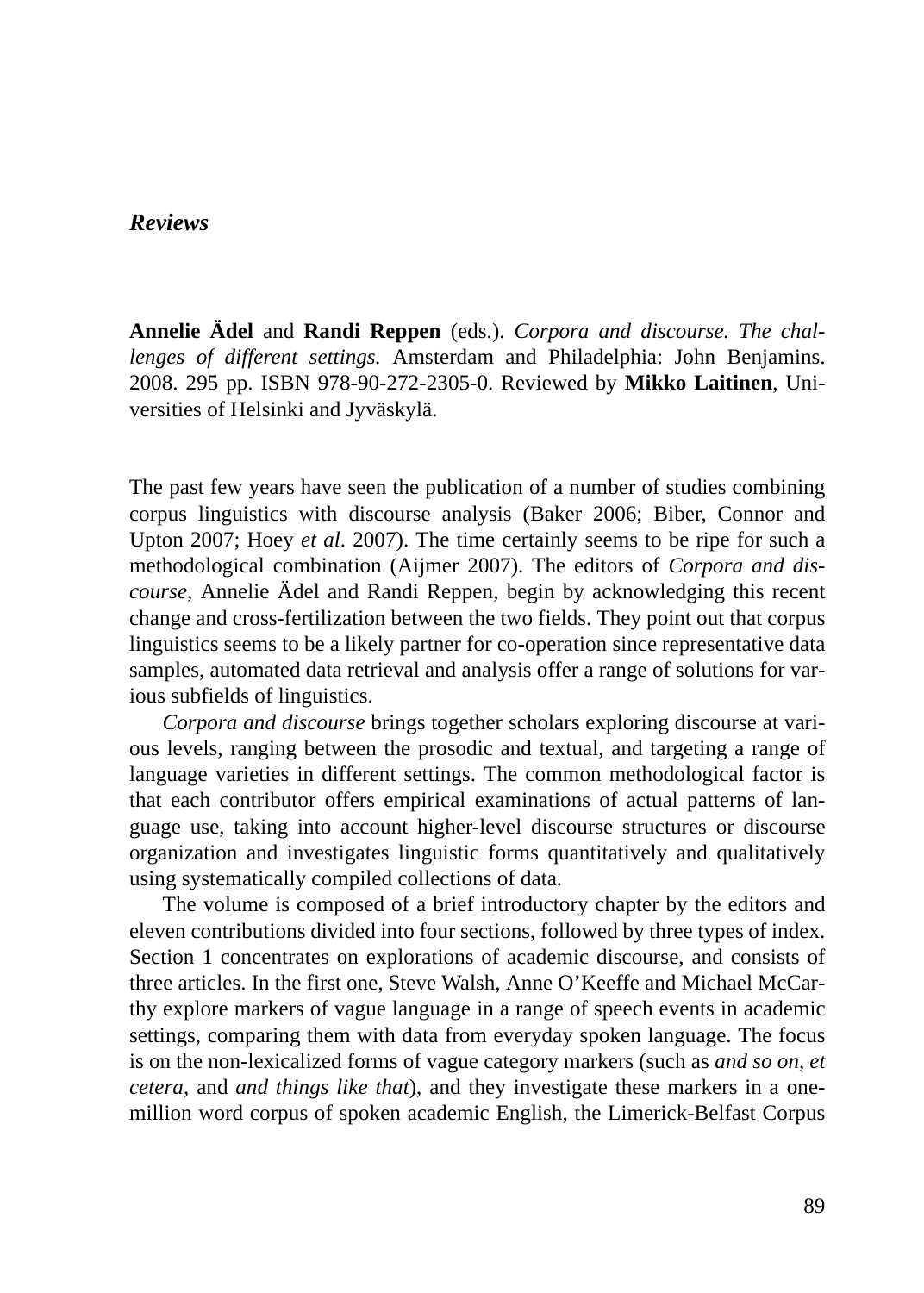of Academic Spoken Language (LIBEL CASE). They first identify forms and functions of vague language in academic discourse and then proceed to compare these frequency-based findings with corpus results from everyday spoken language in the Limerick Corpus of Irish English (LCIE) and the Cambridge and Nottingham Corpus of Discourse in English (CANCODE). The data analysis sets out from the quantitative identification of vague markers in academic discourse and rough comparisons with spoken language. The results show that conversations contain a wider range of vague markers and in higher frequencies than academic discourse, which restricts itself to the use of certain forms only. They then move on to a close analysis of these forms using the framework of Self-Evaluation of Teacher Talk, developed by Walsh (2006), which separates four types of classroom mode, each with different forms and functions of vague words that can be linked with the various pedagogical micro contexts used in class.

Marina Bondi's contribution looks into the role of emphatics in academic discourse. She targets the uses of adverbs (focusing on *invariably, significantly*, and *undoubtedly*), investigating these in her two specialized corpora, which comprise all the English-language articles of ten journals in two disciplines (history and economics) published in 1999–2000 (pp. 35–36). The corpora are each 2.5 million words in size. In its methodology, Bondi's contribution seeks to complement comparative analyses of variation in academic texts by integrating corpus-linguistic methods with some of the tools used in discourse analysis. The actual analysis consists of two phases. In the first one, she uses quantitative methods to search for unusually frequent or infrequent uses of emphatic adverbs in one corpus when compared with the other one (i.e. a keyword analysis defined in Scott 2008). After identifying two sets of adverbs as keywords in her two corpora (p. 38), she continues to the second stage of her approach. In this phase, she makes use of a concordance-based analysis of adverbs and their semantic roles, their lexico-semantic patterns of collocation and semantic preference, and examination of their text-level pragmatic functions and positions in linear texts. Her results show considerable variation between the two disciplines not only in the stock of adverbs and their frequencies but also on the functional level, so that the textual data from economics, for instance, tend to be more frequently self-referential than those from history.

Tamsin Sanderson's long article, "Interaction, identity and culture in academic writing", also combines corpus-linguistic methods and the analysis of special corpora with research on academic discourse. Her analysis is based on SCEGAD (Synchronic Corpus of English and German Academic Discourse), a corpus of journal articles in which the texts have been drawn from five academic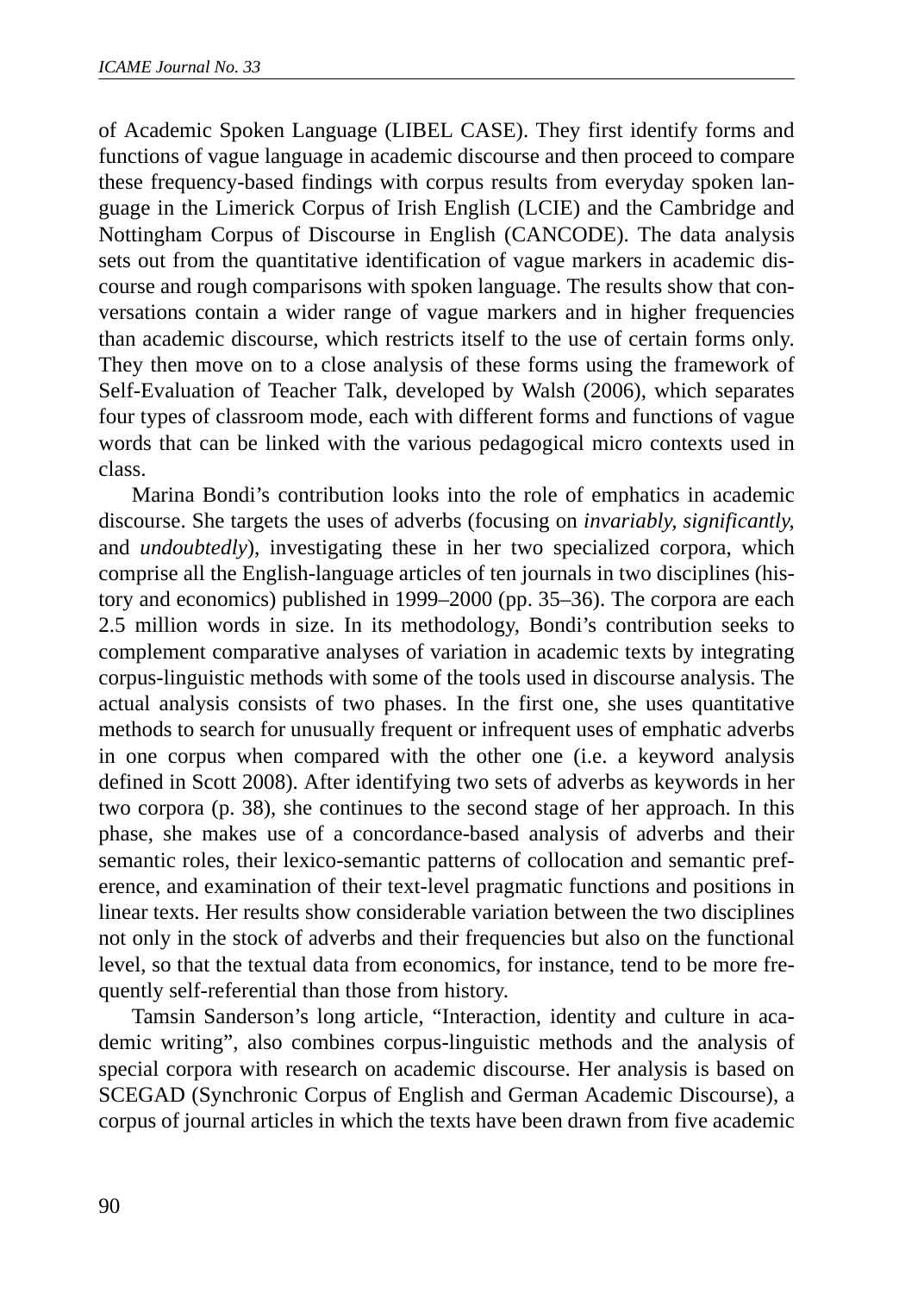disciplines in the humanities, written in American and British English, and in German. In addition to the language of the article, this corpus contains background parameters on the authors' gender, age and academic status. Sanderson's analysis deals with first and second person pronouns, and she begins with a quantitative analysis of her findings, making extensive use of the background parameters in the corpus and carrying out statistical significance testing and factor analysis. She then proceeds to qualitative analyses of the results, dividing all the instances of person reference in her corpus into eleven heuristically constructed discourse categories. The main finding of this thorough methodological scheme is that the 'I-taboo' tendency is present only in her corpus of German academic texts in the humanities, but not in the English and American counterparts (pp. 88–89).

The second section of the volume, "Exploring discourse in workplace settings", contains three contributions. Elaine Vaughan's data-driven contribution, "Got a date or something?", highlights the uses of humor and laughter at work. Her analysis of the lighter side of life is based on authentic institutional interaction by English language teachers in two contexts. Her corpus consists in part of recordings made among the English department staff of a public university in Mexico and in part of comparable data from a private language school in Ireland (p. 96). All the informants are native speakers of English representing speakers of different geographical and national varieties (American, English, Scottish, Irish, Ugandan, Jamaican, etc.). The recordings were carried out during meetings, each with roughly ten participants, the entire corpus consisting of around 40,000 words. After first discussing the complexities of identifying humour in spoken language, Vaughan examines the total of 73 humorous episodes located in the material (p. 103). Her results show that in material of this kind the use of various types of humour depends on the institutional roles of the discourse participants.

Lynne Flowerdew's article, "Determining discourse-based moves in professional reports", presents her top-down approach, combining a genre analysis of entire texts with corpus-based methods. She makes use of her 225,000-word corpus of sixty environmental recommendation-based reports that have been commissioned from various consultancy companies by the public administration in Hong Kong. Flowerdew's argument is that the reports follow the rhetorical pattern of Problem–Solution, evident through her keyword analysis (p. 118). The article presents her coding scheme accounting for the three layers in texts (Macrostructure, Genre structure and Textual patterning) (p. 119), which is then used to extract possible keywords reflecting the larger structural units in the texts. The data analysis is based on the textual distribution of two sets of word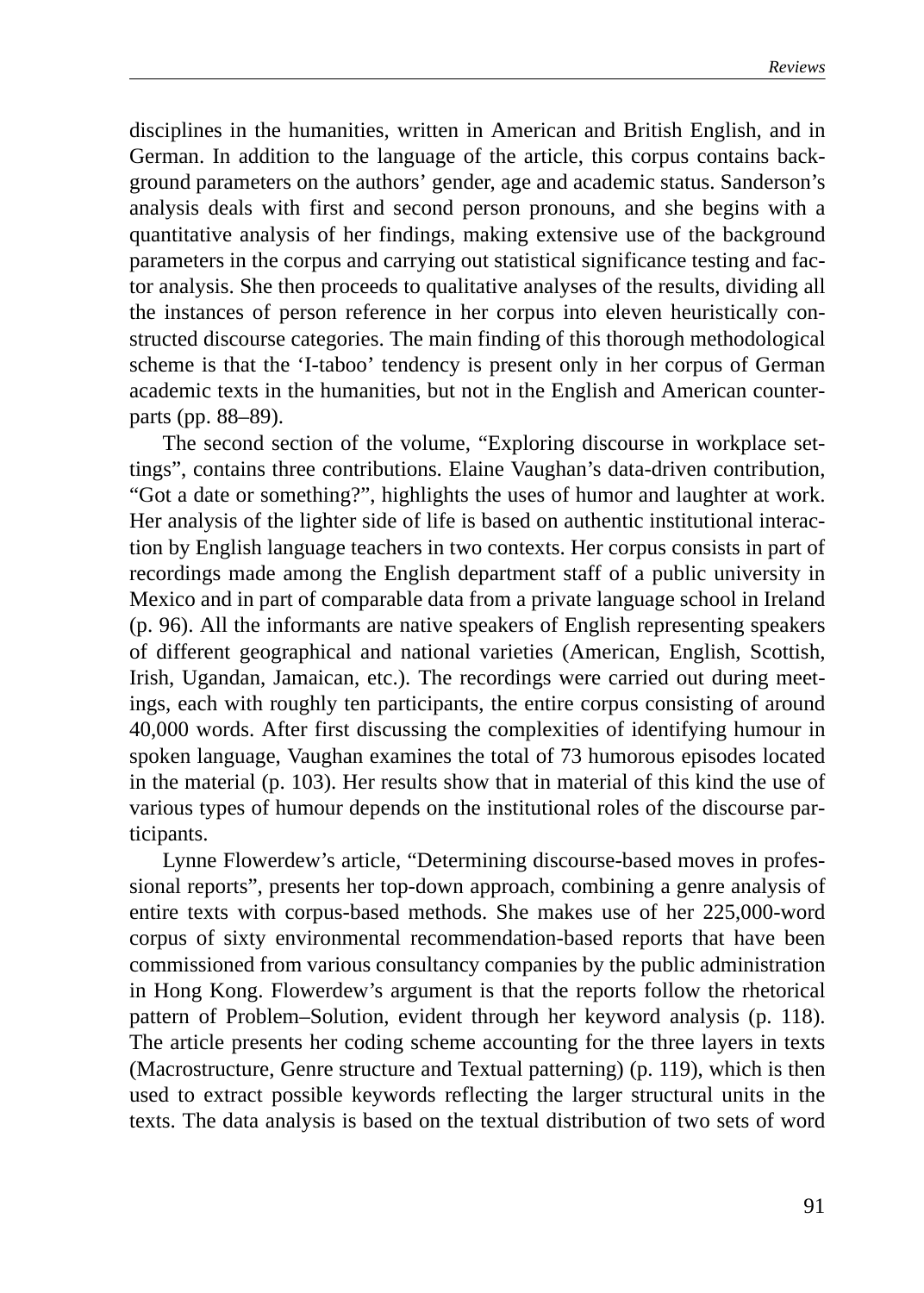(*problem/problems* and *impact/impacts*) that she relates to the coding scheme used to understand the textual macrostructure of her data.

Winnie Cheng and Martin Warren's contribution in combining corpora and discourse is an examination of the interface between the phraseological characteristics of language and intonational patterns of communication, using data consisting of a quarter of a million-word subcorpus of the prosodically transcribed Hong Kong Corpus of Spoken English (HKCSE). They combine discourse intonational patterns with word associations. The underlying idea is to test Brazil's (1997) claim that lexical bundles, in addition to carrying patterns of choice at the lexical, grammatical and semantic levels, have a context-dependent intonational value. Cheng and Warren test this notion by looking at the ten most frequently occurring phrases (both lexically and grammatically rich ones) in the corpus, and investigating their realization in tone units and their prominence (pp. 142, 144). Their analysis shows the emergence of discernible discourse intonational patterns, but more importantly, the data show that such patterns may change over time, as the status of phrases changes. The case in point is their illustration of the phrase *Asia's world city* (p. 143).

The third section of the volume consists of three contributions. In "Who's speaking?", Gregory Garretson and Annelie Ädel tackle the issue of hearsay evidentiality and the controversial question of bias and balanced reporting in newspaper articles reporting on politics during the 2004 presidential campaign in the U.S. Their thorough-going study investigates a corpus of newspaper articles collected in the U.S. and related to the 2004 campaign. This synchronic corpus contains nearly 1,800 articles published in the eleven highest-circulation daily papers, collected during the 30-day span leading up to election day. It consists of over 1.7m words, and includes over 40,000 tokens of evidentiality in the form of reporting words (pp. 162–163). The data were analyzed manually and automatically, making use of a coding taxonomy created for the various sources of evidentiality. Their results indicate a minor tipping of the balance favouring or disfavouring one candidate or the other in some papers, but overall, no statistically significant differences suggestive of bias in reporting.

Testing the usability of television as a source of spoken data for pedagogical ESL/EFL purposes, Paulo Quaglio's contribution, "Television dialogue and natural conversation", compares linguistic similarities and functional differences in dialogues from an American television comedy with a large corpus of spoken American English. The data sources are (a) transcripts of a situational comedy "Friends" (c. 600,000 words), made available for entertainment purposes by online fan clubs, and (b) the spoken component of the Longman Grammar Corpus (c. 4m words) (pp. 190–191). The results of his multidimensional analysis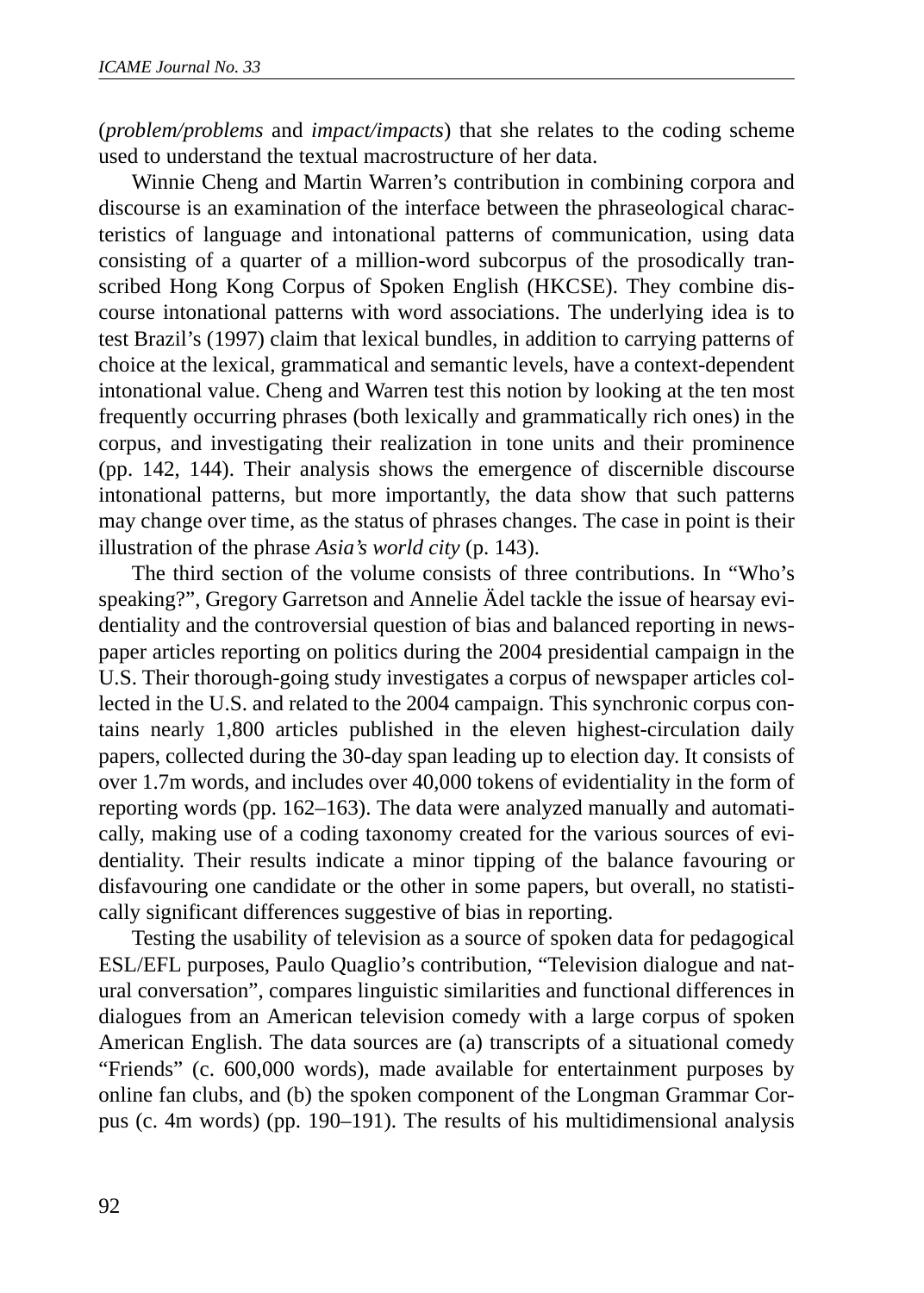show that the transcripts of *Friends* offer a "fairly accurate" representation of spoken conversation for language teaching purposes (p. 198). A detailed functional analysis of vague language on the one hand and expletives/taboo words on the other indicate that there are differences between the two data sources, which Quaglio mainly contributes to the nature of TV as a medium.

In her contribution, "A corpus approach to discursive constructions of a hiphop identity", Kristy Beers Fägersten introduces the reader to a corpus of message-board postings of hip-hop websites. Her study is an analysis of the various strategies used by writers posting messages through which they construct their identities as members of the hip-hop community. Her method is a corpus-based discourse analysis, and the data consist of the message boards of five websites devoted to hip-hop culture (p. 216). Fägersten's analysis, based on data exceeding 100,000 words and making use of frequencies, keywords and collocations, identifies three strategies in identifying with this sub-culture: message openings and closings, the uses of expletives and context-specific slang, and a range of manifestations of creative verbal art.

The fourth section shifts the focus to exploring discourse through specific linguistic features. Christine Johansson takes a diachronic look at the uses of *it*cleft constructions in 19th-century English. She investigates such clefts in two historical corpora, A Corpus of Nineteenth-Century English (CONCE) and the Helsinki Corpus of English Texts. Her results show that *it*-clefts became more frequent during the 19th century, particularly in such speech-related genres as trials, debates and drama, but surprisingly not in letters (pp. 252–253). Instead of highlighting speech style, she proceeds to a detailed investigation of information focus as the underlying reason for the frequency of *it*-clefts in the 19th century trials in CONCE.

William J. Crawford's contribution, "Place and time adverbials in native and non-native English students writing", investigates claims about the spoken nature of learner writing. After one-to-one data retrieval, he explores two English place adverbs (*here/there*) and two time adverbs (*now/then*), comparing them quantitatively and qualitatively in two corpora: the International Corpus of Learner English (ICLE) and the Louvain Corpus of Native English Essays (LOCNESS). He then compares the corpus findings with the frequencies of these sets of adverbs in published academic writing and face-to-face conversations as reported in the *Longman grammar of spoken and written English* (Biber *et al*. 1999). His results show that non-native writers tend to use these adverbs in frequencies which are closer to academic writing than conversation, whereas differences between native and non-native writers are not visible in relative fre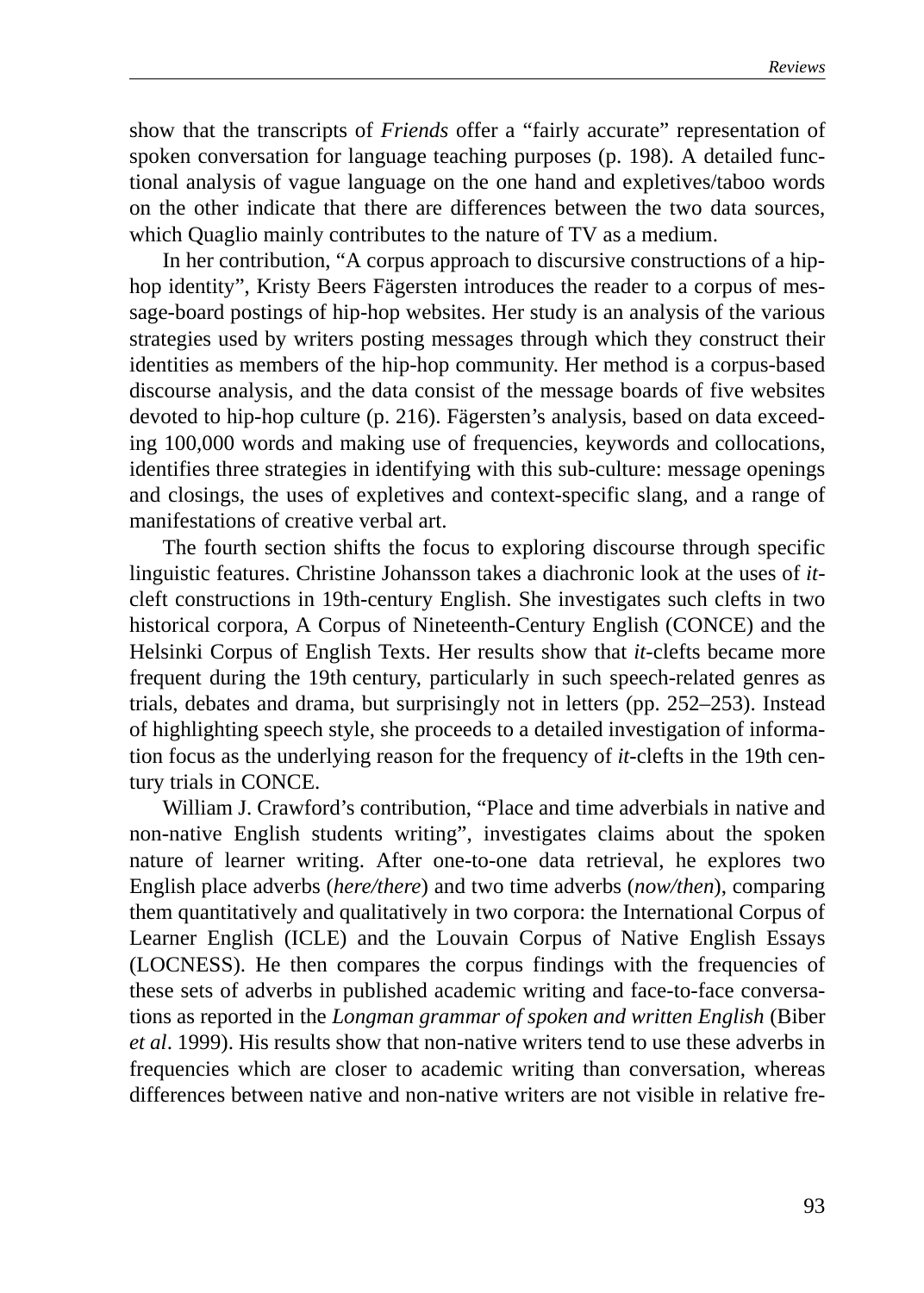quencies but instead in functional differences in making use of the range of functions of these place and time adverbs.

The value of this volume lies in the various ways in which the contributors make use of corpora in discourse analysis. Whereas some contributors actually seem to be doing corpus linguistics *per se*, describing language in use and linguistic forms in context (cf. the various ways of defining 'discourse' in Schiffrin, Tannen and Hamilton 2001: 1), many writers take a more ambitious approach and aim at benefiting from corpus-linguistic methods by investigating larger textual units beyond phrases and sentences. It is obvious that combining two methodological approaches that are inherently as distinct as quantitative corpus linguistics and discourse analysis of larger textual units in use is not always easy. At the same time, as many of the contributions in this volume show, such incorporation of the two methodologies can provide a number of insights into discourse phenomena that could be generalized across texts and other contexts. Such insights include, in particular, Sanderson's quantitative and qualitative analyses of the various discourse patterns in academic journals (Chapter 3) and Quaglio's comparisons between scripted television dialogue and natural conversation (Chapter 9).

In their brief introduction of this volume, Ädel and Reppen (p. 1) point out that discourse phenomena necessarily depend on both co-text and context and are highly sensitive to the researcher's interpretations, requiring therefore plenty of interaction with the data, starting from the selection of material that actually represents the particular domain being studied (cf. Biber, Connor and Upton 2007: 17–18). Similarly, if one thinks of corpus linguistics and corpus compilation, which require that the researcher knows the language variety/varieties sampled and is aware of the limitations in terms of the kinds of generalizations that can be made, it is equally obvious that there are a number of issues in common between the two approaches. At the core of this enterprise is the question of retrieving discourse-relevant data, a question discussed by Ädel and Reppen (pp. 2–4) in their introduction, where they list possible methods of locating linguistic forms linked with a particular function in a corpus database. The ones included in their list are one-to-one searching of forms with clear functions, sampling examples of the linguistic phenomenon under scrutiny, sifting (manually pruning initial search results), and making use of frequency lists as the basis for contextual analysis, all of which must be familiar to anyone working with corpora in language description. Some of the contributors, Garretson and Ädel in particular (Chapter 8), actually tackle this question of how to decide and identify the units for analysis through automated coding.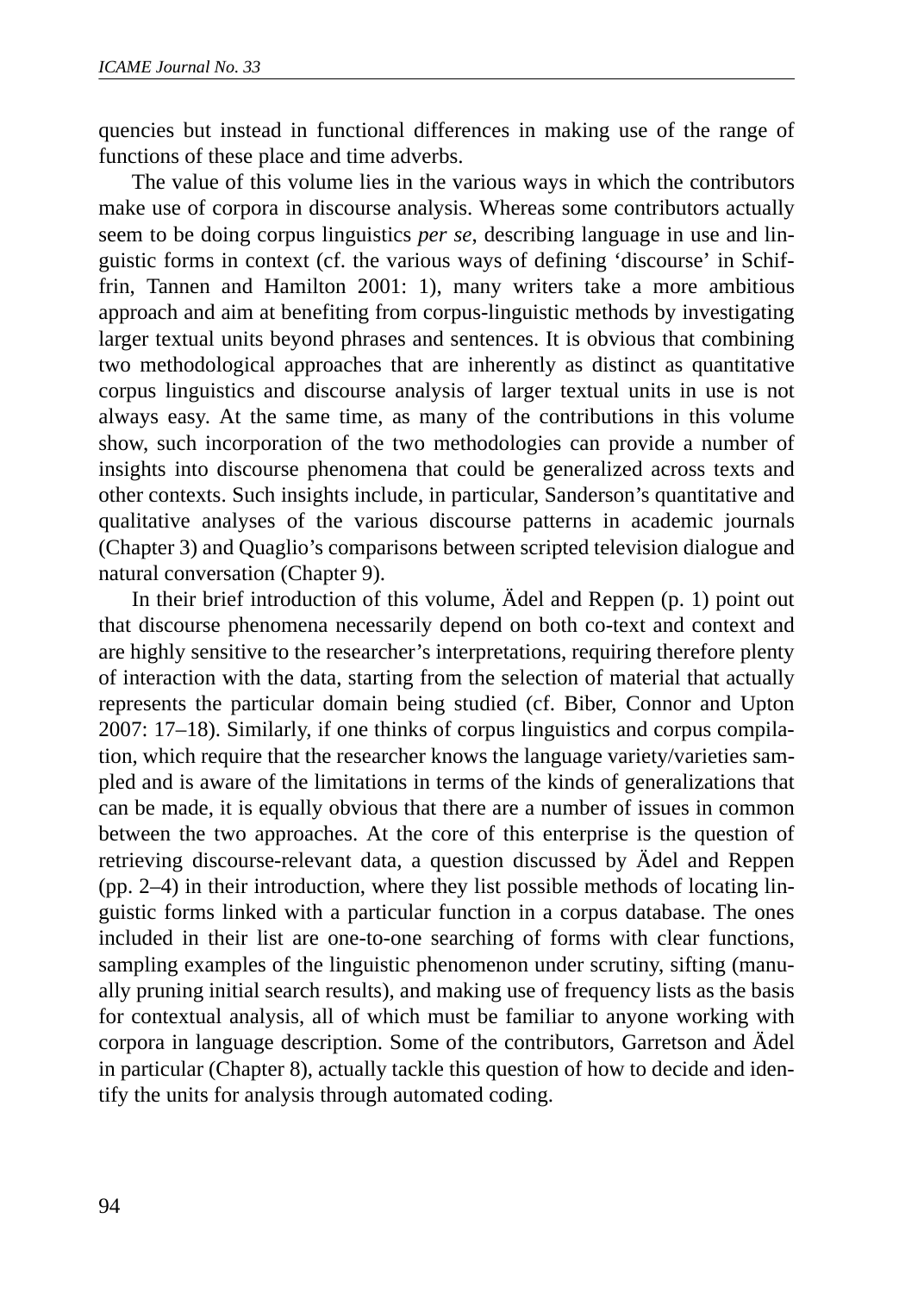The articles in this volume can offer a corpus linguist a number of insights, one of the most important of which is highlighting the analysis of specialized registers and contexts. As is apparent in these studies, the real value of combining corpora and discourse, at this stage at least, seems to be the focus on and investigation of relatively narrowly-defined and specialized genres. Discourse analysis and explorations of discourse organization are typically based on a detailed analysis of individual texts, so the research starts out by identifying an interesting discourse phenomenon in a more or less isolated data source. The research process can then lead to the collection of a corpus database of a number of such data sources, eventually ending up with a versatile range of texts and data, which in turn can offer a fresh perspective on the general textual population sampled and included in corpus databases. So instead of (occasionally) relying too much on the canonized text types in the large well-known corpora, the contributions in this volume have selected and used data from highly interesting sources. A case in point is for instance Kristy Beers Fägersten's (Chapter 10) data of message-board postings by the subculture of hip-hoppers. Alternatively, in Quaglio's article (Chapter 9), the primary material consists of transcripts of popular sitcom shows, made publicly available by devoted fans all over the world, which are then used for research purposes. Both are prime examples of innovative solutions that can enrich corpus linguistics: if databases are sizable enough and if quantitative methods are used to analyze such representative data, the results should be generalizable across texts.

## *References*

- Aijmer, Karin. 2007. Review of *Using corpora in discourse analysis* by Paul Baker. *ICAME Journal* 31: 170–173.
- Baker, Paul. 2006. *Using corpora in discourse analysis*. London and New York: Continuum.
- Biber, Douglas, Ulla Connor and Thomas A. Upton. 2007. *Discourse on the move: Using corpus analysis to describe discourse structure*. Amsterdam and Philadelphia: John Benjamins.
- Biber, Douglas, Stig Johansson, Geoffrey Leech, Susan Conrad and Edward Finegan. 1999. *Longman grammar of spoken and written English*. Harlow: Pearson Education.
- Brazil, David. 1997. *The communicative value of intonation in English*. Cambridge: Cambridge University Press.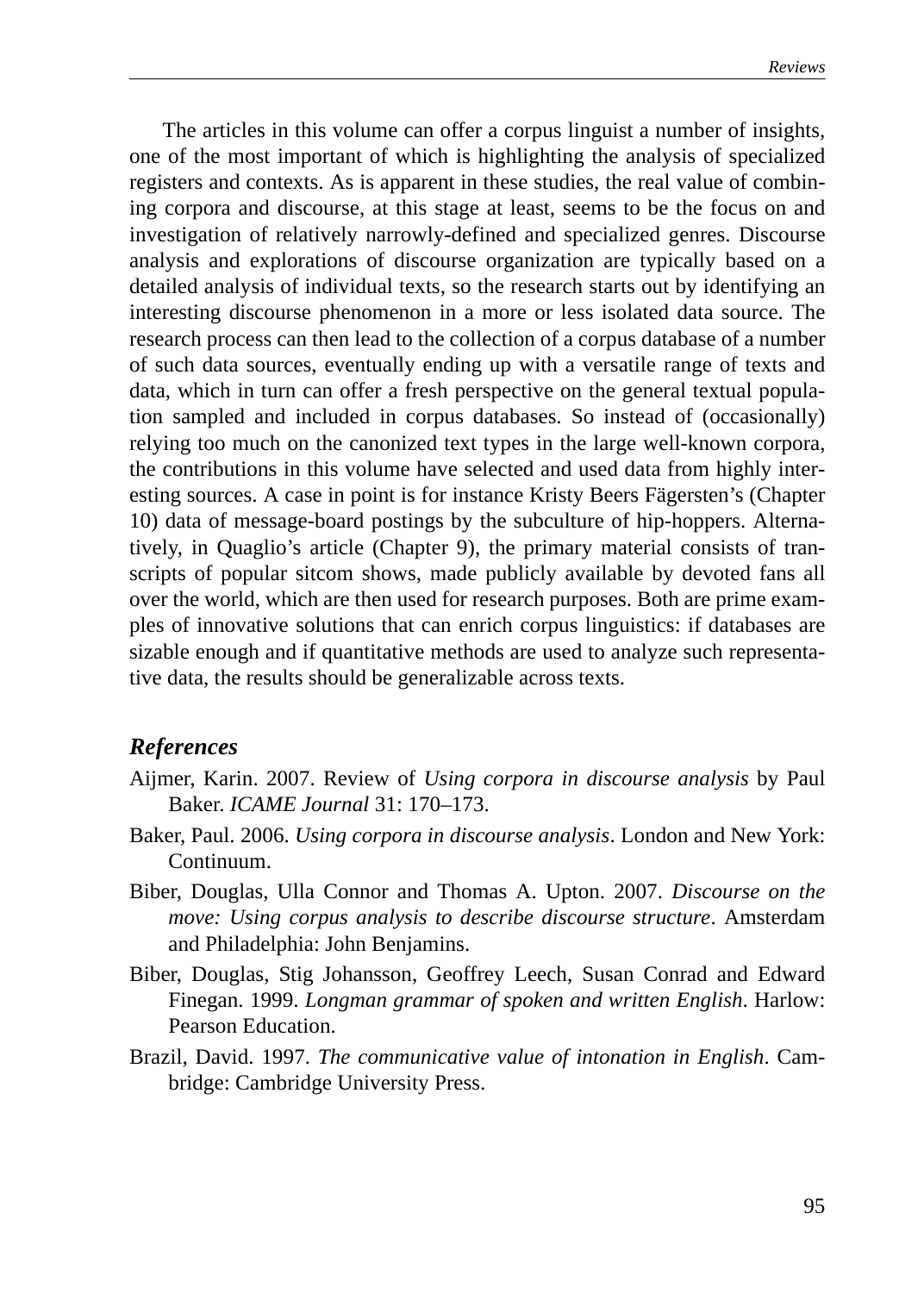- Hoey, Michael, Michaela Mahlberg, Michael Stubbs and Wolfgang Teubert. 2007. *Text, discourse and corpora: Theory and analysis*. London: Continuum.
- Schiffrin, Deborah, Deborah Tannen and Heidi E. Hamilton (eds.). 2001. *The handbook of discourse analysis.* Oxford: Blackwell.
- Scott, Mike. 2008. *WordSmith Tools help*. Liverpool: Lexical Analysis Software. Available at [http://www.lexically.net/downloads/version5/HTML/ proc\_tag\_handling.htm] (last accessed on 15 Jan. 2009).
- Walsh, Steve. 2006. *Investigating classroom discourse*. London: Routledge.

**Sonja Adolphs**. *Corpus and context. Investigating pragmatic functions in spoken discourse* (Studies in Corpus Linguistics 30). Amsterdam and Philadelphia: Benjamins, 2008. x + 151 pp. ISBN 978-90-272-2304-3. Reviewed by **Anna-Brita Stenström**, Bergen University.

This book highlights the crucial role of spoken corpora for analysing and understanding the relationship between lexico-grammar, utterance function and discourse context. A new approach to the analysis of utterance function is developed, based on orthographic transcripts from the five-million-word Cambridge and Nottingham Corpus of Discourse in English (CANCODE). The focus of the book is on lexico-grammatical strings that have traditionally been connected with a particular speech act, here strings that realize suggests, such as *Why don't you* and *Why not*. It challenges the distinction between direct and indirect speech acts, arguing for a reconsideration of indirectness based on analyses within a larger discourse-based framework. Moreover, it queries whether pragmatic theory is really necessary and useful for understanding utterance function and could be replaced by a framework based on the extraction of text-internal patterns. Since orthographically transcribed data alone is insufficient for an adequate description of utterance function and perception, the last chapter is devoted to multi-modal, i.e. video-recorded, corpus data. All the chapters pay ample attention to previous work related to the areas dealt with.

Chapter 2 starts by an overview of the traditional approach to the interpretation of language function and the difference between pragmatics and corpus linguistics. The main difference between the two is said to lie in the way they interpret meaning. Whereas pragmatics assumes that function and meaning can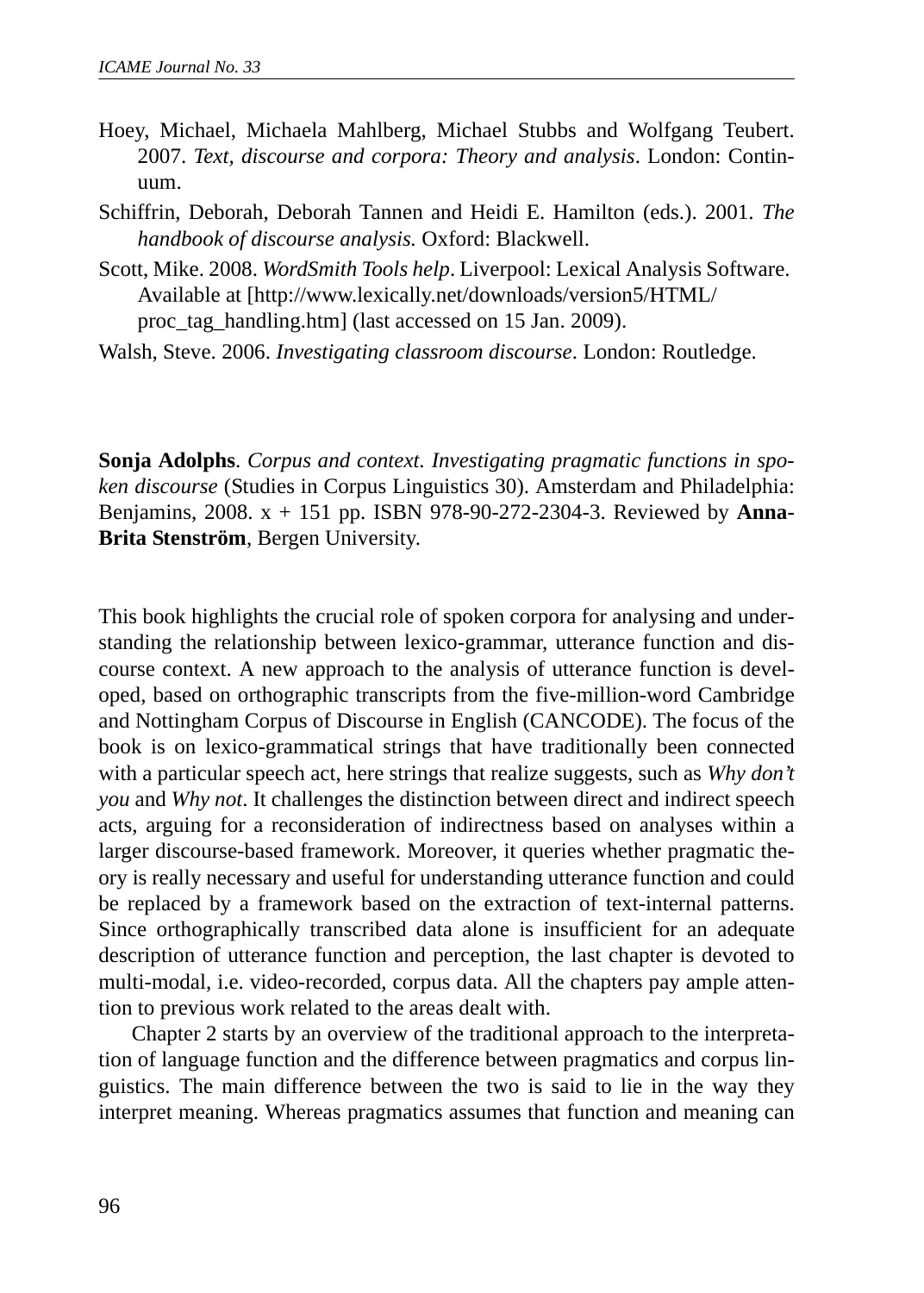be separated, corpus linguistics assumes that the two are inseparable, which leads to different methods of describing language. This chapter maintains that the distinction between semantic and pragmatic meaning is unnecessary, if patterns of collocation, colligation and discoursal placement are taken into consideration. Special attention is paid to the concept of 'routinisation', defined as "the recurrent use of a particular speech act expression to realise a particular function" (p. 28). Routinisation can give rise to conventional indirect speech acts, which also rely on the context for their interpretation, however. This puts special demands on the particular corpus used. CANCODE, which has been classified in terms of *context-type,* based on the degree of intimacy or distance between the speakers, and *interaction type,* is said to fulfil such demands.

Chapter 3, which deals with the act of suggesting, argues that, although certain forms can realize this particular speech act function, this is not always the case, judging by the surrounding discourse. But by studying corpus data, it is possible to discover whether certain forms are related to certain functions. It is emphasized that a broad functional category has to be defined as an organising principle before considering the lexico-grammatical strings that typically realize a particular speech act. The parameters said to form the functional profile of a speech act expression consist of collocation, functional distribution and contextual distribution. Influenced by the concept of 'semantic prosody' introduced by Sinclair (1996) for describing speech act expressions, this chapter proposes the notion of *functional prosody* to enable a description of speech act expressions judging by their patterns and distribution. It is pointed out that, since the profile of a speech act expression often depends on the preceding discourse, a concordance line is not enough for identification. Collocations, i.e. regularly cooccurring lexical items, are said to be useful for establishing the prototypical function of a particular speech act expression. The study of collocations showed for instance that the main function of *Why don't you* is suggesting and not questioning. Two ways of disambiguation are proposed: substitution by *for what reason,* which makes it into a question*,* and by the type of response, which is more detailed if a question precedes. In addition, prosody can have a decisive effect as well as the type of verb that follows. The study also showed that speech act expressions are often accompanied by 'internal modifiers', such as the downtoner *just,* or vague language (e.g. *kind of, or something like that*), which modify the propositional content of the utterance, or by various modal expressions with a modifying effect (e.g. the verb *think* or the adverb *perhaps*).

The relationship between speech act expressions and the situational context is examined in more detail in Chapter 4, which first outlines how contextual categories might influence the functional profile of a speech act expression and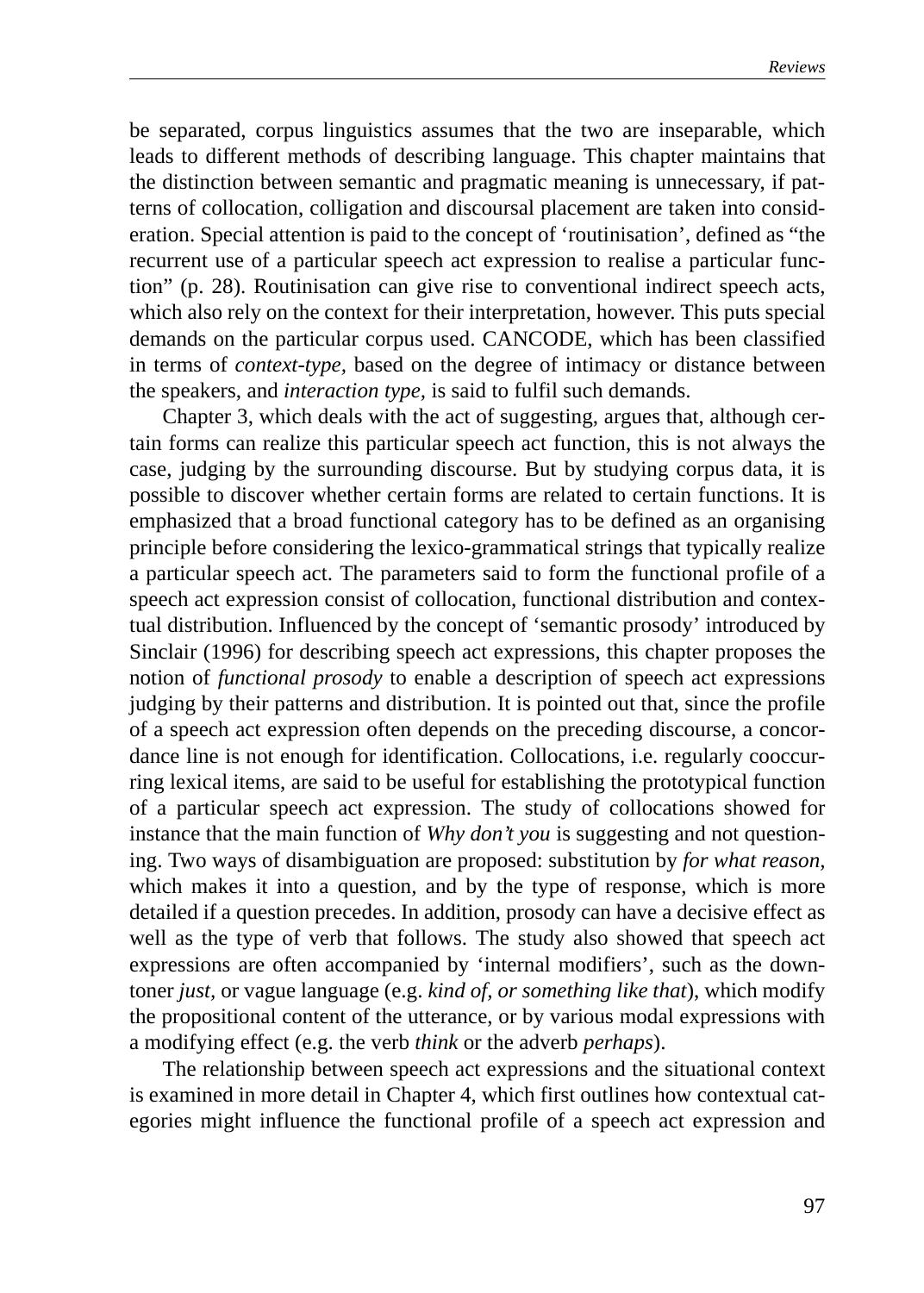then goes on to discussing this relationship with reference to previous approaches. Special emphasis is put on the importance of corpus design for judging the robustness and validity of the functional profile of a particular speech act expression. A comparison of the frequency of the speech act expressions investigated in relation to the different speaker relationship configurations in the corpus, in terms of intimate, socio-cultural, professional, transactional and pedagogic, shows that *Why don't you* is roughly twice as common as *Why not* and *How about* in the intimate category (where the speakers know each other well), while the speech act verb *sugges*t is typically used in the pedagogic category (e.g. tutorial, lecture) and least often in the intimate category. The sample analysis in this chapter is represented by the two speech act expressions *why not + Verb* and *how about + Verb,* which have traditionally been regarded as suggestions. The study shows, however, that the main function of both expressions is that of a question, judging by their use in casual conversations between close friends. All in all, the speech act episode is said to be a suitable starting-point for discussing the relationship between lexico-grammar, discourse and genre.

Chapter 5 considers the effect of a corpus-based description of pragmatic functions and outlines a preliminary framework. The starting-point is the traditional view of the relationship between particular lexico-grammatical strings and specific speech act functions, which proves to be inconsistent with corpus data. It is pointed out that a systematic account requires a dynamic model that describes processes rather than products and reveals the interactive nature of the exchange. The unit of analysis discussed is the suggestion episode, with the main focus on 'agency' (expressed through the relationship between the speaker who elicits a suggestion, the participant who makes the suggestion and the person who is named as the agent) and the 'time frame' of the suggested action. Special attention is paid to (1) goal-types and related text-types, (2) agency and (3) the sequential organisation, which can be broken down into episodes. Goaltype and text-type are said to be strongly related, although different aspects of generic activity are addressed. The role of agency is to mark the relationship not only between context-type and goal-type but also between context-type and text-type.

Replies to suggestions are given special attention. All in all, responses to speech acts are said to have received little attention by conversational analysts. Burton's (1980) 'supporting' and 'challenging' moves are said to suit everyday conversation better than the responses in Sinclair and Coulthard's (1975) framework, developed for classroom interaction. A supporting move supports either the topic (the ideational aspect) or the speaker (the interpersonal aspect), while the challenging move holds up the progress of the episode. Other response types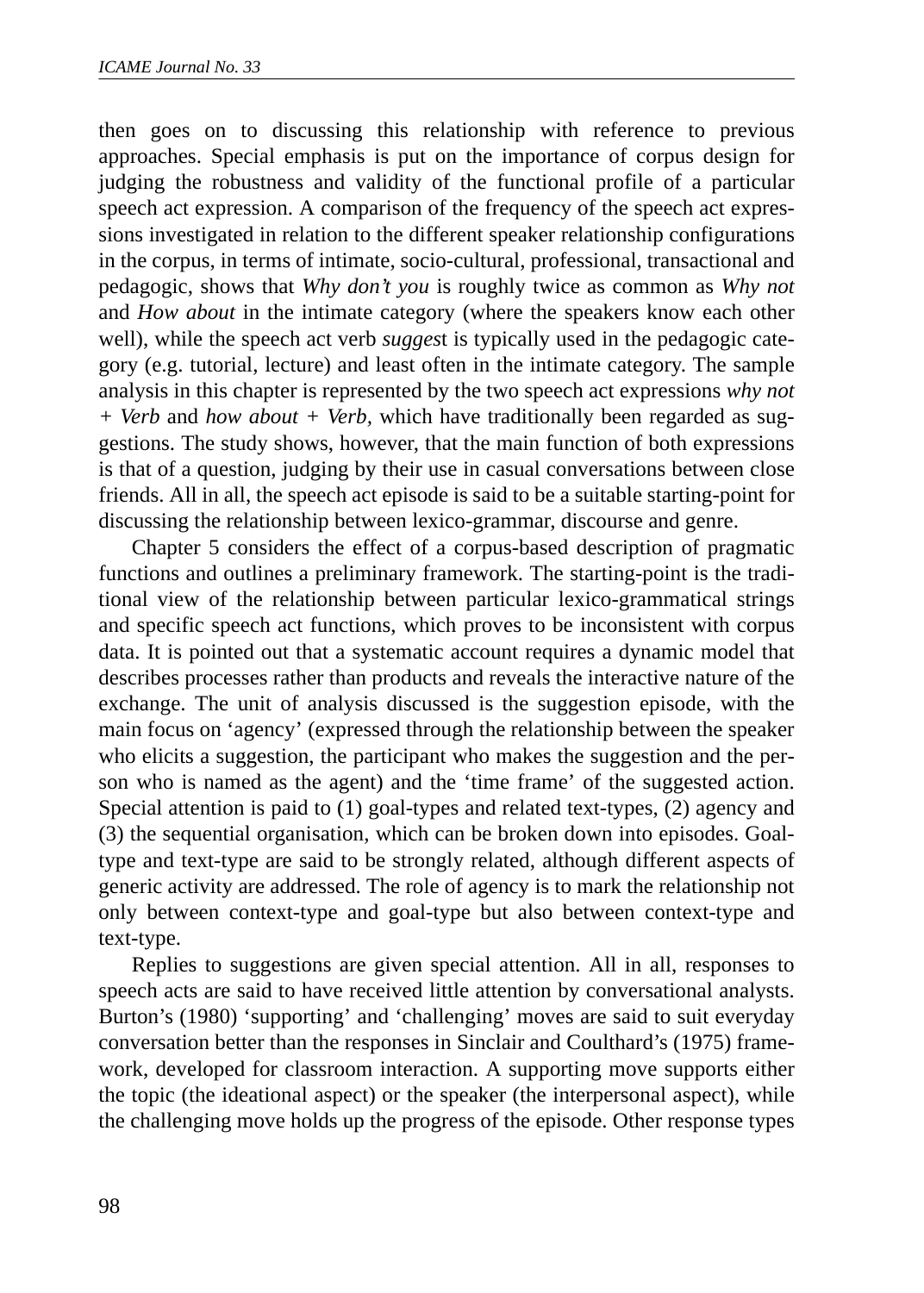are clarifying moves, which ask for clarification, and detaching moves, which seek to terminate the interaction. Here, the status of backchannels is problematic. The question whether they should count as supporting moves or not leads to the conclusion that minimal responses that only reflect attention and acceptance of information, which is the role of backchannels, should not be regarded as supporting moves, only those that explicitly support the topic or the speaker.

As was stated in the introduction to the book, reliance on orthographic transcriptions is not enough to capture what is going on in spoken interaction. An accurate analysis of the functions of speech act expressions and episodes relies heavily on intonation and body language, a type of analysis that is largely missing to date. Not only is there a need for an 'integrated' approach to the analysis of conversation, which would be made possible with access to a video-recorded corpus, but also a need for mark-up tools for coding both verbal and non-verbal elements. These aspects are considered in Chapter 6, which discusses the difficulties involved in collecting a multi-modal corpus and the advantages of using multi-modal conversational data. The advantages of using a multi-modal corpus are illustrated by an analysis of backchannels. A framework based on Irish and British English multi-modal data is provided for classifying the various backchannel functions, which reflect different levels of speaker engagement, from continuer (*mm*) to information receipt (*okay*). The role of accompanying head movements and intonation patterns is emphasized: they can not only change the function of the backchannels but also affect the surrounding discourse. It is pointed out that fully searchable multi-modal spoken corpora are gradually becoming available thanks to today's advanced technology.

Chapter 7, finally, emphasizes again the crucial importance of corpora for the description of discourse patterns and speech act expressions and also "for testing and evaluating existing theories and claims made about the way in which they are used." (p. 131). But certain limitations are also pointed to. One is that only form but not function can be searched for in a corpus, a second that enough evidence for a robust description of lexico-grammatical strings requires a much larger corpus. The fact that spoken corpora are often analysed in the same way as written corpora, which of course excludes intonation and gestures, is put forward as yet another limiting factor. The chapter ends with a section proposing future challenges. One is to define an adequate unit of analysis for pragmatic functions, and the analysis of speech act expressions is suggested as a good starting-point. Another challenge is to collect and process representative multimedial spoken corpora that are large enough for the description of pragmatic functions.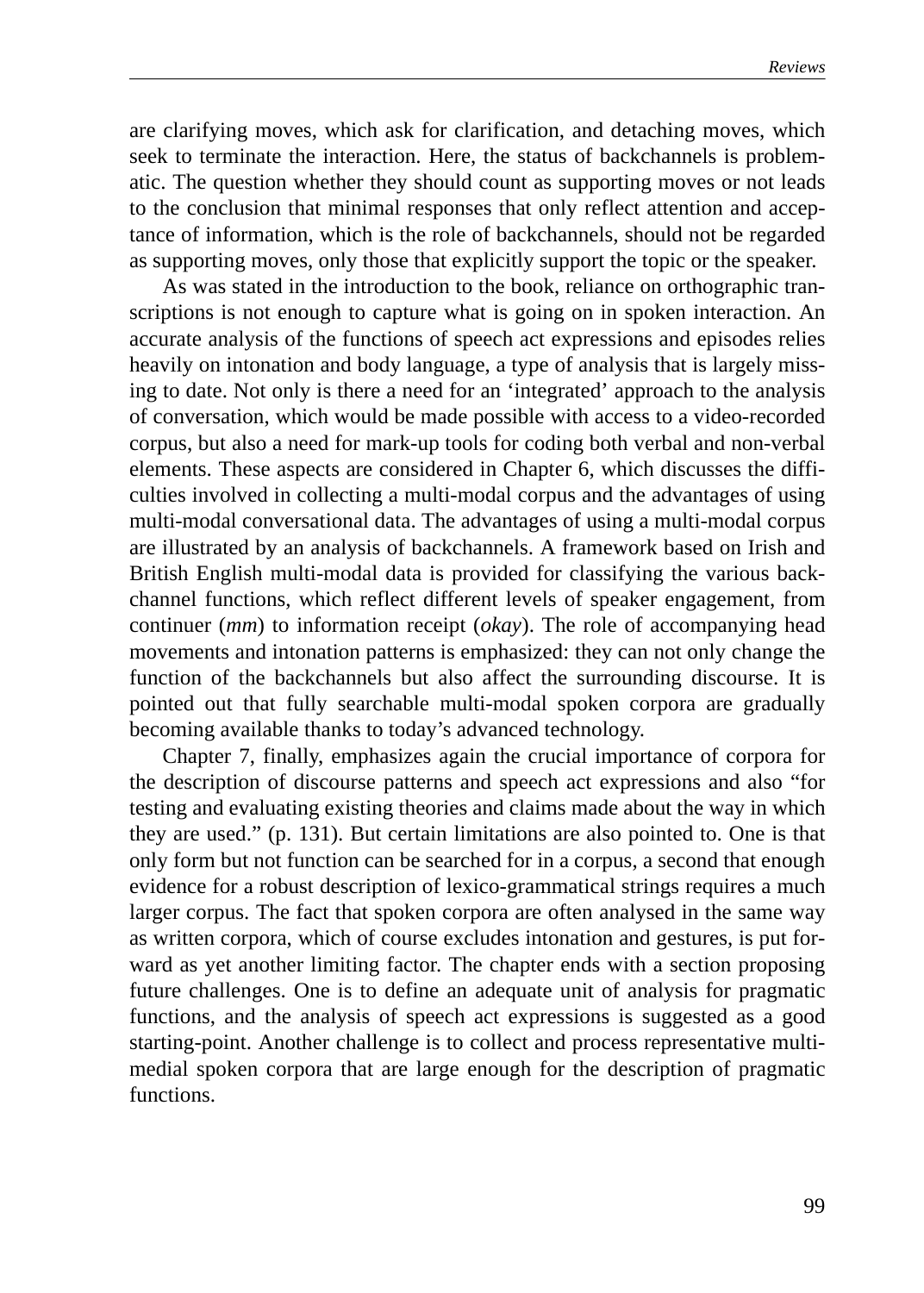The book was a pleasure to read, and I have very few critical comments. My only 'serious' objection refers to the lack of a diagram that gives a clear and concise summary of the preliminary model described in Chapter 5 for analysing suggestion episodes. I found the model adequately described in the text and aptly illustrated by examples. Still, a concise summary in the form of a figure or diagram would have been a helpful supplement. In this chapter it is pointed out that responses to speech acts have been paid very little attention. Exceptions are for instance Stenström (1984, 1994), which also show that a modified version of Sinclair and Coulthard's model for analysing classroom interaction works very well for casual conversation. One thing that is not entirely clear is the relation between frequency and corpus size. CANCODE is said to consist of five million words, but on page 57 there is a reference to a subcorpus consisting of 2.5 million words. It is not clear whether this is the only place where a subcorpus is used. If it is, this would mean, for instance, that *Why don't you* occurred only 182 times (p. 61) in the entire five-million-word corpus, a figure that seems very low. Finally, a minor point concerning the layout. Figure 1 (p. 75), representing the frequency of different speech act expressions and their function, is slightly bewildering in that the speech act term 'suggest' itself is quite unexpectedly represented by a bar in the bar chart.

Irrespective of the above comments, this book, which is a comprehensive account of the development of pragmatics and its relation to corpus-based research, is an excellent demonstration of the importance of spoken corpora for interpreting utterance functions in relation to lexico-grammatical strings, and not least of the importance of multi-media spoken corpora. The framework developed here for analysing suggestions is likely to be applicable to the analysis of a number of other speech act expressions. All in all, the book can serve as input to more research aiming at answering the question put forward in the introduction, whether pragmatic theory is necessary, or useful, for understanding utterance functions, or whether corpus-based analysis can provide a framework for describing such functions.

## *References*

Burton, Deirdre. 1980. *Dialogue and discourse*: *A sociolinguistic approach to modern drama dialogue and naturally occurring conversation.* London: Routledge and Kegan Paul.

Sinclair, John. 1996. The search for the units of meaning. *Textus* 9 (1): 75–106.

Sinclair, John and Malcolm Coulthard. 1975. *Towards an analysis of discourse*. London: Oxford University Press.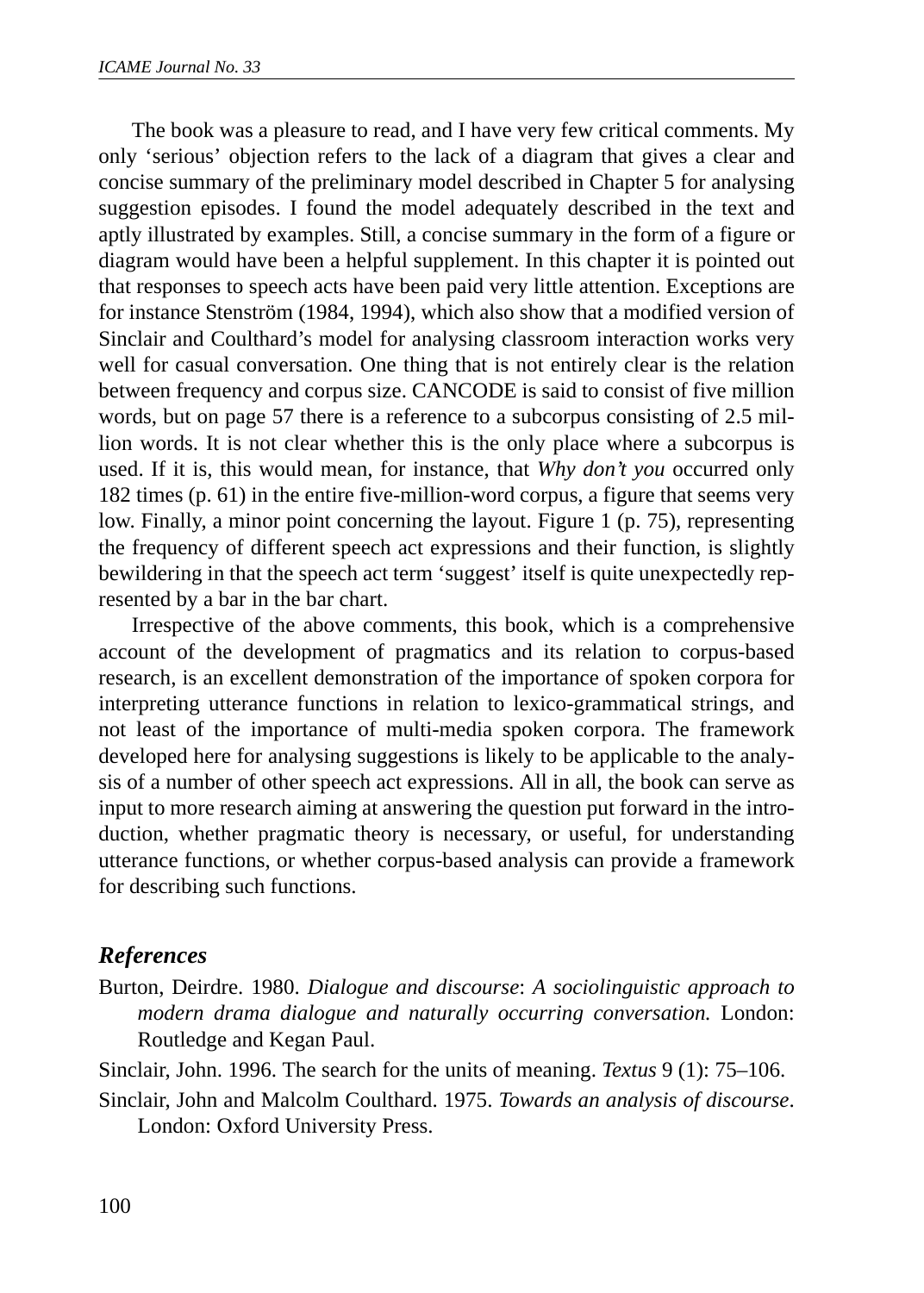- Stenström, Anna-Brita. 1984. *Questions and responses in English conversation*. Malmö: Liber.
- Stenström, Anna-Brita. 1994. *An introduction to spoken interaction*. London: Longman.

**Stefan Dollinger**. *New dialect formation in Canada. Evidence from the English modal auxiliaries*. Amsterdam and Philadelphia: Benjamins, 2008. xxii + 355 pp. ISBN 978-90-272-3108-6. Reviewed by **Arja Nurmi**, University of Helsinki.

This volume sets out to do three things. First, it provides corpus-based evidence of the development of early Canadian English, which has so far been sorely lacking. Second, it tests Trudgill's (2004) theory on new-dialect formation. Third, more marginally, it examines Abraham's (2001) theory of root loss in modals in a new context.

The book starts with extensive background information on Canadian English. This overview shows clearly how patchy and lacking earlier research is, particularly with the historical stages of the variety. The majority of previous studies are focussed on phonology and lexis, and many are anecdotal, impressionistic descriptions of the 'peculiarities' noted by the authors. Because of the vast amount and varied nature of research summarised, covering the different levels of language from phonology to language attitudes, the chapter is somewhat disjointed. The introduction of the Chinook Jargon, for example, in the section discussing regional surveys of phonology, seems misplaced. But this is a minor concern, since this chapter is certainly a comprehensive overview of earlier research on Canadian English and, as such, a good starting point for anyone interested in the topic.

The next section of the book discusses the external language history of Ontario. Early Ontario English is, quite reasonably considering Canadian settlement history, the main focus of the study. The different waves of immigration from England, Ireland and Scotland, the role of migrants from America and the influence of other settlers are all described and discussed. Once again, presenting this much information in such a concise manner provides its problems, but the thoroughness has great value for the reader.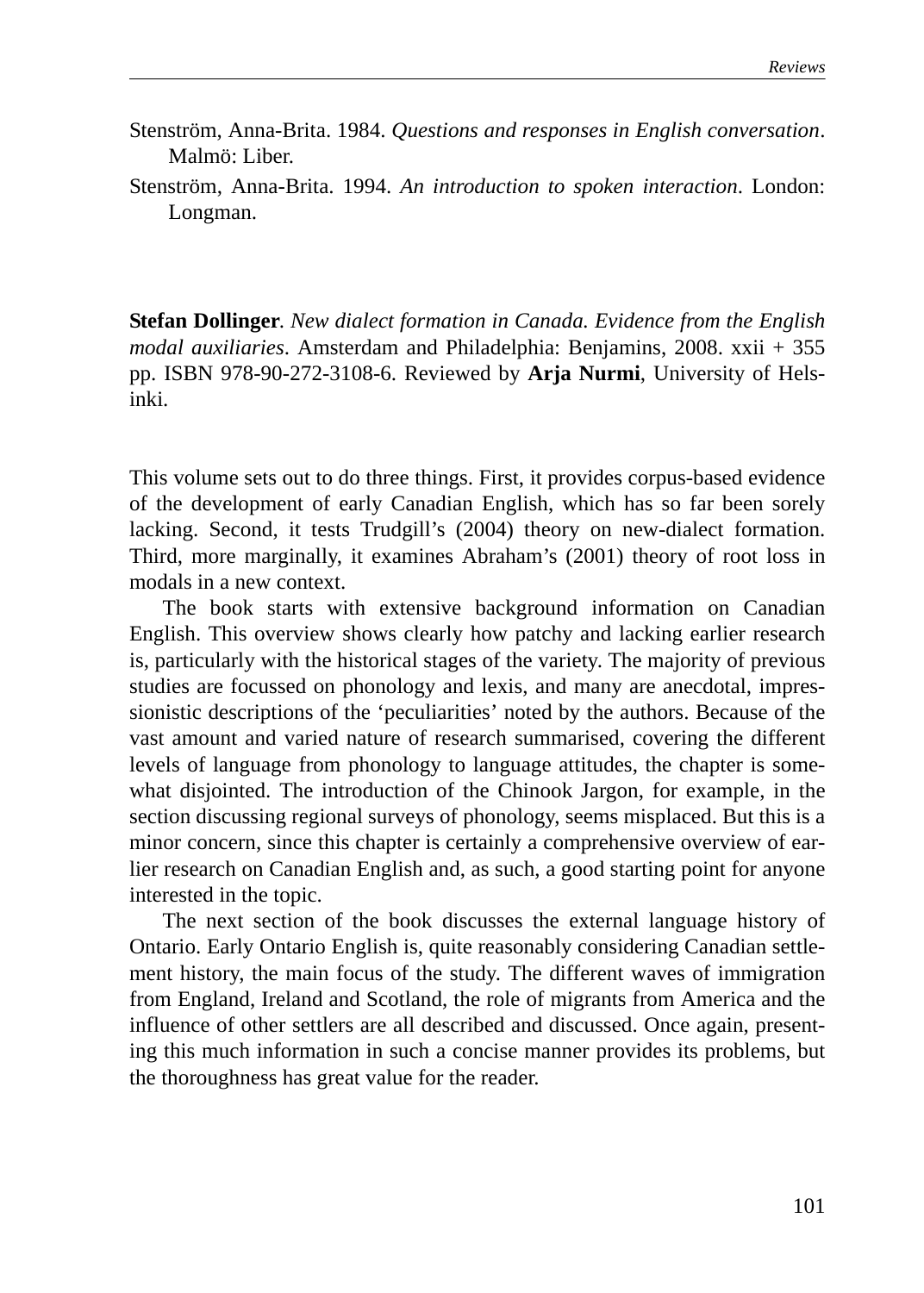In Chapter 4 the Corpus of Early Ontario English is introduced. The corpus introduction is thorough in that it discusses the selected texts' Canadianness, choice of genres and sampling principles. The availability of any other genres as evidence of early Ontario English is not mentioned. On the whole, the corpus is well balanced and there is some attempt to take into account the dialect background of informants. Since the ARCHER corpus and the Corpus of Late Eighteenth-century Prose are used as comparison material, it would have made sense to introduce them in this context as well, rather than 50 pages later in the chapter discussing Late Modern English modals. In fact, for a reader not familiar with historical corpora of English, a slightly more thorough introduction of the corpora used might have been useful.

The following chapter describes the main theoretical underpinning of the volume, Trudgill's new-dialect formation. There are two main points where this study diverges from the scenario described by Trudgill. Firstly, Canadian English was not formed in a *tabula rasa* situation as many southern-hemisphere Englishes were, because, while there were no prior speakers of English in the territory studied, there was an existing English-speaking population south of the border, with its own variety and with constant communication and migration between the Ontarian and American settlements. Dollinger proposes that the situation in Ontario may be described as a *semi-tabula rasa*. Secondly, most of the studies on dialect formation focus on phonetic forms. This study attempts to apply the processes of new-dialect formation described by Trudgill to grammatical forms and their functions (i.e. modal auxiliaries).

The final chapter before the empirical part is an introduction to the modal auxiliaries in Late Modern English. This includes a brief discussion of types of modality and the general trends of the history of modals observed in earlier research. Here also Abraham's root loss theory is introduced.

The following four chapters present one selected group of modals each. These groups are in some ways treated as one variable, but this is, of course, difficult in the case of such a complex linguistic phenomenon as modality. The problems related to different types of modality and different linguistic conditions attached to each verb are discussed in detail. Each chapter starts with a description of the earlier history of the modals in question, starting from Old English and making frequent reference to Present-Day English as well. The range of earlier research is well covered, and includes all major corpus-based works. Each variable also has specific questions related to it, which are well accounted for. So, for example, in the case of *must*/*have to*, the fact that *have to* does not have epistemic uses in this time period means that the author discusses other possible expressions of strong epistemic modality as competitors of *must*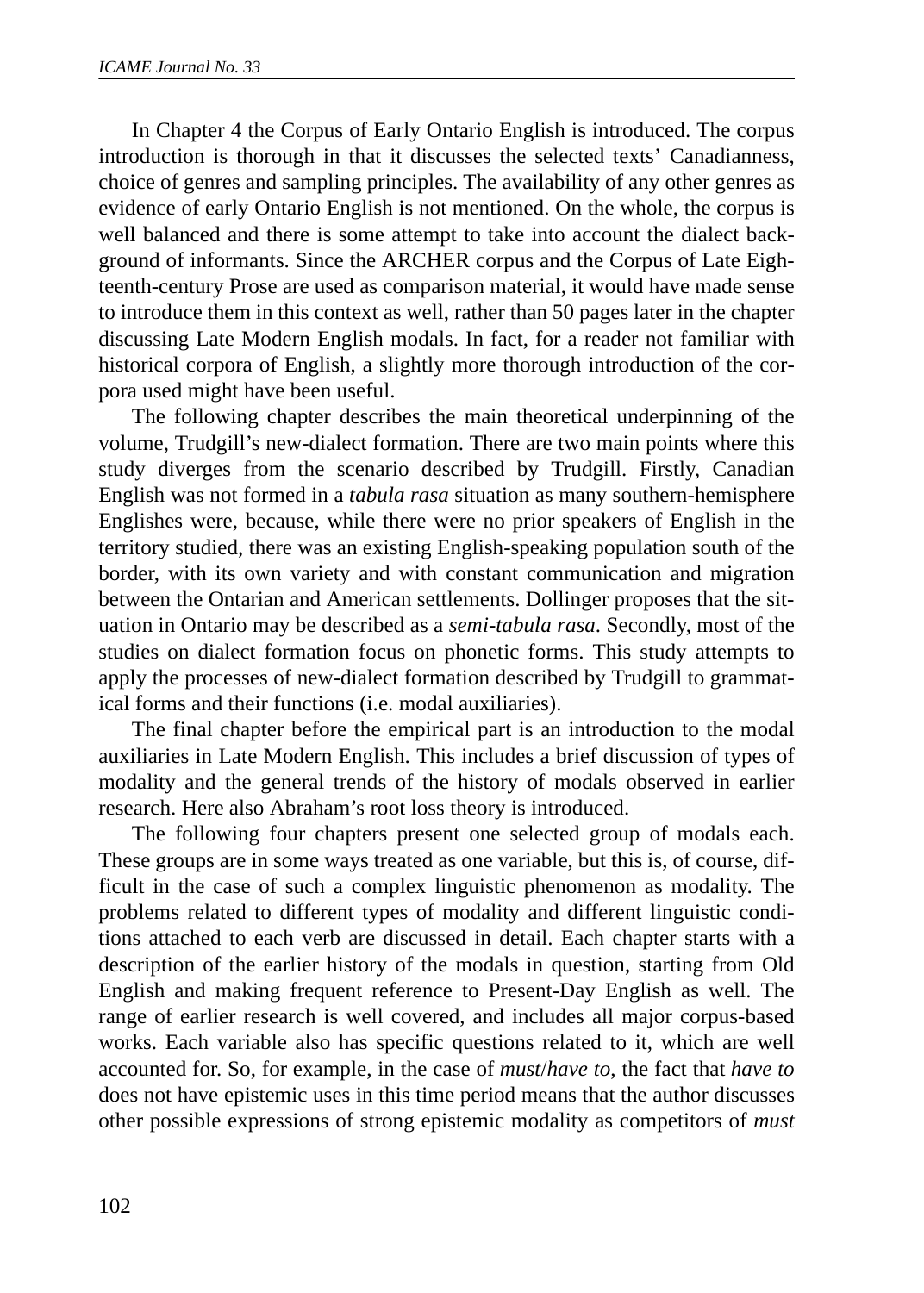in this field. Similarly, in the case of *will* and *shall*, the contemporary normative grammars and attitudes are taken into account. Here the thorough background work comes well into use, since the grammars used in early Ontario are known, and their influence can be gauged.

The discussion in the empirical chapters constantly places the results gained from the Canadian material and the comparison corpora into the wider contexts of the volume: the development of Canadian English, the influence of American and British English, the different stages of new-dialect formation and Abraham's theory. It is unfortunate that the American data does not cover the whole time period studied, and that the amount of text written by British immigrants from the particularly interesting areas (Scotland, Ireland, Northern England) is so limited, but this is simply a matter of available data which all historical corpus linguists must learn to cope with. Dollinger has certainly made the most of the corpora used in his study.

The final chapter sums up the findings of the empirical part and presents the overall picture emerging from the study. It is clear that there is much new information on the development of English modal auxiliaries in the Late Modern period in all three varieties covered by the corpora. The theory of root loss also finds some support from this study, although it must be remembered that the expansion of epistemic uses has been a centuries-long process, which is only partially covered by this data. The only caveat to these results is that many of the trends and differences observed are not statistically significant, and in some cases there was too little data to draw any conclusions. On the whole, the trends observed seem to point in the same direction, however, which seems to lend even the non-significant results some credence.

The conclusion also weighs different hypotheses presented in earlier research concerning the focussing and development of Canadian English. Dollinger confirms that Trudgill's notion of colonial lag in the first generation of settlers seems to fit the data. This does not make early Canadian English conservative on the whole, however; rather it seems more progressive than British English. Most of the changes covered in the study seem to be cases of drift or parallel development in the three varieties compared, and this, in fact, seems to be the most important factor affecting the modal system. Apart from the shared developments, the influence of the Loyalist post-1776 settlers, who spoke American English, seems to have been clearly more important than British input in the early stages of Canadian English. Even independent Canadian developments outrank the influence of the mother country. This multi-layered picture of the various contributing trends is also a realistic description of the complexities of language variation and change.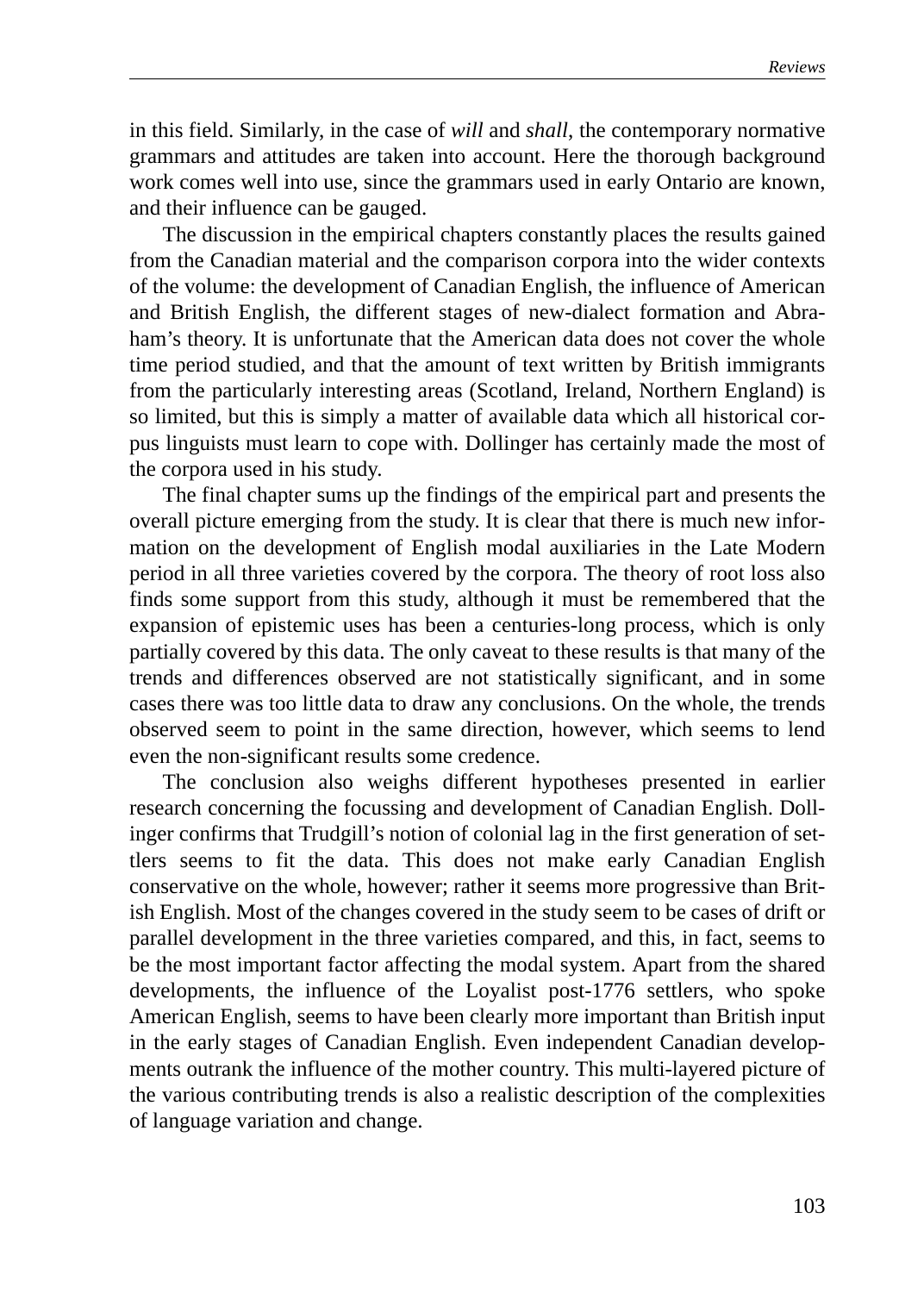As to the theoretically most wide-reaching question, the applicability and validity of Trudgill's new-dialect formation model, the results are promising. It seems that while some adaptations need to be made, not only because of the different linguistic environment from the one the model is based on, but also because of the very different level, the model itself has wider applications than the situation it was originally developed for.

The volume, despite its obvious merits, contains also many little things that make reading harder. Each little mistake in itself would be negligible, but the constant re-reading because of them is distracting. There are constant typographical errors and even several cases of missing words, obvious results of incomplete editing. One typical example of this is on page 130: "one cannot start with the concept that are varieties are ultimately descendants of one", where the first *are* is presumably meant to be *all*. Equally annoying is the information structure of the book, where many facts (those relating to Canadian history and geography, for example) are first mentioned as if they were already familiar to the reader, and explained only later. There are also cases where the reader is left guessing. With Figures 5.1 and 5.2, it is never made clear whether these figures, presenting spelling variation in American and British English, are based on the ARCHER corpus (which is only introduced much later), and if so, which parts of it. Since spelling in the Late Modern period varied considerably between published and private writing, this is a relevant concern. It is unfortunate that mistakes like these, easily corrected by a thorough editor, are left to make the reader's task that much harder.

While there are problems with the volume, its merits far outweigh them. We have gained new insight into the history of Canadian English and the process of new-dialect formation. Many questions are outlined for further research, both for the applications and refinement of Trudgill's model and the development of Canadian English, not to mention the paths of the various modal auxiliaries.

# *References*

- Abraham, Werner. 2001. Modals: Toward explaining the 'epistemic non-finiteness gap'. In R. Müller and M. Reis (eds.). *Modalität und Modalverben im Deutschen*, 7–36. Hamburg: Buske.
- Trudgill, Peter. 2004. *New dialect formation. The inevitability of colonial Englishes*. Edinburgh: Edinburgh University Press.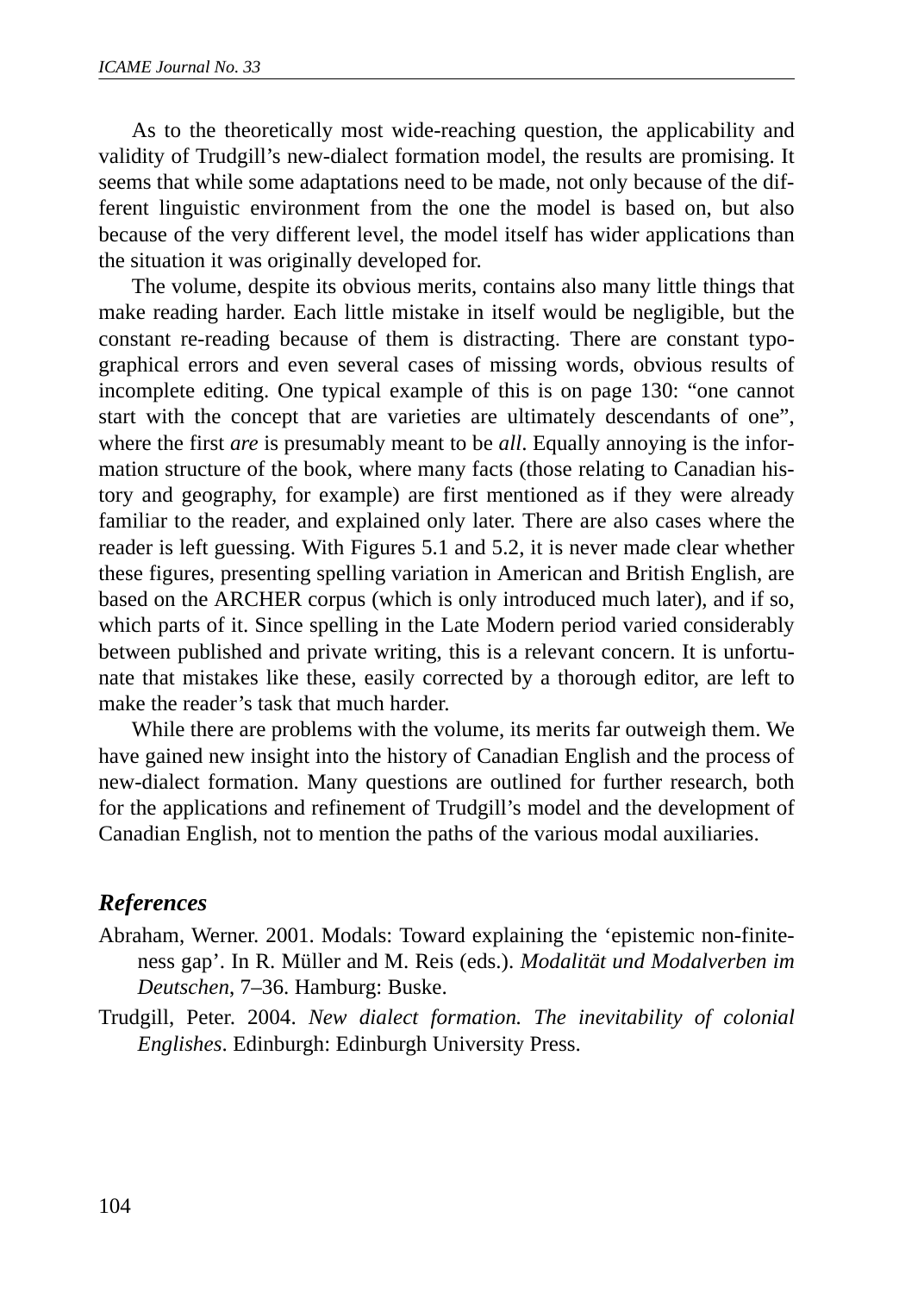**Thomas Egan**. *Non-finite complementation. A usage-based study of infinitive and –*ing *clauses in English* (Language and Computers 65). Amsterdam and New York: Rodopi, 2008. xii + 432 pp. ISBN 978-90-420-2359-8. Reviewed by **Nelleke Oostdijk**, Radboud University Nijmegen.

The book presents an account of a synchronic usage-based study of non-finite complement clauses in which the methods of corpus linguistics and the theoretical stance of cognitive linguistics are combined. The study investigates the distribution and meaning of infinitive and –*ing* participle clauses in Present-Day English that function as clausal objects or non-optional adverbials and seeks to explain their use in the contexts in which they occur. The study is based on data from the British National Corpus (BNC).

Before this study there have been many other studies directed at investigating verb complementation and/or the form and function of non-finite clauses. None of these studies, however, have offered the degree of comprehensiveness aimed for in the present study, nor can they compete when it comes to the scale of this study. Egan focuses on constructions containing active voice matrix verbs and infinitive and –*ing* complements. The two main types of construction containing active voice matrix verbs in English are same-subject (equi-subject, 'SS') constructions, in which the subject of the complement clause is identical to the subject of the matrix verb, and the different-subject ('DS') constructions, in which the subject of the complement predicate is profiled as distinct from the subject of the matrix verb. The study encompasses as many as 310-odd matrix verbs and is based on the evidence found for the various types of construction in the 100-million-word BNC.

The book comprises eight chapters, three appendices, two of which are concerned with data and another one which is a list of technical terms that are used, a list of references and an index. Once you get into the book, and particularly after having read the introductory chapter ("The purpose and the scope of the study") and Chapter 2 ("Classification of the constructions"), it is clear that the structure and organization of the book could not have been any different. After a discussion of the literature in Chapter 3, in Chapter 4 the various complement types and complementisers are described. In Chapters 5 through 7 the focus is on different forms of non-finite constructions containing either identical or nearsynonymous matrix verbs. Chapter 8 summarizes the main objectives of the study and the conclusions arrived at. The order of the chapters is perfectly logical and the decision to have a selection of data as examples in the body of the text and further information in the appendices makes sense.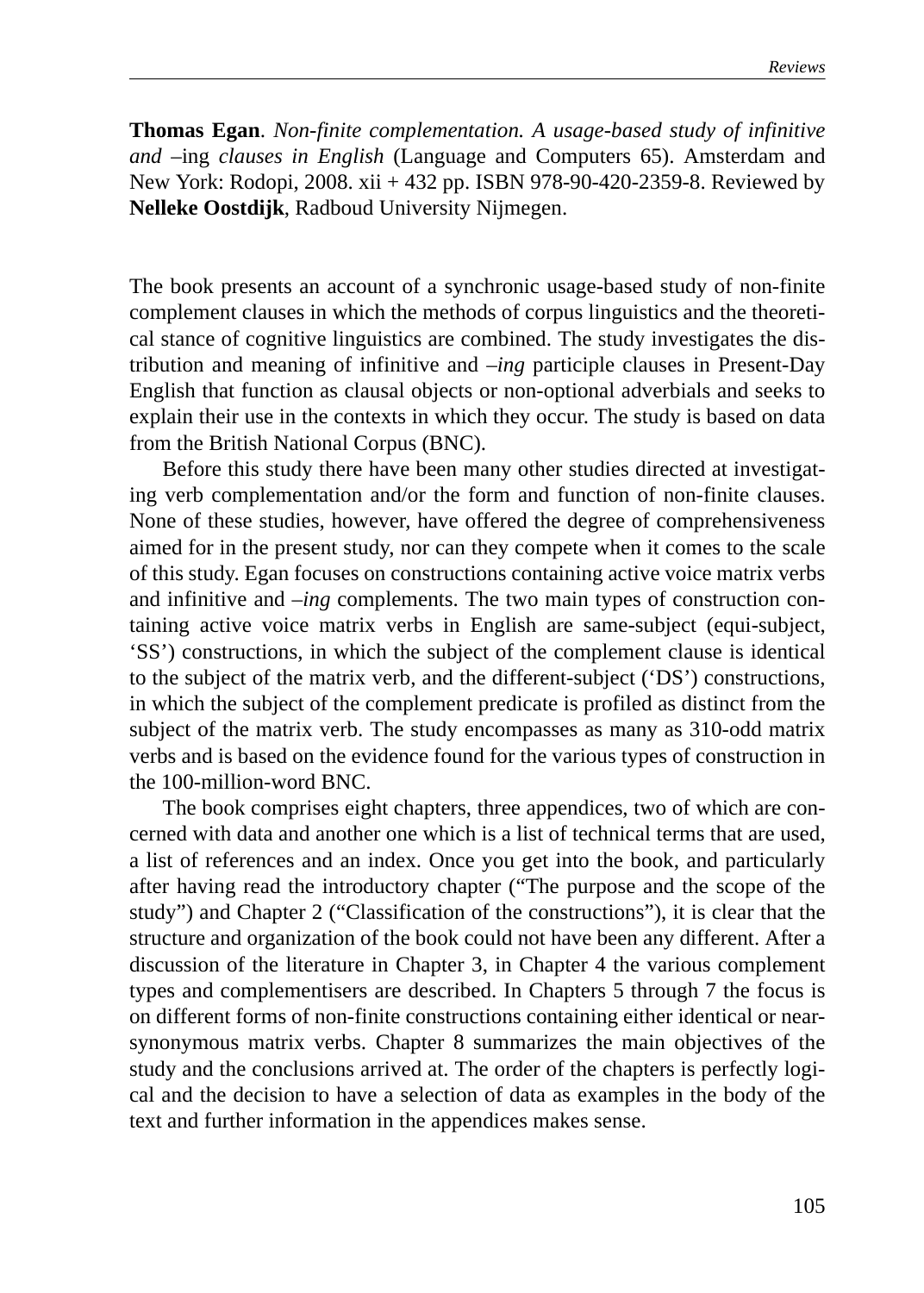Right from the start the author takes the reader by the hand and embarks with him on an adventure, exploring the realm of non-finite complement clauses. The author acts as a guide and at the same time as a companion, presenting his ideas and findings, arguing his case and illustrating it with a great many (868!) examples, while occasionally sharing his hesitations as to the maintainability of particular analyses that have been offered previously in the literature. The study and the way in which it is presented is an invitation to the reader to join the author in his analysis. It is not until the concluding chapter that Egan reveals his intentions in this respect:

> the reader has been presented in the course of the book with large amounts of real language data. He or she may well disagree with some of the author's interpretations of these data. One of my aims, indeed, has been to provide the reader with sufficient data to do just that. (p. 305)

The material presented, which comprises theoretical insights, data and analyses, provides ample food for thought. I mean this in a strictly positive sense. In the same way as when I say that I do not find it an easy book to read. This is not in any way a shortcoming of the author. It is simply because the subject matter is complex and requires your full attention, and the amount of data and the information presented is rather overwhelming. The author actually has done a commendable job in presenting insights from previous research and novel findings in a highly structured manner. Upon arriving at the summary and conclusions, the reader is likely to subscribe to Egan's observation that he has "been struck by how neat the distribution actually is, how form and function seem to go hand in hand, in an area sometimes said to be characterized by no little degree of chaos and arbitrariness" (p. 308).

The study stands out by its very sound methodological underpinning. Throughout the book the author makes an effort to clarify various methodological issues and the approach he has adopted. Key issues here are the nature of the study (synchronic, usage-based), the methods employed (for example in defining and delimiting the scope of the study and the selection of the data), and the theoretical stance (cognitive linguistics). In the next few paragraphs I will try to summarize the relevant points that are brought to bear.

The first issue is related to the nature of the present study and concerns the inherent limitations of a synchronic study. As the author points out, such a study considers only the present state of affairs, while not putting the findings in the broader perspective of on-going change in language. Previous work by, for example, Mair (2002) and Fanego (2004) has shown that the *–ing* form is still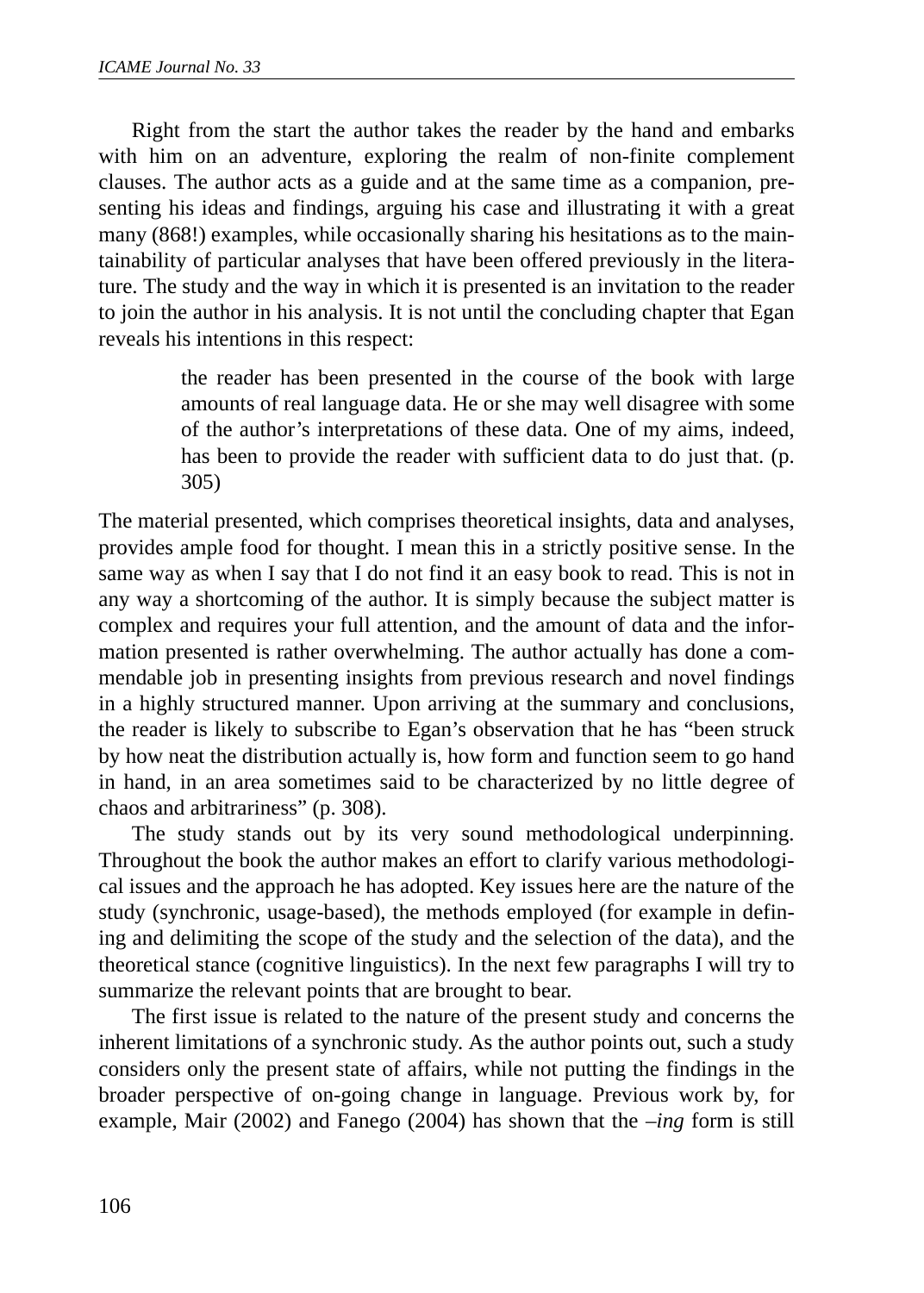advancing in certain contexts at the expense of the *to*-infinitive form. This begs the question what insights may be gained from a synchronic study investigating non-finite complement clauses. Egan puts it as follows:

> So, given that the English non-finite system of complementation is still evolving and that this evolution is reflected in synchronic variation; and given the fact that the meaning of the complement forms will not necessarily be equally apparent in all instantiations; can we make any worthwhile generalisations about the meaning of the complement types and complementisers? (p. 90)

And his answer to this question:

I think that there is enough regularity in the usage in the BNC to answer this question in the affirmative. Provided we remain aware of the possible shortcomings inherent in the viewing things from a purely synchronic perspective, we may establish fairly robust characterisations of each of the complement types. (p. 90)

Related to this point is the question how to deal with instances that do not appear to fit in with the classification that is arrived at. The author has opted for including such instances rather than sweeping them under the carpet. Thus readers can judge for themselves whether they think they are sufficient evidence for overturning the proposed classification. Evidently Egan is not at all convinced that this is the case and is quite firm in stating that "exceptions like these are clearly just that – exceptions. They are so rare as to render it unnecessary to revise the classification proposed" (pp. 196–197).

The present study is a usage-based study in that it "aims to describe the structures of non-finite complement clauses in English as they are manifested in the actual experience of speakers and writers of present-day British English" (p. 3). It is also usage-based in the sense that the data upon which it is based derive from a corpus of contemporary British English which includes data from a wide variety of written and spoken genres and registers. The advantages are obvious: the corpus instances are guaranteed to be genuine and contemporary, while all utterances are contextualized. Moreover, all findings presented in this study may be verified by going back to data in the original data source. In this respect, the choice of the BNC is well-motivated as it widely available and widely used.

In defining and delimiting the scope of the present study, Egan has decided to focus on post-verbal infinitive and –*ing* participle complement clauses. *Wh*clauses were excluded from the study on the grounds that as a class they are well-defined and can easily be recognized, while the alternation they display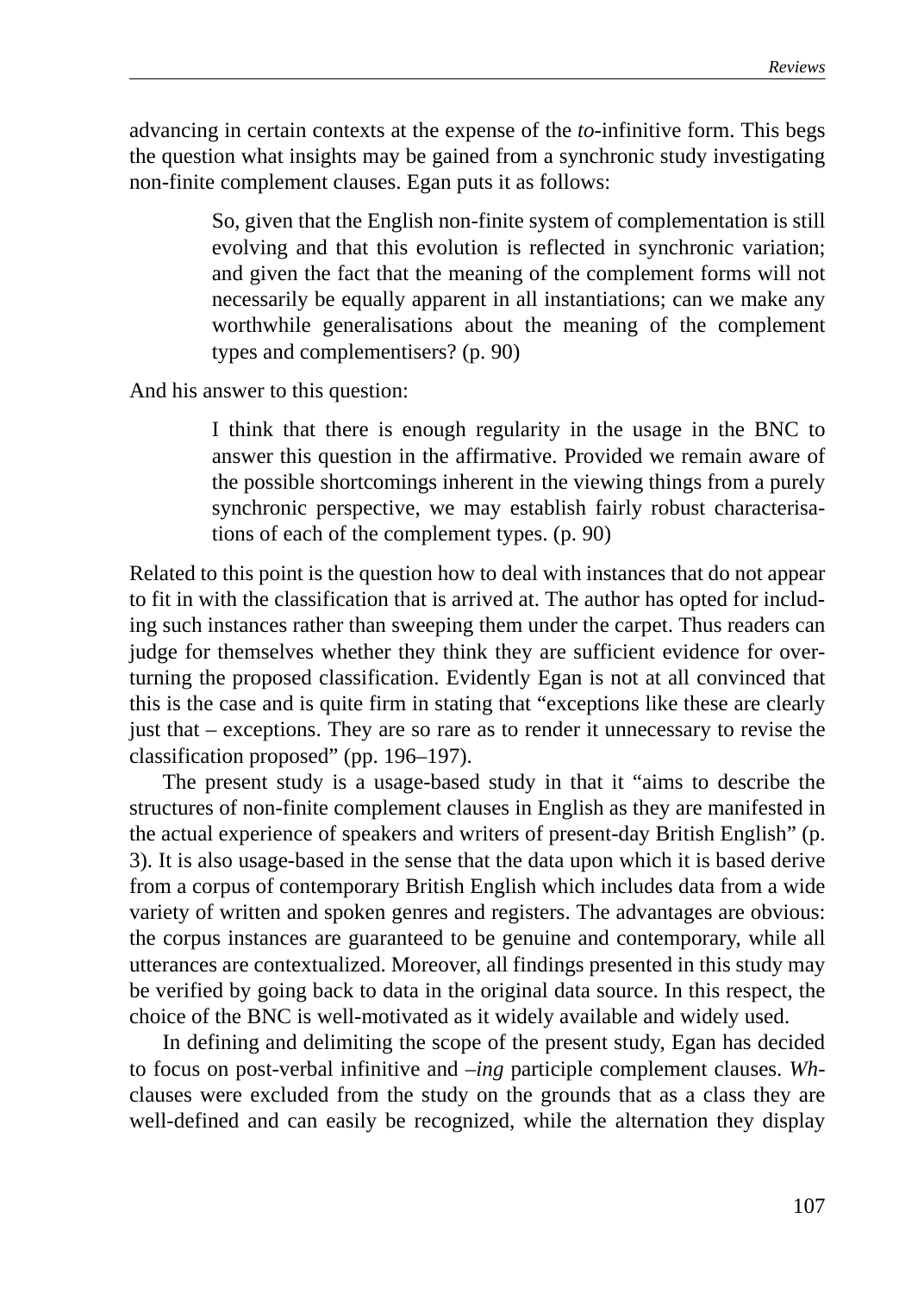between different complement types is minimal. The starting point for extracting relevant instances from the corpus was a list of matrix verbs compiled by Rudanko (1989) on the basis of information found in Visser (1963) and supplemented by further verbs taken from Quirk *et al*. (1985). For reasons of economy, the verb *seem* was excluded from the final list. The next step then was to extract for each of the verbs in the list instances where the verb occurs with a non-finite complement clause. Because of the size of the BNC, it was practically impossible to extract all instances for all verbs. Therefore, Egan decided to restrict his data set to a random selection of maximally 1,000 instances per verb. The data set includes both occurrences where the verb is actually followed by a non-finite clause and occurrences where this is not the case. From the frequencies and distributions of non-finite complement clause constructions that are observed in this data set, Egan arrives at what he refers to as projected totals for the BNC as a whole. Thus, very cleverly, without having actually extracted all instances for each construction type in this study, we gain insight as to their frequency and distribution. For example, just to give you an idea, for different-subject –*ing* clauses the projected total is some 35,000; for equi-subject *to*-infinitives the projected total is somewhere around 300,000.

The author has adopted a cognitive approach. This is clearly reflected in his interpretation of the data which is led by the cognitive-functional factors that come into play while considering different types of non-finite complement clauses. As Egan is careful to point out, it has not been his aim to determine "whether taking these features into account can help us provide a better account of the system of non-finite complementation in English than alternative approaches. The strengths and weaknesses of various other approaches of nonfinite complementation were illustrated in Chapter 3. To the extent that the classifications and explanations account satisfactorily for the data, this may be taken as evidence of the efficacy of the cognitive approach." (p. 307).

While usually I am not too keen on very bulky appendices, in this case the inclusion of Appendix 1 ("The Matrix Verbs") which comprises as many as 87 pages is fully justified. The appendix lists all the matrix verbs that featured in the present study. For each verb we find information about the number of tokens of the verbs in the BNC, the various syntactic types of non-finite clauses they occur with, an indication of the frequency of each, their semantic classification in the present study, page references, and an example of each type.

There can be no doubt that the book has a great deal to offer for anyone interested in non-finite complement clauses. Personally, I am very much impressed with what Thomas Egan has achieved. The study is of exemplary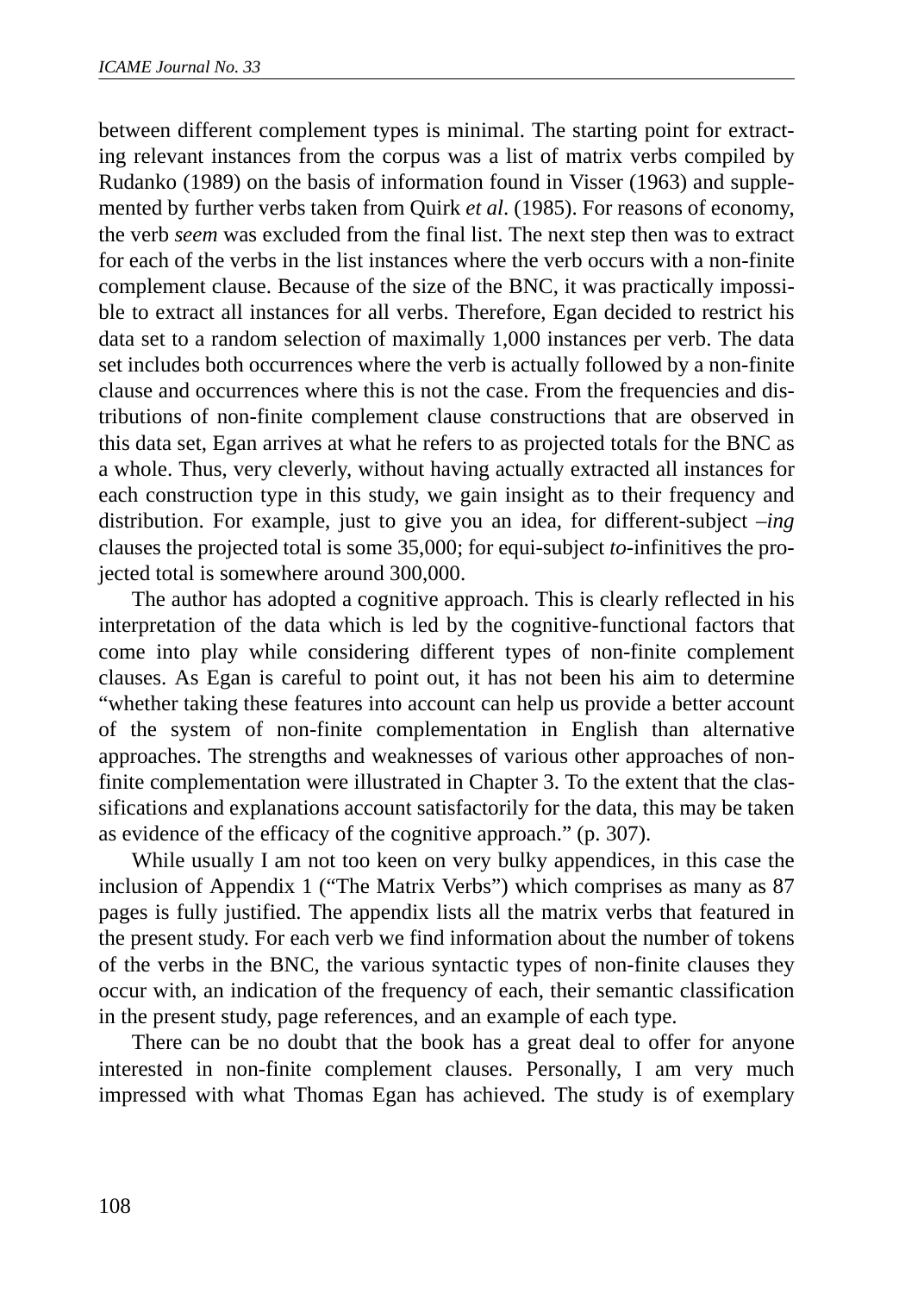quality and Egan's attention to his data, his interpretations and discussion are a real treat.

## *References*

*British National Corpus*. 2001. Oxford: Oxford University Computing Services.

- Fanego, Teresa. 2004. Is Cognitive Grammar a usage-based model? Towards a realistic account of English sentential complements. *Miscelánea. A Journal of English and American Studies* 29: 23–58.
- Mair, Christian. 2002. The changing forms of complementation in late Modern English: A real time study based on matching text corpora. *English Language and Linguistics* 6 (1): 105–131.
- Quirk, Randolph, Sidney Greenbaum, Geoffrey Leech and Jan Svartvik. 1985. *A comprehensive grammar of the English language.* London: Longman.
- Rudanko, Juhani. 1989. *Complementation and case grammar: A syntactic and a semantic study of selected patterns of complementation in Present-Day English.* Albany: State University of New York Press.
- Visser, Fredericus. 1963. *An historical syntax of the English language*. Leiden: E.J. Brill.

**Gaëtanelle Gilquin, Szilvia Papp** and **María Belén Díez-Bedmar** (eds.). *Linking up contrastive and learner corpus research* (Language and Computers 66). Amsterdam and New York: Rodopi, 2008. ISBN 978-90-420-2446-5. xi + 282 pp. Reviewed by **Hilde Hasselgård**, University of Oslo.

This volume contains ten corpus-based studies of learner language, most of which were presented at a workshop with the same title as the volume, held in September 2005 at the University of Santiago de Compostela. The volume has four parts: Methodology, Learner lexis, Learner syntax, and Learner discourse, with most papers relating to English L2 writing by advanced learners from a variety of language backgrounds. The International Corpus of Learner English (ICLE) is central to most of the studies, but is not the only corpus used.

A clear merit of the volume is its explicit emphasis on methodology in the contrastive study of learner language. Already in the early days of contrastive linguistics, contrastive studies were linked to language teaching (e.g. Lado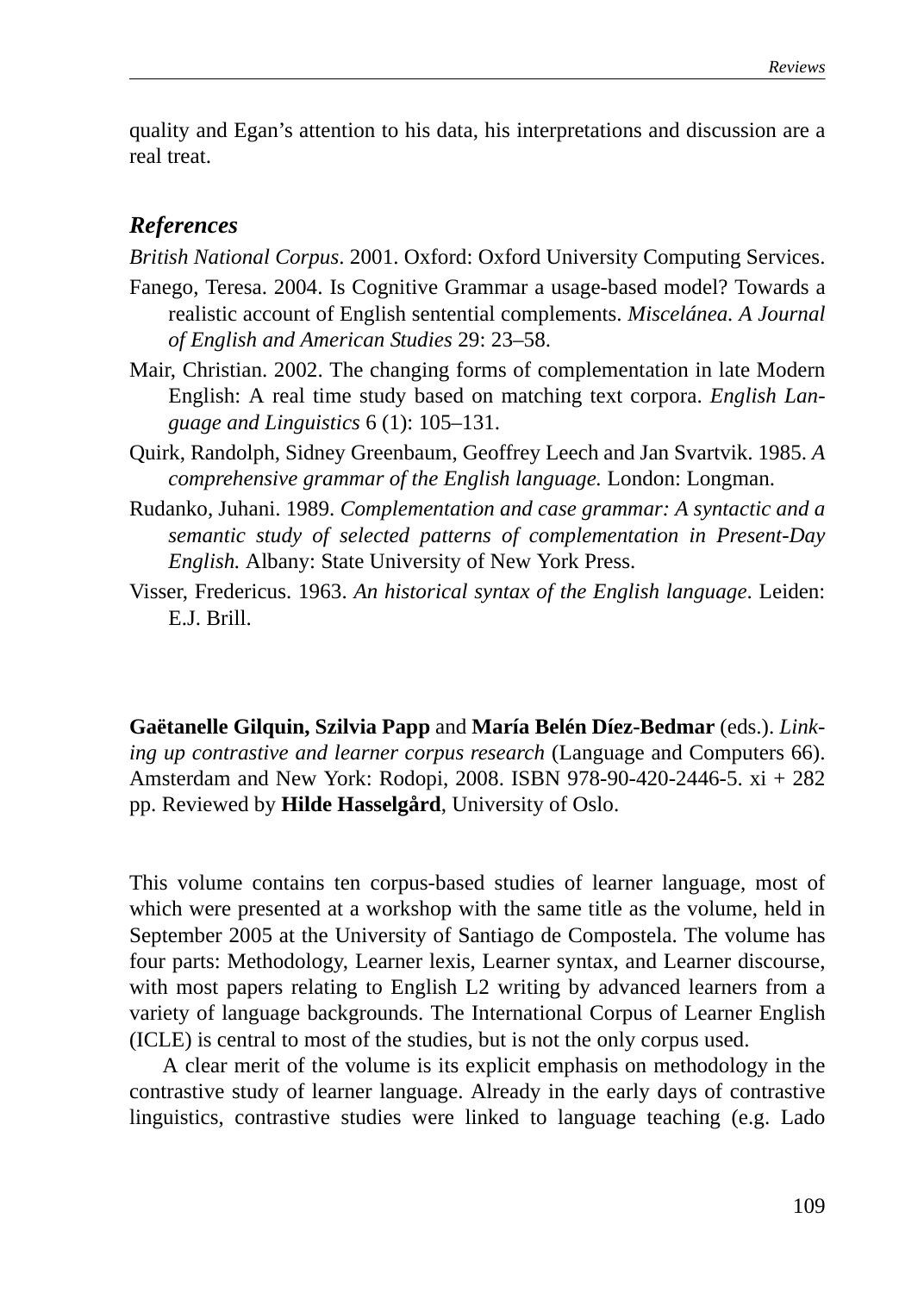1957). With the study of error analysis popular in the 1970s, the focus shifted from language teaching to language learning, and more recently the advent of corpora of learner language has greatly facilitated the study of interlanguage. Since the study of interlanguage often involves considerations of the learner's first language (e.g. in the study of transfer), contrastive studies have remained a pillar in learner language research. Studies of learner language can be contrastive in a number of ways, all of which are represented in the present volume:

- a. The learner's first language in contrast to the target language  $(=$  the language to be learnt) with the aim of predicting or explaining learning difficulties.
- b. The learner's interlanguage in contrast to similar output by native speakers, with the aim of identifying overuse, underuse and misuse.
- c. The interlanguage of one learner group in contrast to that of one or more other groups (Contrastive Interlanguage Analysis; cf. Granger 1996), with the aim of distinguishing L1-specific from more universal features of interlanguage.
- d. The integrated contrastive model (ICM), as outlined by Granger (1996) and developed by Gilquin (2000/2001), combining the study of bilingual corpora with that of learner corpora, thus combining comparisons (a) and (b) above.

The latter approach presupposes the existence of a parallel corpus containing the learner's first language with the language to be learnt, and it is presumably this approach that gave rise to the title of the volume. In the opening paper of the volume, Gaëtanelle Gilquin takes the ICM as her starting point and combines it with Jarvis's (2000) model for studying transfer. The resulting Detection-Explanation-Evaluation (DEE) model implies that the ICM should be supplemented with comparison (c) above. The usefulness of the model is demonstrated through a case study of the overuse of the conjunction *even if* by French learners of English, compared to native speakers and compared to other groups of learners. The frequency of *even if* in the English interlanguage of French learners is similar to that of *même si* in a comparable corpus of native French. Cross-linguistically, the correspondence between *even if* and *même si* is only partial, as the latter also corresponds to *even though*. These combinations thus bring out the overuse of *even if* by French learners as an example of negative transfer. In contrast, the overuse of the expression *more and more*, which might be regarded as transfer if only comparisons (a) and (b) are carried out, turns out to be a more general characteristic of learner language according to comparison (c), and is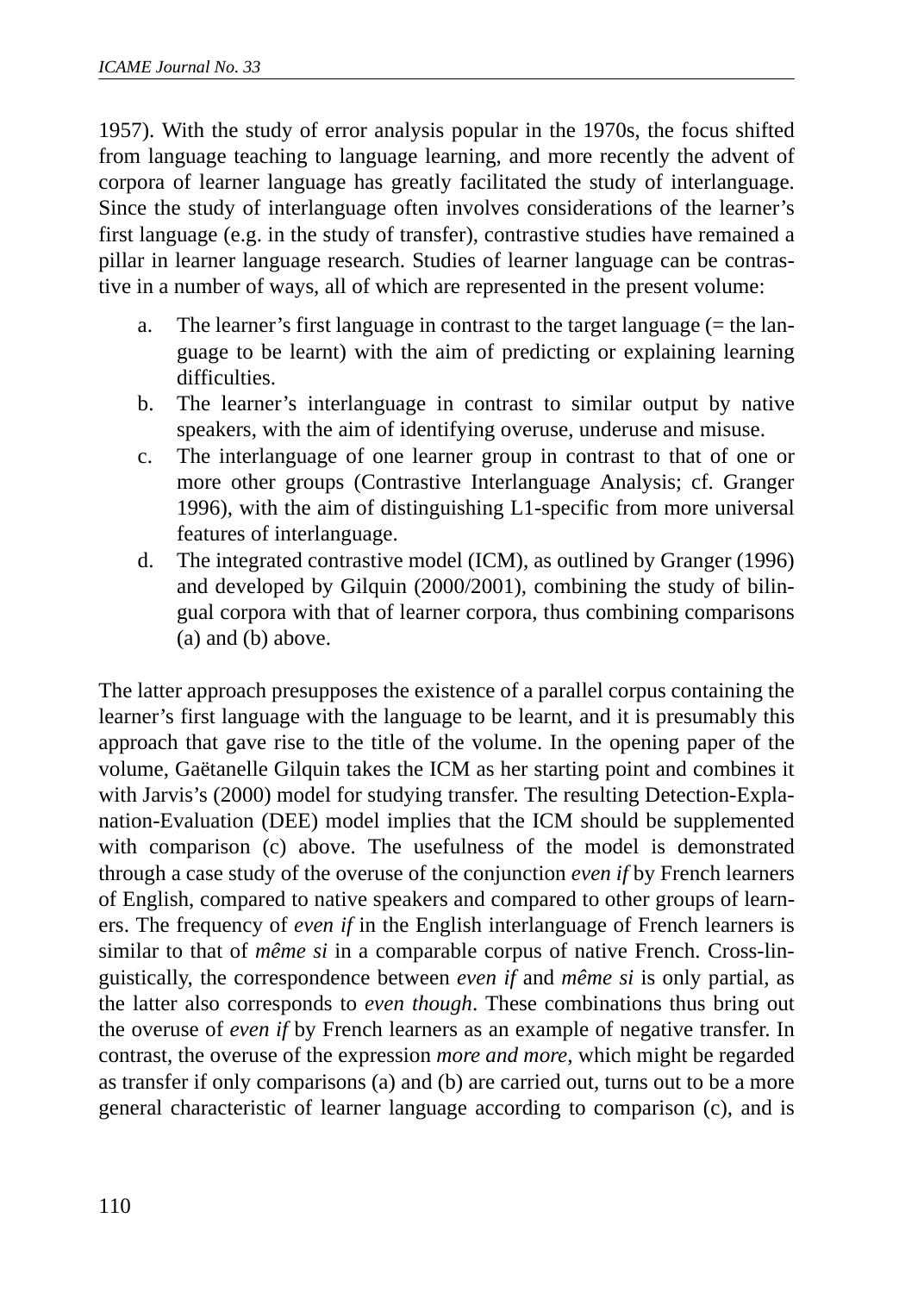thus a developmental feature. The paper illustrates clearly how different corpora and methods can usefully complement each other in the study of learner language. Moreover, its close and critical attention to methodology and the interpretation of results is instructive.

The second study, by Annelie Ädel, also has a strong focus on corpus methodology and the combination of approaches. As the title suggests ("Involvement features in learner writing: Do time and interaction trump register awareness?"), the author explores the use of interaction signals identified in several studies based on ICLE material. She compares the Swedish subcorpus of ICLE with a similar corpus of English argumentative writing by Swedish students (the Uppsala corpus of learner writing – USE). The two corpora differ in two important respects: in contrast to SWICLE, the essays in USE are untimed and the students were given topical texts as a starting point for argumentative writing; thus the differences concern task-setting as well as intertextuality. It turns out that the frequency of involvement features is much lower in the USE essays. An important conclusion is that "the overuse of involvement features cannot just be attributed to lack of register awareness" (p. 46), but also to task-setting (timing) and intertextuality. The paper ends with two pedagogical recommendations, namely that learners will achieve a more native-like style of formal writing if they are not timed and if they are given "other texts as input and to serve as point of departure for their writing" (p. 46). The paper is also a useful reminder that a corpus, and thereby the results gained from investigating it, should always be evaluated critically, and that studies may usefully be replicated using a different corpus. This last point is also voiced at the end of the book, by Demol and Haderman, who speculate that the disagreement between their own results and those of previous research concerning clause linking and clause integration among native speakers and learners of Dutch and French may be due to the proficiency levels of the learners represented in the corpora used.

Space does not permit a detailed review of each of the eight studies of lexis, syntax and discourse. John Cross and Szilvia Papp study verb + noun combinations as evidenced by Chinese learners of English compared to learners whose first language is German or Greek. They find that the Chinese learners produce more combinations that diverge from a native speaker norm, and further that erroneous combinations produced by German and Chinese learners differ in that the Germans may use combinations creatively to communicate meanings, while the Chinese may be trying to reproduce memorised chunks to show off their knowledge. Cristóbal Lozano and Amaya Mendikoetxea compare Spanish and Italian learners of English as to their production of postverbal subjects (including notional subjects in sentences with an anticipatory subject), finding that both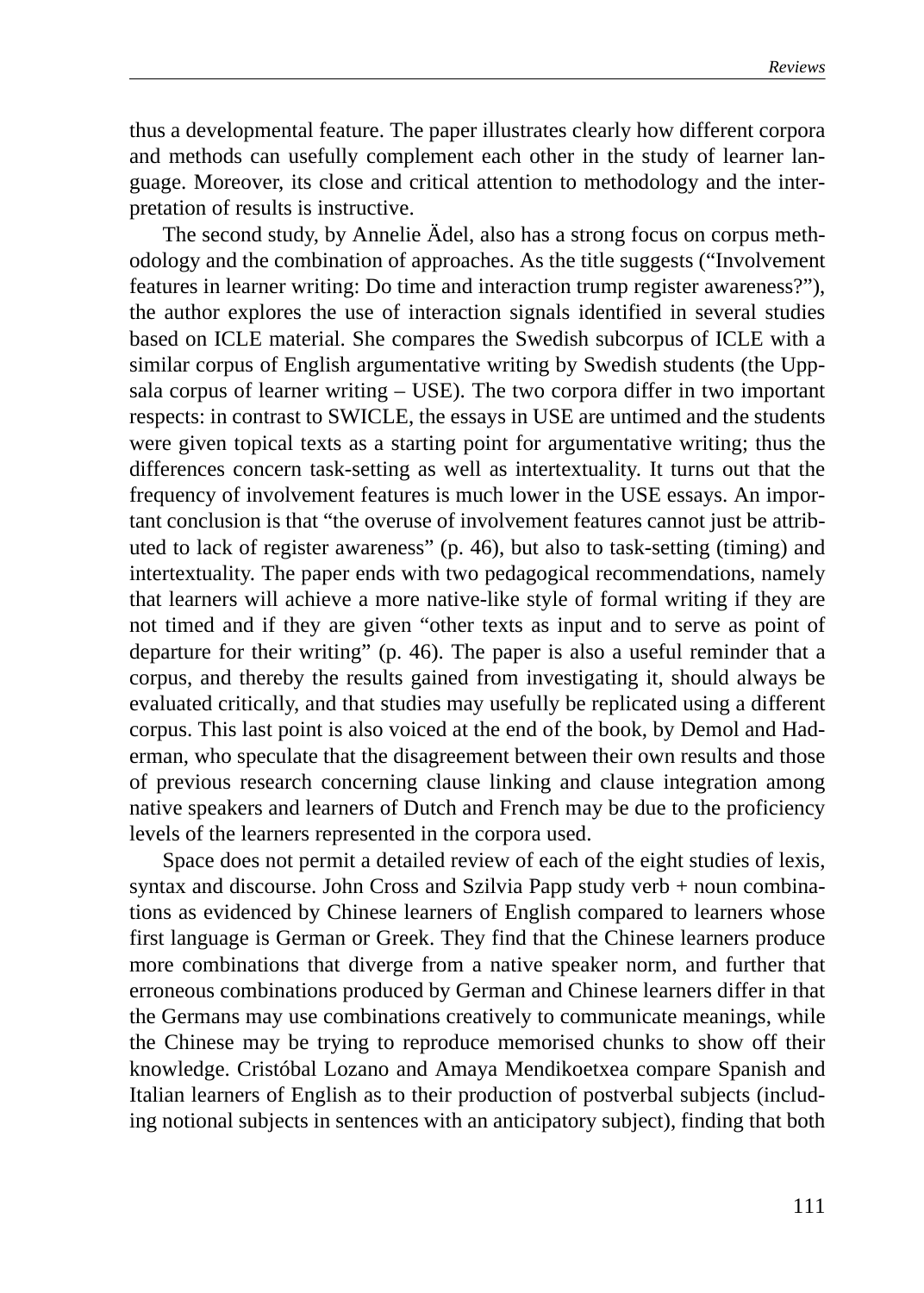learner groups produce such constructions only with unaccusative verbs, in contrast to unergative ones.

John Osborne reports on a rather comprehensive study of adverb placement in the English of French learners as compared to that of native speakers of English. Like Ädel, he uses two different corpora from each language variety, thus checking the validity of the findings from each corpus. The findings for the French learners are also compared to the ICLE subcorpora for learners with a variety of other L1 backgrounds, thus approaching Gilquin's DEE model for investigating transfer. Interestingly, adverb placement seems to group the learners according to typological distinctions in their L1; thus speakers of Germanic languages resemble each other, as do speakers of Romance languages, while a third group is made up by speakers of Slavic languages plus Finnish. Even if transfer is evident in the adverb placement of the French learners, one of Osborne's findings is that learners may produce patterns that are ungrammatical in their L1 as well as in the target language. Although the study is placed in the syntax section it also takes into account a number of discourse features (such as weight in the case of heavy NP shift).

María Belén Díez-Bedmar and Szilvia Papp investigate the degree to which Chinese and Spanish learners master the use of the English article system. The two learner groups have different starting points, as Chinese lacks an article system almost entirely while the Spanish article system differs in some respects from that of English. As expected, the Spanish group performs better than the Chinese group. Mention should be made of the methodology applied in this study, whereby all contexts for the use of the definite, indefinite or zero articles were identified (i.e. for each noun phrase in all the texts). The authors were then able to quantify the learner's degree of success, in terms of a proportion of appropriate uses, and also to identify the problem areas of both groups; the most problematic contexts for Chinese learners are particularly those that require the indefinite article with generic reference but also those that require the indefinite article for specific reference or the zero article with generic reference. The Spanish learners also make mistakes in generic contexts that require zero or the indefinite article, but to a lesser degree than the Chinese.

The integrated contrastive model is demonstrated by Christelle Cosme, who looks at the role of transfer as regards participle clauses in learner English. Her starting point is a study by Granger (1997) of participle clauses among learners of English, and Cosme provides a contrastive analysis involving two trilingual corpora of English, French and Dutch to try to explain the learner data. It is found that present participle clauses are extremely rare in the Dutch corpora, while the French present participle is at least less frequent than the English one,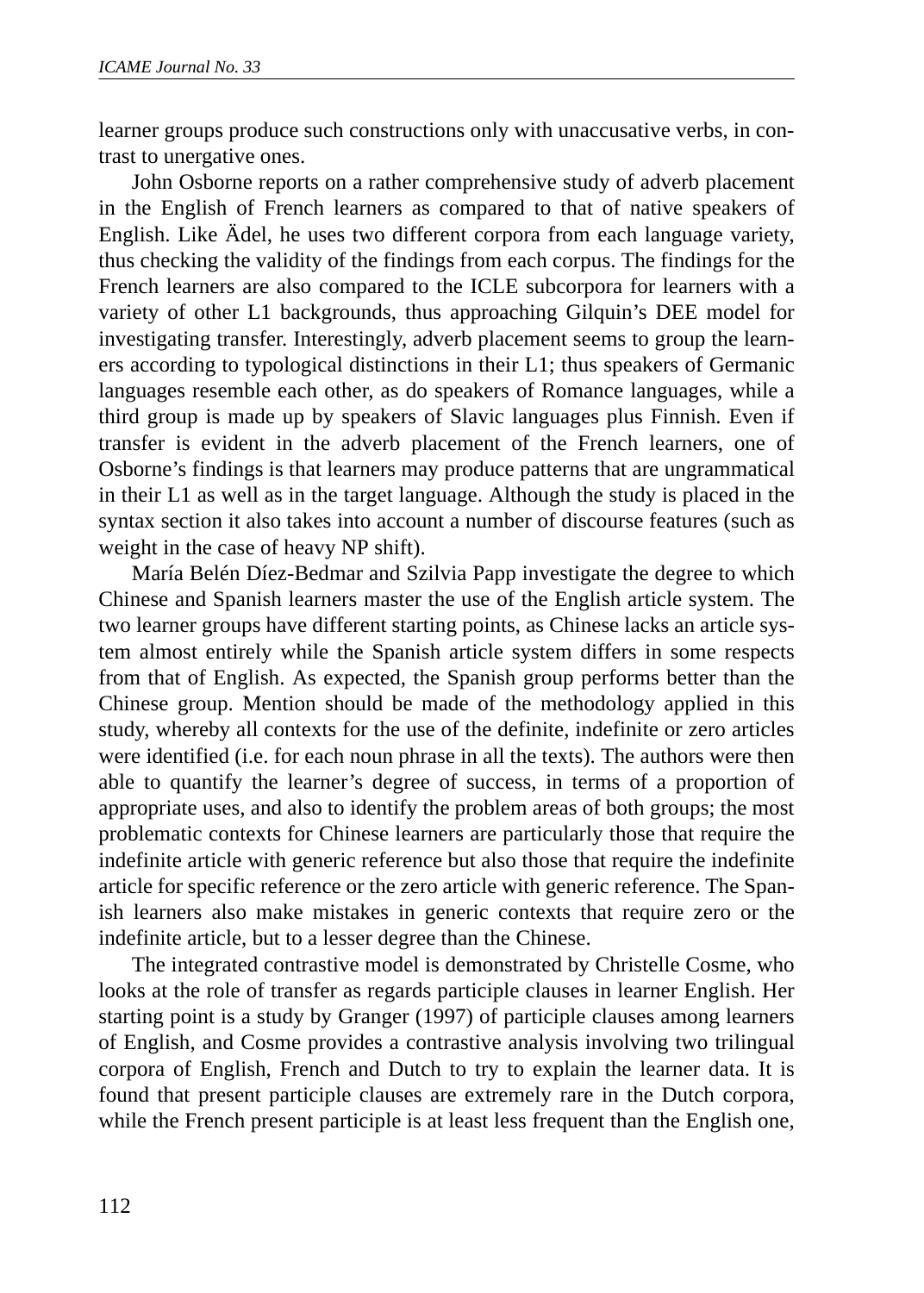particularly with adnominal function. Adnominal past participle clauses, on the other hand, are almost three times as frequent in French as in English, but in Dutch they are only half as frequent as in English. Adverbial past participles are rare in all three languages. The underuse of participle clause observed by Granger can thus be nuanced: French learners can be expected not to underuse adnominal past participles, only present participles, while Dutch learners will be expected to underuse both types.

Marcus Callies deals with the use of raising constructions in the English of German and Polish L1 learners as compared to native speaker data from the LOCNESS; more specifically 'subject-to-object' raising (*We believe them to retire next week*) and 'tough movement' (*This problem is difficult to see*). The constructions are identified according to 'believe'-type verbs and the adjectives characteristically used in tough movement constructions. Particularly the tough movement construction is underused by the learners, apparently with the exception of those connected with the adjective *difficult*. 'Subject-to-object' raising is overused by Polish learners in the case of *find* and 'subject-to-subject' in the case of *consider*. These oddities are ascribed to 'transfer of training', as the constructions tend to be explicitly taught to Polish learners.

Mike Hannay and Elena Martínez Caro explore thematic choice in the written English of advanced Spanish and Dutch learners as compared to native speakers of English. 'Theme' is defined as the initial part of the sentence extending up to, but not including, the finite verb. This is done by identifying word order patterns in the theme zone. It is found that the three groups vary mostly in that the learners seem to overuse the so-called 'level 2' pattern with one constituent preceding the subject, while all three groups have a similar use of the 'level 3' pattern, with two constituents preceding the subject.

The only paper to deal with target languages other than English is Annemie Demol and Pascale Hadermann's exploratory study of discourse organisation in French L1, Dutch L1, French L2 and Dutch L2 written narratives, more specifically the use of parataxis, hypotaxis and condensation in sentence construction. They find less difference than hypothesised (on the basis of previous studies) between French and Dutch L1 as well as between French L1 and L2 and Dutch L1 and L2. They suggest that the surprising results may be at least partly due to the different corpora used for the studies, including writer maturity (student vs. professional for the L1 data) and learner proficiency for the L2 data.

As indicated at the outset of this review, I find the volume interesting and rewarding. A few problems nevertheless need pointing out. One concerns the naming of corpora in several of the studies, where the authors refer somewhat misleadingly to learner corpora (of English) as, for example, the German or the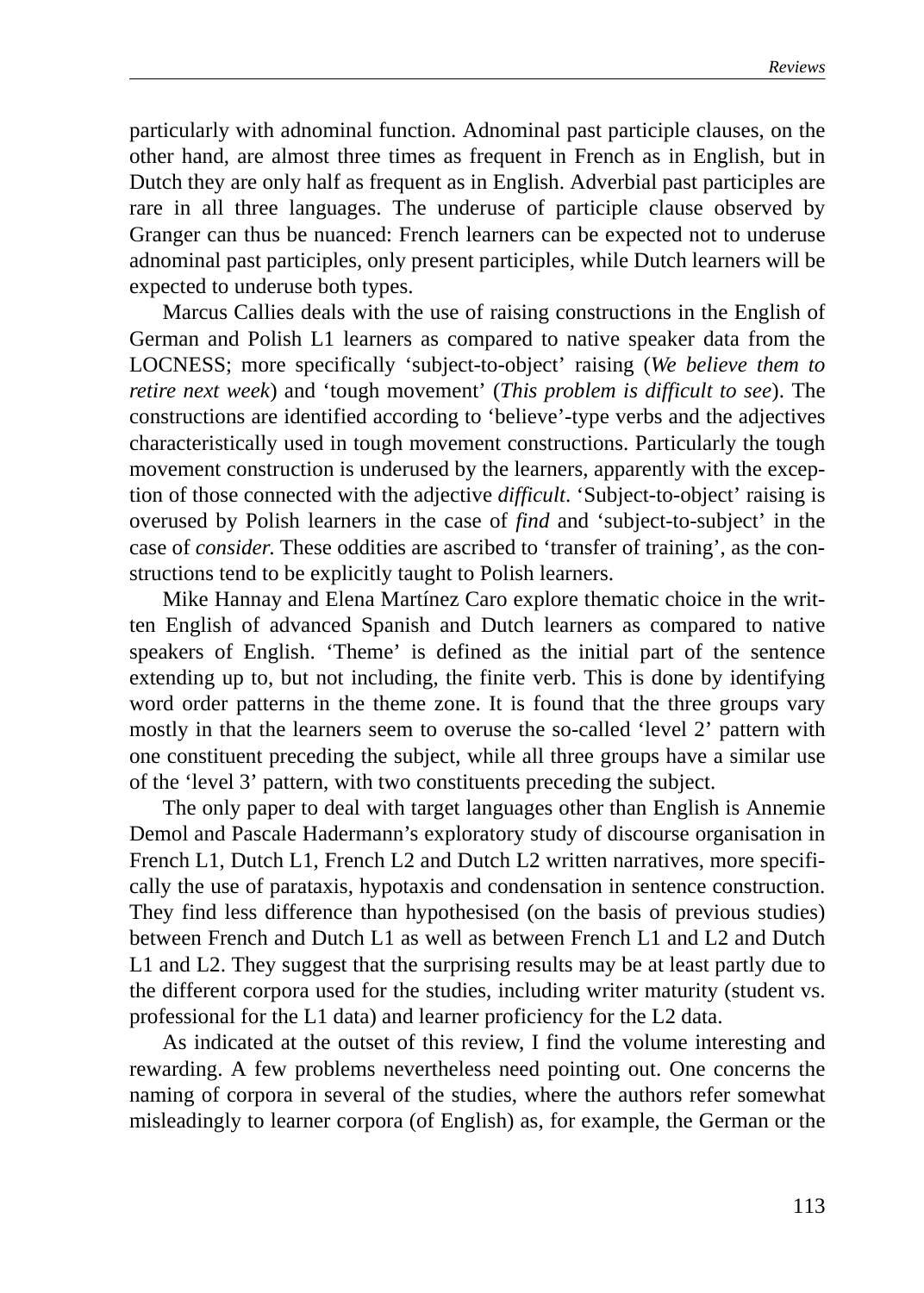Bulgarian corpus; in Díez-Bedmar and Papp's paper two corpora are even referred to as Chinese NNS and Spanish NNS, which would seem to suggest non-native varieties of these languages rather than English. As one of the aims of the present volume seems to be establishing a common framework for studying learner language, one should perhaps also decide on a way of talking about learner corpora which does not presuppose that all language learning has English as its target. (As long as a subcorpus of ICLE is used, it would be convenient to refer to it as e.g. the Polish ICLE or its acronym PICLE). Since the studies all use corpora, they also involve some quantitative data, whose presentation is almost inherently difficult. Many of the studies supply measures such as chi square to validate their statistics. However, it is sometimes difficult to interpret the quantitative findings. This may have to do with the use of comparison of differently-sized samples, in which percentages may neutralize the differences, but sometimes at the same time unduly enlarging very small numbers (e.g. in Lozano and Mendikoetxea's study where percentages are calculated from samples of 52 and 15 unaccusatives) or the use of percentages rather than normalized figures (as evidenced e.g. in Cross and Papp's study), or indeed the use of percentages without giving the raw figures, as in Demol and Hadermann's study. Finally, although the division of the chapters into lexis, syntax and discourse looks neat, the papers demonstrate that such divisions are somehow inadequate. The only paper in the lexis section (Cross and Papp) deals with a phraseological matter which is also partly syntactic. On the other hand, Callies's paper, in the discourse section, takes a lexical starting point in order to identify syntactic constructions with different discourse implications. This last point is, however, not so much a criticism as a recognition that the study of language often defies narrow categorisation.

All in all, the volume is well worth reading, and the editors – who were also the organisers of the workshop preceding the publication – should be commended for their efforts not only in bringing together researchers in the field representing a variety of L1 backgrounds as well as theoretical approaches, but above all for developing the discipline by taking a critical and constructive view of its foundations – its research material and its methodology.

## *References*

- Gilquin, Gaëtanelle. 2003. The Integrated Contrastive Model: Spicing up your data. *Languages in Contrast* 3: 95–123.
- Granger, Sylviane. 1996. From CA to CIA and back: An integrated approach to computerized bilingual and learner corpora. In K. Aijmer, B. Altenberg and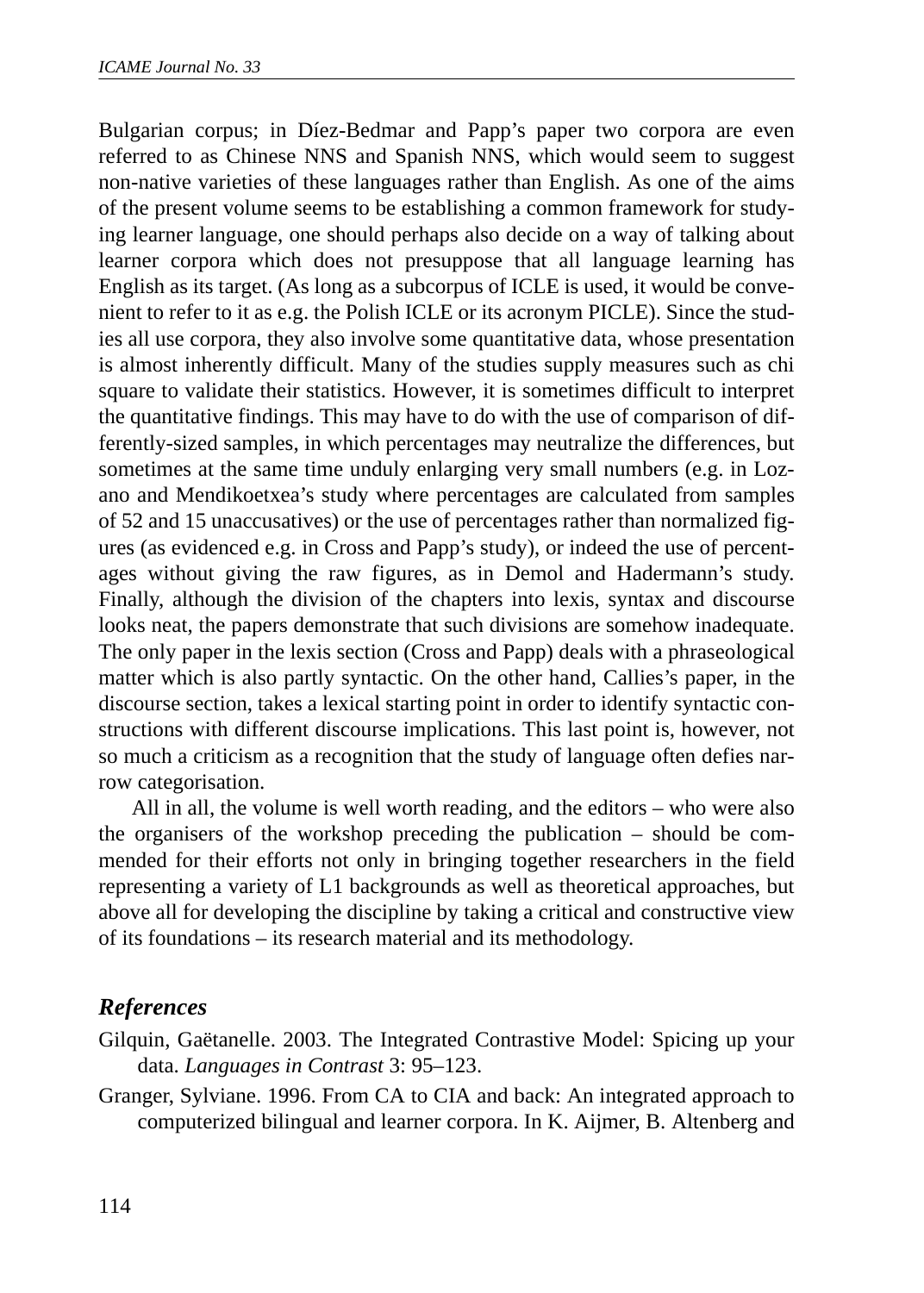M. Johansson (eds.). *Languages in contrast* (Lund Studies in English 88), 37–51. Lund: Lund University Press.

- Granger, Sylviane. 1997. On identifying the syntactic and discourse features of participle clauses in academic English: Native and non-native writers compared. In J. Aarts, I. de Mönnink and H. Wekker (eds.). *Studies in English language and teaching. In honour of Flor Aarts*, 185–198. Amsterdam and Atlanta: Rodopi.
- Jarvis, Scott. 2000. Methodological rigor in the study of transfer: Identifying L1 influence in the interlanguage lexicon. *Language Learning* 50: 245–309.
- Lado, Robert. 1957. *Linguistics across cultures*: *Applied linguistics for language teachers*. Ann Arbor, MI: University of Michigan Press.

**Sebastian Hoffmann, Stefan Evert, Nicholas Smith, David Lee** and **Ylva Berglund Prytz.** *Corpus linguistics with BNCweb – a practical guide* (English Corpus Linguistics 6). Frankfurt am Main: Peter Lang GmbH, 2008. xviii + 290 pp. ISBN 978-3-361-56315-1. Reviewed by **Hans van Halteren**, Radboud University Nijmegen.

On the basis of the title of the book, I expected a manual for the BNCweb system, obviously for doing research with the BNC. I assumed that the wording of the title was just an attempt to avoid a deadly title like *The BNCweb user manual*. However, I was soon proved wrong in this. The authors do actually have the intention to introduce corpus linguistics in general, using BNCweb as a tool, so that of course all functionality of the tool has to be explained. They want to entice the readers to try corpus linguistics, to convince them sufficiently so that they will keep using it and in the end (fortunately) also to warn them to "be careful out there". Below I will try to answer the question if both goals, teaching BNCweb and teaching corpus linguistics, are adequately reached. Before that, I will take you on a short tour along the chapters in the book.

Chapter 1 introduces not only the book but also the very use of corpora itself, by way of a few example questions which are best answered on the basis of a corpus, such as how the word *shall* is used in Present-Day English. Chapter 2 goes on to describe corpus linguistics as a whole, addressing subjects like representativeness and the relation to theoretical linguistics. Chapter 3 refocuses on the BNC, with an extensive description of how it was built and what we can find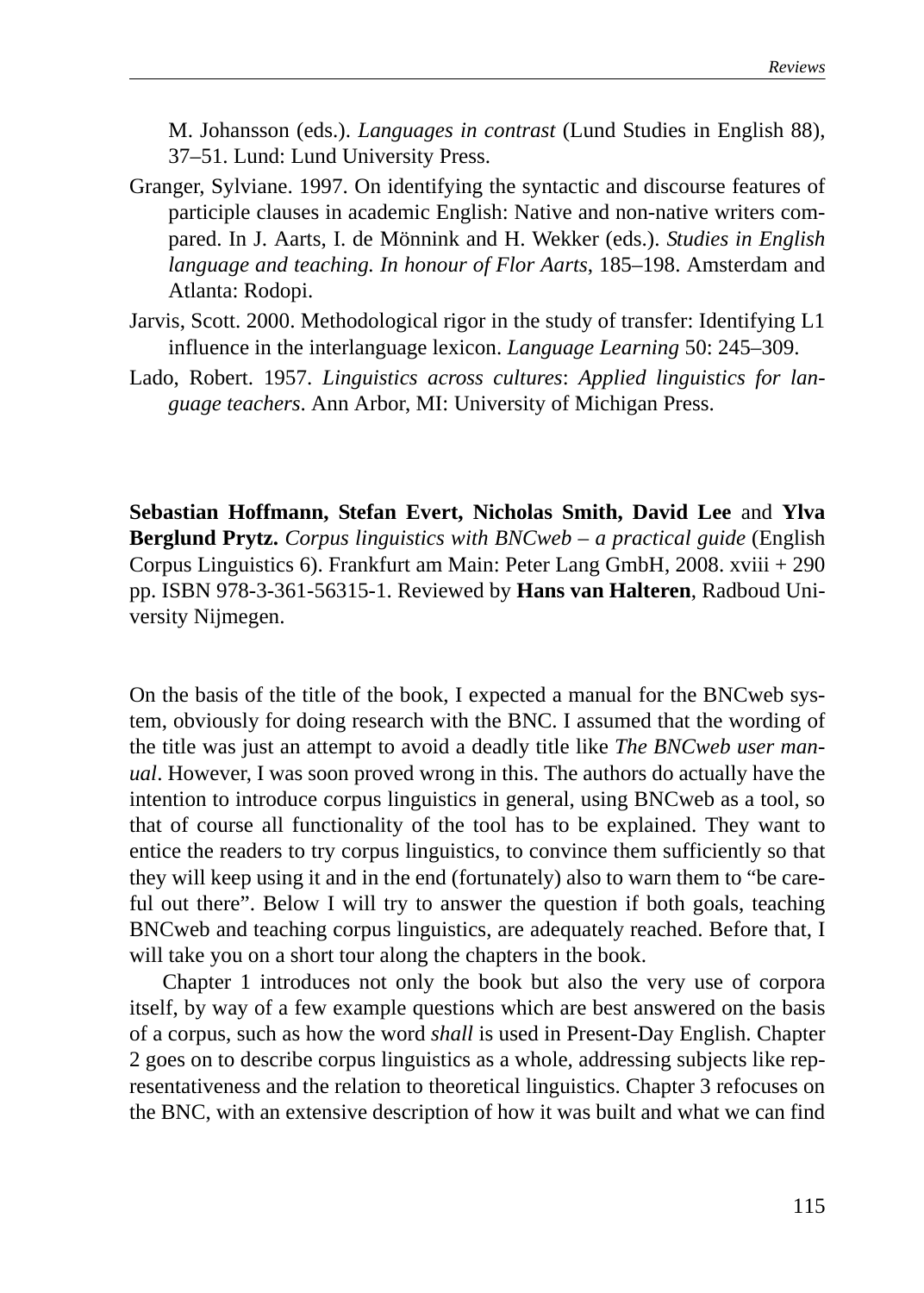in it. Here, it also becomes clear that the authors do not stop at telling us what commands to use, but spend ample attention on potential pitfalls in corpus use, such as drawing premature conclusions about gender-specific language and at the same time ignoring the fact that most text spoken by men in the BNC is in the more formal context-governed component, while most text spoken by women is in the more informal and spontaneous demographically sampled component.

After these more introductory chapters the book turns towards teaching us the use of BNCweb. Chapter 4 presents the simplest of explorations, showing how to make a query and how to see the results. Chapter 5 seems to move away again from BNCweb, but at the right point and for an excellent reason. Right at the beginning, before we dare skip the rest of the book to just start exploring, the authors explain some basic statistical aspects, such as the need to use normalized frequencies, the investigation of the precision and recall of our queries and the concept of statistical significance. Only after we have been warned to take practically nothing at face value, can the instruction proper of BNCweb continue. Chapter 6 presents the construction of queries in the so-called *Simple Query Syntax*. Although called simple, this already allows wildcards in tokens, access to parts-of-speech and lemmas, and even regular expressions on the token sequence level. Chapter 7 explains that we do not necessarily always have to read the full concordance, but that BNCweb can bring order to our exploration with sorting options and automatic distribution analyses. Again we are warned, though, that we have to keep thinking critically too and that, in the end, some manual inspection is always advisable. Chapter 8 goes on to the automatic analysis of collocation patterns. It also presents, at a very basic level, the various statistical formulae used for this analysis, giving us at least some insight into which one(s) to use and when.

The next three chapters are concerned with exploration beyond the beaten path. Chapter 9 shows how we can add our own annotation to concordance lines, in case we want to investigate something not addressed by the BNC markup. This can be done inside BNCweb, but we are also allowed to export data to, for instance, Excel, annotate and then reimport them. Unfortunately, both methods are admittedly imperfect. Chapter 10 shows how we can create and use a subcorpus, i.e. our own selection of samples from the BNC corpus. The system provides many ways to define subcorpora and make working with them more efficient. Chapter 11 shows how we can compare word use in two parts of the corpus. We can look at frequency lists for the parts, but BNCweb can also provide so-called *Keywords*, the words which occur more frequently in either of the selected parts.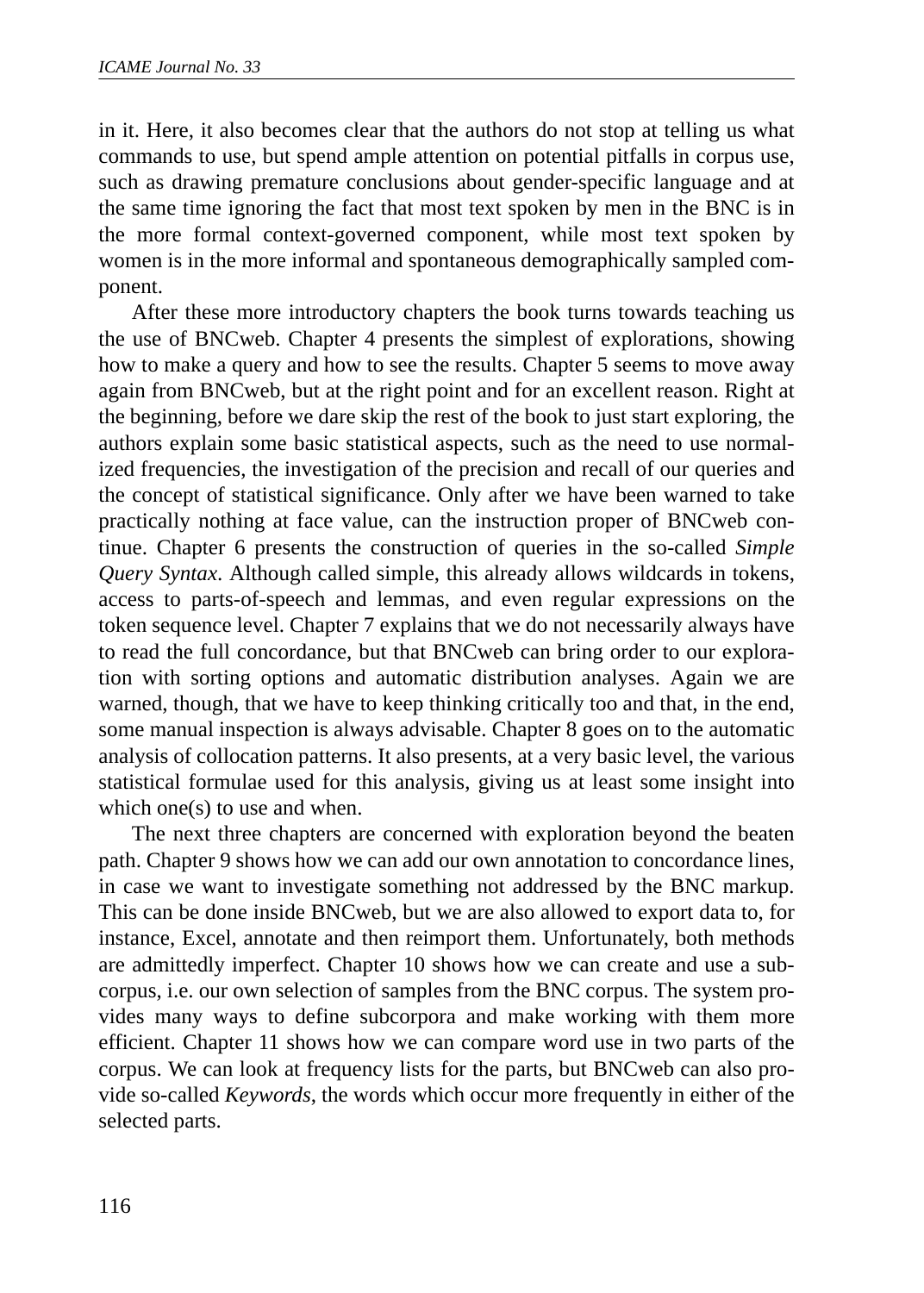The last two chapters are presented to achieve completeness, but their nature seems to be more of the need-to-know-basis type. Chapter 12 presents the more complex *CQP Query Syntax*, provided by the Corpus Query Processor of the IMS (Institut für Maschinelle Sprachverarbeitung) Open Corpus Workbench. This syntax enables us to access many more types of BNC annotation and to use many more involved interrelations. However, its use comes dangerously close to programming. Reading the chapter, I got the impression that the authors, possibly subconsciously, also have the feeling that this functionality should not be used by the novice. Although outwardly it seems to claim anyone can do this, the text is written much more densely, and I doubt that anyone other than more widely experienced users will be able to use CQP Query Syntax on the basis of what they find here. Chapter 13, finally, mainly explains to system administrators what their possibilities are, and what their duties are. Although useful for administrators, the chapter feels a bit misplaced in this book.

After these chapters we find a short bibliography, a glossary and several appendices, describing David Lee's genre classification scheme, the part-ofspeech tag list, a four-page quick reference for the Simple Query Syntax and a list of HTML-entities for less common characters.

For the BNCweb user, the book is an invaluable resource. It provides a complete description of the system's functionality, and it does so in an extremely useful way. All aspects are presented with working examples, instructive tasks and chapter-final exercises. Wherever appropriate, it is explained why things are the way they are. Finally, and this is where this book outshines many others, the user is warned where the mistaken conclusions lurk and often how they can be avoided.

I am less ecstatic about the book's ability to serve as an introduction to corpus linguistics. True, it does a nice job of introducing a particular kind of corpus linguistics: exactly that kind which you can do with the BNC and for which the BNC was created. But some topics in corpus linguistics are not mentioned at all. Let me just mention aligned multilingual corpora and annotation addressing linguistic constructs beyond the word level. Seeing that the book is also an introduction to corpus linguistics, a bit more information in Chapter 2 would have been nice, that is, more than the seven pointers to the bibliography (which, by the way, are marred by some errors, listing two books with different years of publication than in the bibliography and two which are missing there).

This leads me to the final question: for which users and in which contexts is this a good book to buy? As already implied, if you are using or going to use the BNC, buy this book and cherish it! It will help you do your research in a proper and efficient way. I would hope that the average reader of the *ICAME Journal*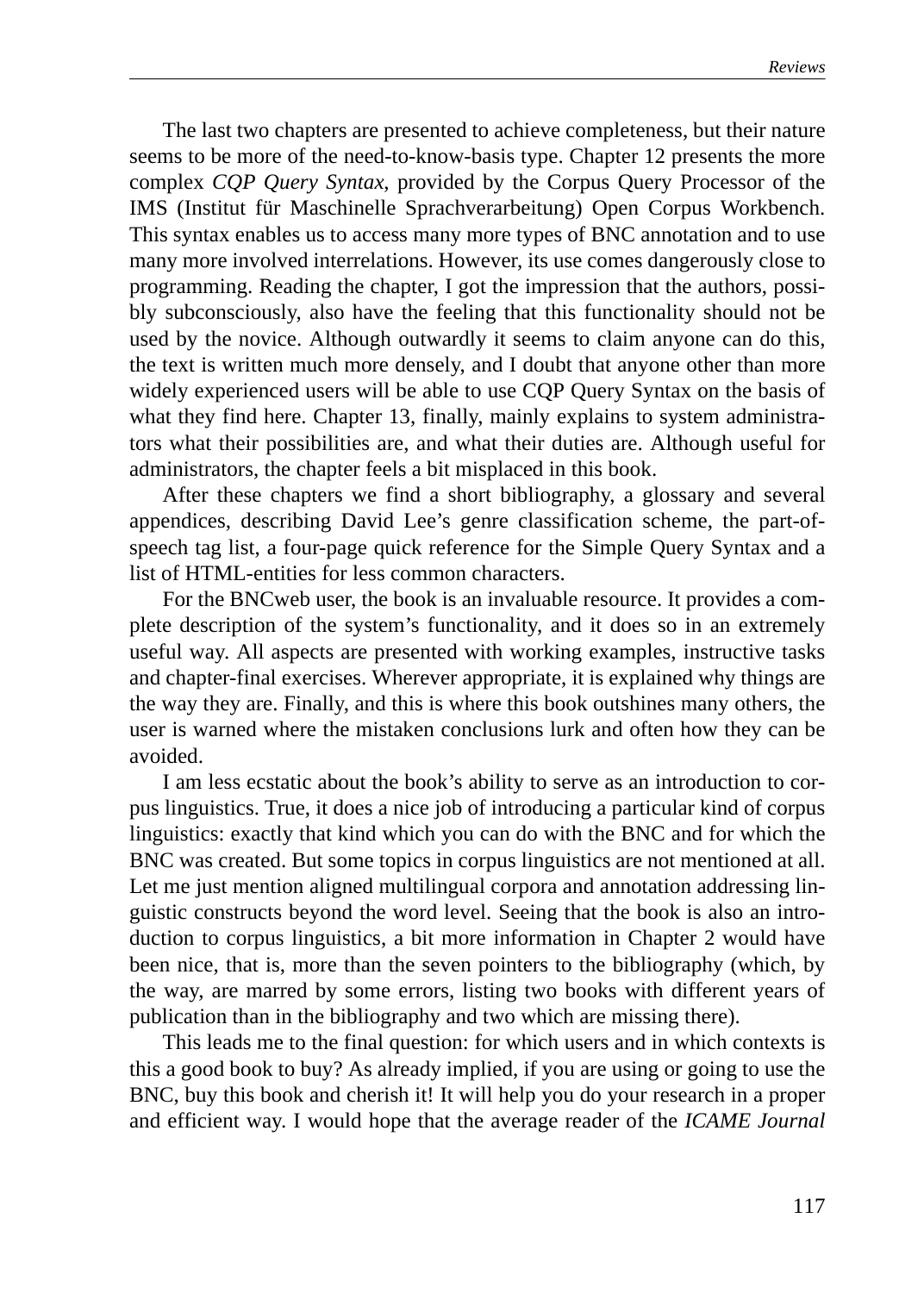should already be familiar with the pitfalls, but you never know if something is mentioned you missed so far. I must warn you, though, that the tone is very much that of an undergraduate text book – and probably aimed at insecure undergraduates at that. If there is one thing which annoyed me in the book, it is the need apparently felt to emphasize the user-friendliness of BNCweb; if I ever get my hands on a machine-readable version of the book, I am going to measure how much *easy*, *easily*, *simply*, *straightforward*, etc. are being overused here. Still, the content should make the tone acceptable. Then, if the tone is that of an undergraduate textbook, should this be the book you make your students buy for the corpus linguistics course? That mostly depends on what you want to do in the course. An ideal situation would be one where you have an introductory and an advanced course. In that case, yes, use this book for the former, extended with some literature about the 'other' corpus linguistic activities. If you have just one course, though, I think you do not want to spend all the students' time on just this. You should not have them buy the book, but you yourself should buy it and base some course material on it. Finally, the book might also be useful for linguists (or other researchers) who need to lose their corpus virginity. Obviously, readers of the *ICAME Journal* will not be of this type. But if you know someone else who is, you can safely advise this book.

**Fanny Meunier** and **Sylviane Granger** (eds.). *Phraseology in foreign language learning and teaching.* Amsterdam and Philadelphia: John Benjamins, 2007. x + 259 pp. ISBN 978-90-272-3244-1. Reviewed by **Göran Kjellmer**, University of Gothenburg.

The present volume is the first of three to emanate from a conference on phraseology in Louvain-la-Neuve in 2005. A second volume is entitled *Phraseology: An interdisciplinary perspective*, and a third is *La phraséologie dans tous ses états.* The focus of all three volumes is thus on phraseology; as the title of the current volume indicates, it concerns itself chiefly with pedagogical aspects of phraseology.

The book, which is fittingly dedicated to the memory of John Sinclair, is a collection of articles by contributors to the conference, coming from Europe, Asia, the U.S. and New Zealand. It is organised into four sections. After the Preface and Introduction follow Section I "Extracting and describing phraseo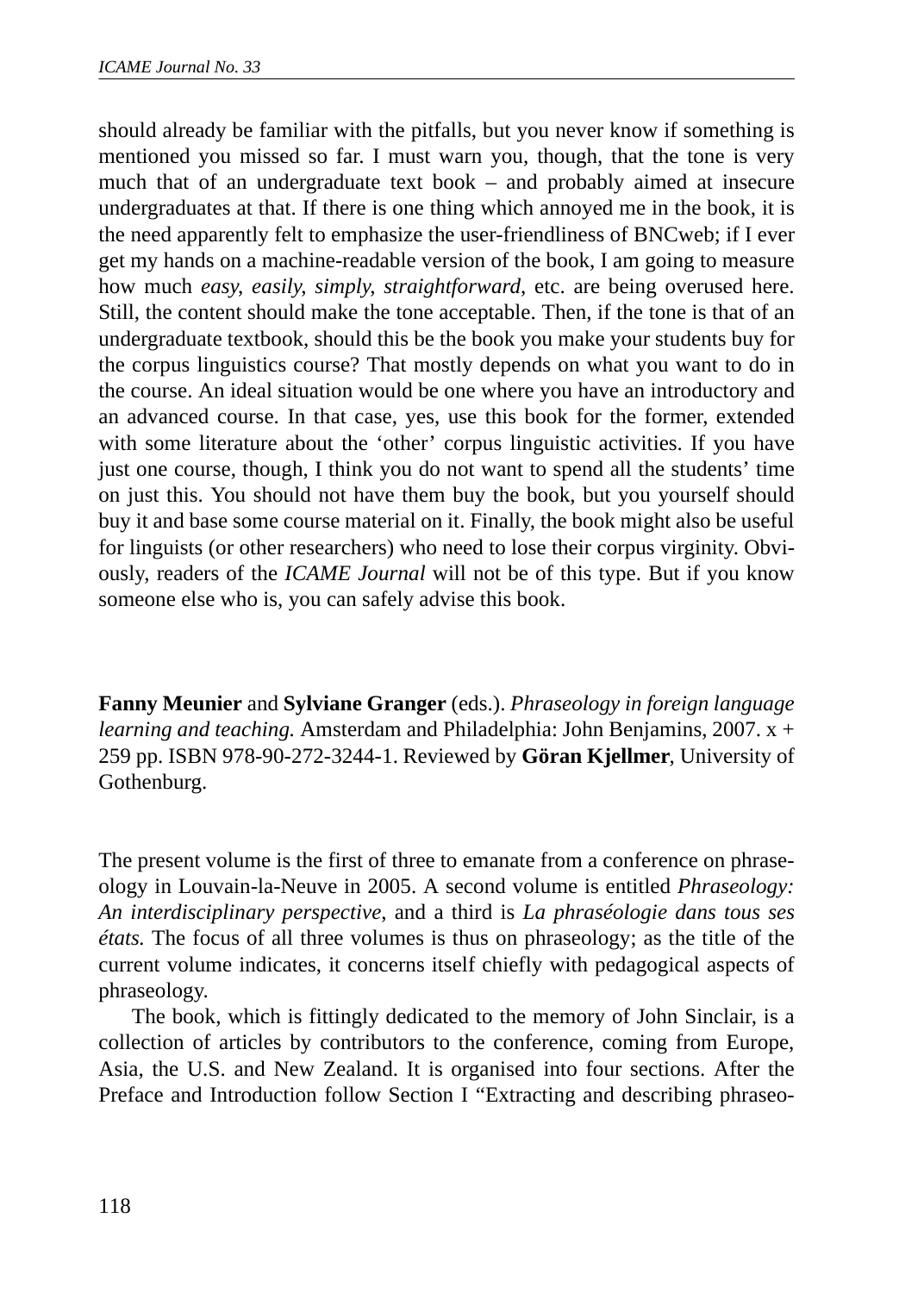logical units", II "Learning phraseological units", III "Recording and exploiting phraseological units" and IV "Concluding remarks".

To lead into the discussions of various aspects of phraseology and its place in language pedagogy, Nick Ellis gives a fact-filled and very useful overview of the history of phraseology in linguistics, from structuralist insistence on language patterns over generative views of constructions and formulas as being peripheral in a system governed by Universal Grammar, to the present emphasis on phraseological issues in foreign-language learning and teaching. His survey thus places the study of phraseology in its historical (and epistemological) context.

Graeme Kennedy gives a down-to-earth demonstration of the benefits of a phraseological approach by extracting the collocations of a few common verbs (*enjoy, give, receive, start, begin, stop, end* and *finish*), which show that "high frequency lexical verbs tend to be associated with other words having particular grammatical features or belonging to particular semantic domains" (p. 33). The question why phraseology is or should be considered an important element in language-teaching is not a major concern in the book but is taken for granted by most writers. The main themes of the book are the definition, description and extraction of phraseological units on the one hand, and their implementation in the teaching and learning process on the other. It could be said that the extraction part is on safer ground, theoretically speaking, than the application of the results to the classroom. Finding suitable phrases in text material and processing them for use in a pedagogical context is naturally an important aspect of phraseological pedagogy. Even if some writers allow for teacher intuition as a contributing mechanism in the selection of phrases, statistical procedures are mostly used to extract them. Thus for example, Susanne Handl presents a largely statistical method for determining the 'collocational factor' of word combinations.

It is a common experience among scholars that learners' use of phrases is not sufficiently nativelike. Magali Paquot finds, for example, that "there are striking differences in use between native and learner writers in English" (p. 108), and Graeme Kennedy (p. 37), Céline Gouverneur (p. 224) and Dirk Siepmann (p. 194) concur. Siepmann sums up the inadequacies of learners' phraseology found in studies by other scholars and produces a list of such shortcomings.

In "Phraseology effects as a trigger for errors in L2 English: The case of more advanced learners", John Osborne investigates samples of university-level L2 English, looking for four types of errors or deviations from standard English (here represented by the LOCNESS corpus): nominalised adjectives (*vasts amounts*), pluralisation of uncountables (*clever advices*), omission of 3rd person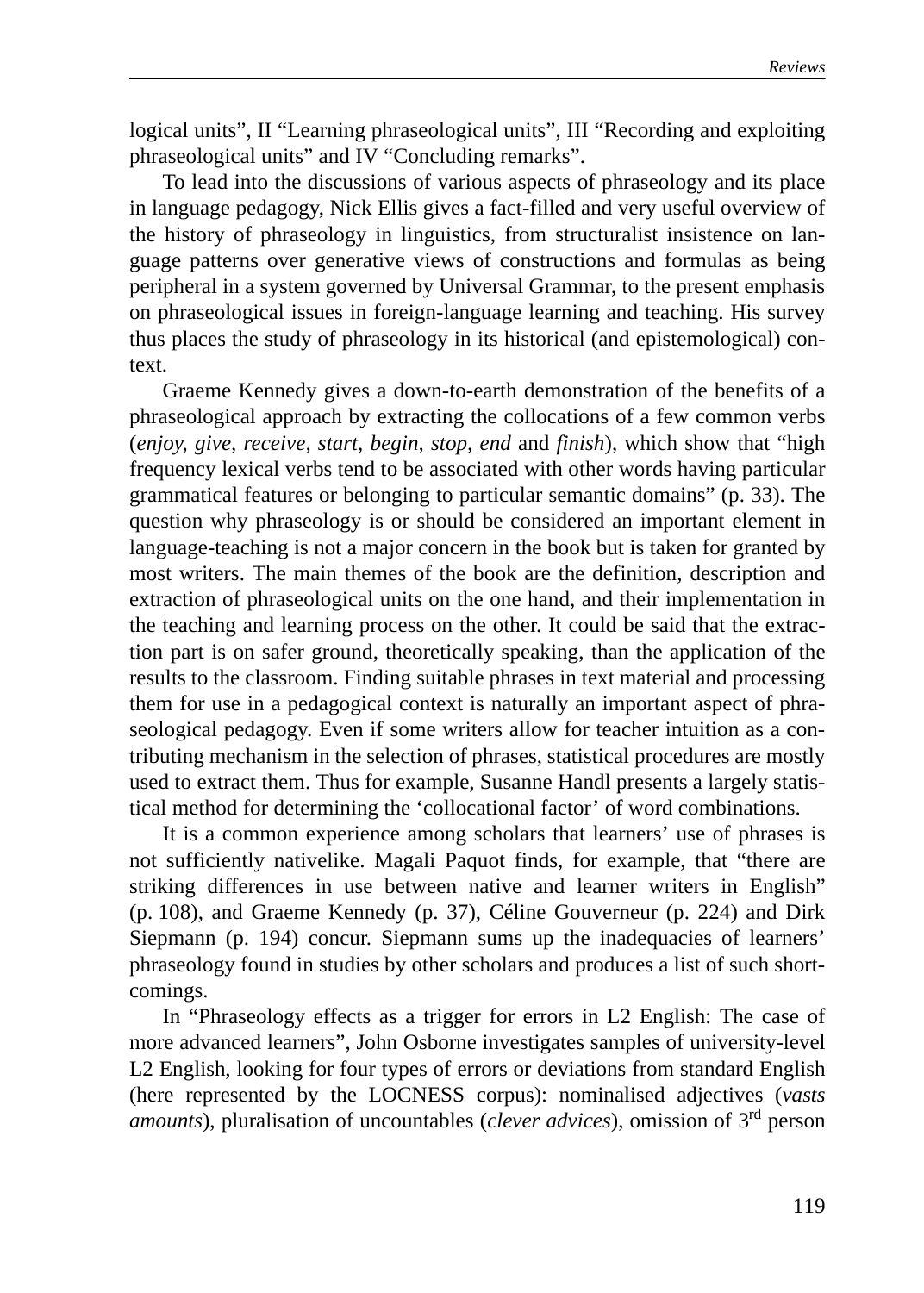singular –s (*technology prevent humans' ability*), and placement of adverbs between the verb and its object (*they know perfectly the TV programmes*). His goal is to find if such errors are due to chance or if it is possible to identify specific contexts in which they occur. His analysis of the relevant cases leads him to conclude that there are three types of phraseological effects: *blending,* when elements forming a larger unit share or transfer grammatical features among themselves (*the values or advices*), *bonding*, when lexical or grammatical elements that have formed associations in the learner's lexicon or grammar appear in adjacent positions (*follow blindly everything*), and *burying*, when elements which are embedded inside larger units become less salient and so lose grammatical features (*... loves when a tender and careful woman waits for him at home and after a busy day meet him ...*). He concludes: "Taken collectively, [phraseological error-inducing effects] may not be as random as they seem." (p. 82).

When it comes to assessing the nativelike or nonnativelike character of learners' English, Alison Wray and Tess Fitzpatrick have devised a method called "Deviation profiling", where Chinese and Japanese learners are required to memorise a number of genuine English phrases and render them as exactly as possible on a later occasion. Deviations from the original are then recorded and classified in three dimensions (morphological, lexical and phrasal); they form the basis of a final assessment of the learners' proficiency. JoAnne Neff van Aertselaer and Magali Paquot, whose interest lies in studying the influence of L1 on learners' English, adopt a different approach. They both use a three-ways comparison of text produced by groups of different nationalities. Paquot sums up (p. 117): "The study shows that L1-related effects contribute significantly to learners' use of multi-word units.".

If now there is a general consensus that learners' proficiency in the phraseological domain falls short of a native-English standard, a natural consequence is then to ask what could be done about it, as Averil Coxhead does when she refers to recent studies, each with part of the answer. One of them is Michael Hoey's work on priming, which, however, is criticised (p. 155) by Coxhead for being too vague: "If direct learning is needed what kind is best? How many encounters and what kind of exposure exactly and when?" (Hoey might answer: "As many encounters, as many kinds of exposure and as often as possible"!) Kennedy also advocates implicit autonomous language learning, especially through reading. "It may be that reading of all kinds, including literary works, may make an overdue return for greater attention in language pedagogy, for reading does provide the kind of exposure which facilitates implicit learning" (p. 40).

Two of the aids to such exposure are textbooks and dictionaries. Céline Gouverneur takes on the question of the presentation and use of collocations in three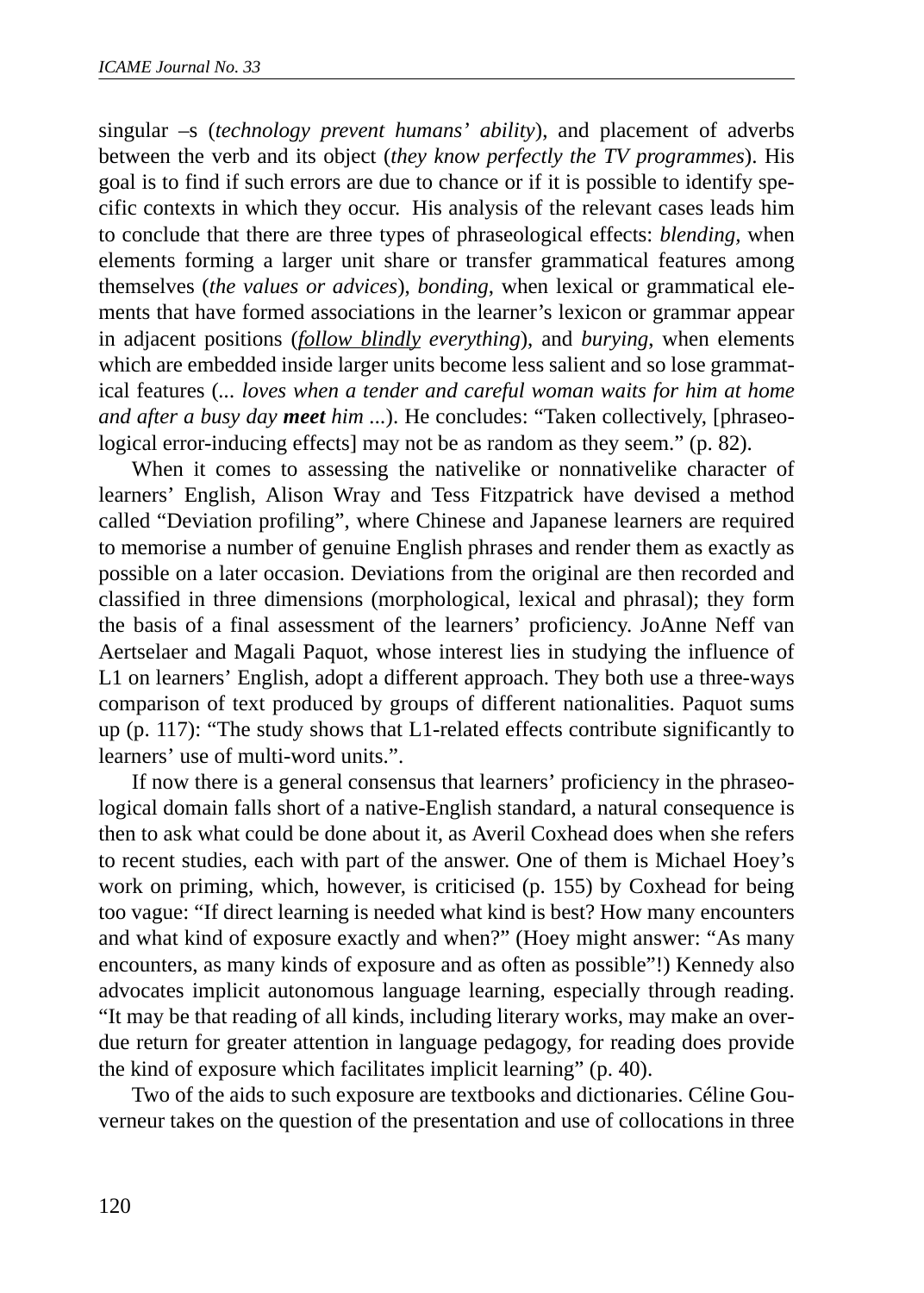sets of textbooks. She creates a database in which all the relevant elements are tagged, which allows for detailed analysis of the frequencies and treatment at different levels of collocations involving the verbs *make* and *take*. The pedagogical implications of the treatment are made apparent by Gouverneur's skilful use of the categories resulting from the tagging system. She finds that textbook designers play down the importance of such collocations in exercises intended for advanced learners.

As for dictionaries, Dirk Siepmann and Mojca Pecman are highly critical of the present state of affairs. Siepmann makes spot checks of learners' dictionaries to see to what extent they cover fully transparent collocations and finds them inadequate. He also finds that foreign learners' use of such collocations is inadequate. As he thinks that the poor quality in this regard of learners' dictionaries is at least partly to blame for the students' performance, he suggests that new dictionaries should be created, based on vast materials from the Internet. The dictionaries should be onomasiological rather than semasiological to enable students to find groups of more or less synonymous phrases gathered under a common head. (It could be mentioned that the *Longman activator,* 1993, Harlow, Essex: Longman, seems to be one such dictionary.) Mojca Pecman records a great number of obstacles to and difficulties in processing bilingual phraseology, i.e. points to be remembered in the process of making a bilingual phraseological dictionary. She then lists the advantages in having bilingual phraseological dictionaries of sublanguages, such as the specific combinatorial properties of sublanguages and highly developed styles of conventions. In her project, aimed at producing a tool for French learners of English, she makes use of a parallel corpus, extracts multi-word units and classifies them semantically. Each such unit is linked to its hyperonym, which then allows the production of both a semasiological approach and an onomasiological approach to the material. The result is a doubly useful tool for the learner.

David Wible, too, is critical of existing dictionaries, which he finds are static, centralised and passive, particularly with regard to multi-word expressions. He proposes the creation of digital dictionaries, whose multi-functionality is immediately helpful to the learner. Wible demonstrates how a device called Collocator can identify, by means of a large database, phrasal sequences in a text and present them to the learner for consideration if he so wishes. The database can even be the Internet itself. Learners, Wible argues, are often not aware of the existence of common collocations and therefore do not look them up. Collocator will present them to the reader.

There is a general consensus among the contributors that foreign-language pedagogy should aim at improving phraseological proficiency among students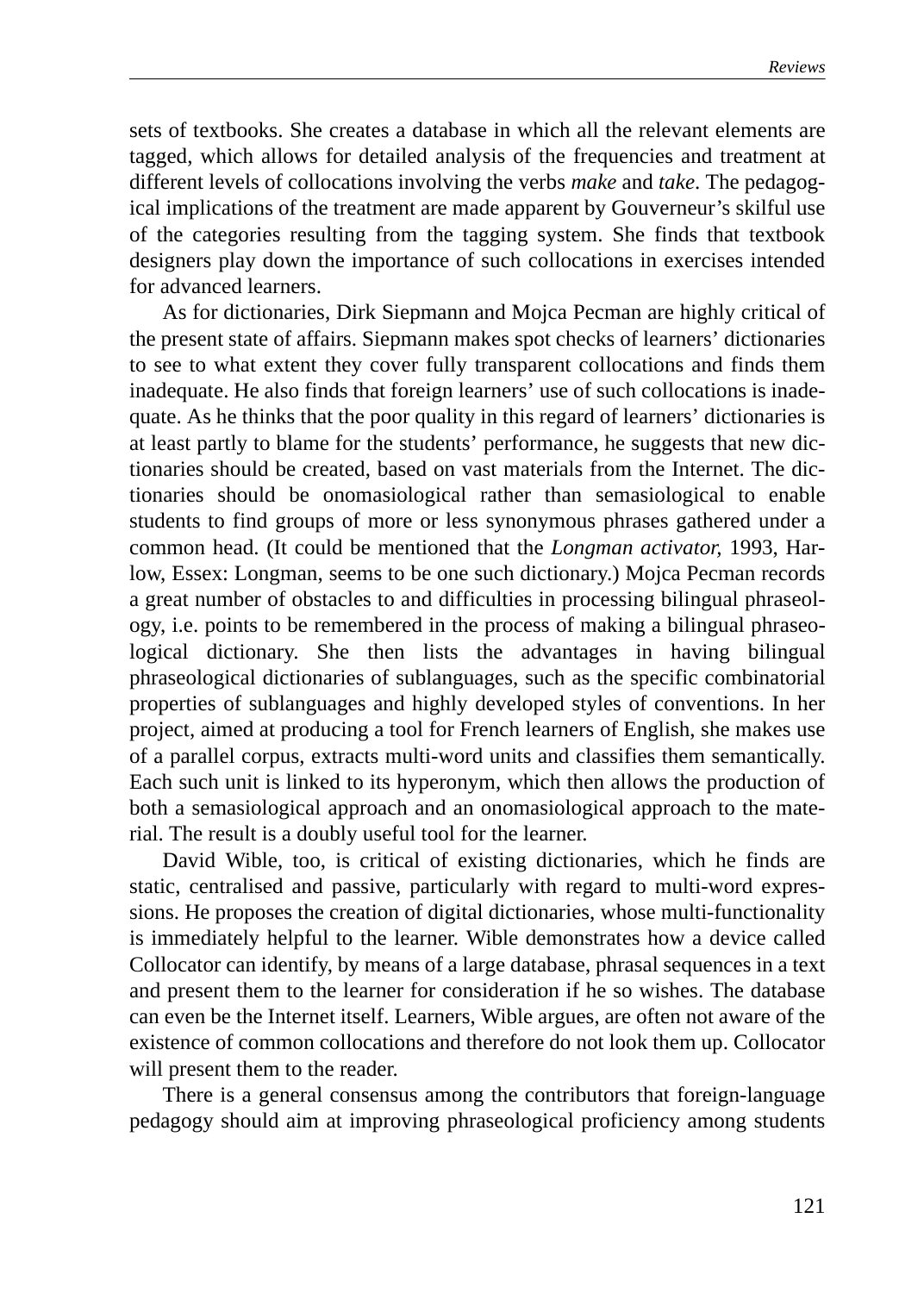(though John Osborne finds that phraseological patterns can trigger errors), but the issue is discussed in a more general way by the editors. Unlike many advocates of phraseology as the be-all and end-all of language pedagogy, they recommend principled eclecticism: "We thus call for a harmonious combination of technology (corpora, statistical measures, etc.), common sense and teachers' experience in selecting relevant units for teaching" (p. 250). In particular they see the danger of an over-enthusiastic emphasis on things phraseological crowding out the teaching of grammar from the curriculum and recommend a considered balance between lexis and grammar in the classroom.

Some important points stand out in *Phraseology in foreign language learning and teaching*:

- Mastery of multi-word expressions is a crucial part of language proficiency.
- The phraseological proficiency of ESL/EFL learners is generally inadequate.
- Teaching methods therefore need to be developed to give more prominence to phraseology.
- Textbooks and dictionaries also need to be developed in that direction.
- Such developments are under way.
- A balance should be sought between lexis and grammar in the curriculum.

It will have appeared that the book contains a stimulating collection of articles, several of which give impetus to further research in corpus-based phraseology and in pedagogical applications. It presents an impressive picture of the great volume of work going on in the area and is practically free of misprints and other blemishes. In the articles it is a recurring theme that we don't know enough, that there are many gaps in our knowledge of the field waiting to be filled. *Phraseology in foreign language learning and teaching* triumphantly fills a great many such gaps.

**Christoph Rühlemann**. *Conversation in context. A corpus-driven approach.* London and New York: Continuum, 2007. 272 pp. ISBN 978-08-264-9713-0. Reviewed by **Karin Aijmer**, University of Gothenburg.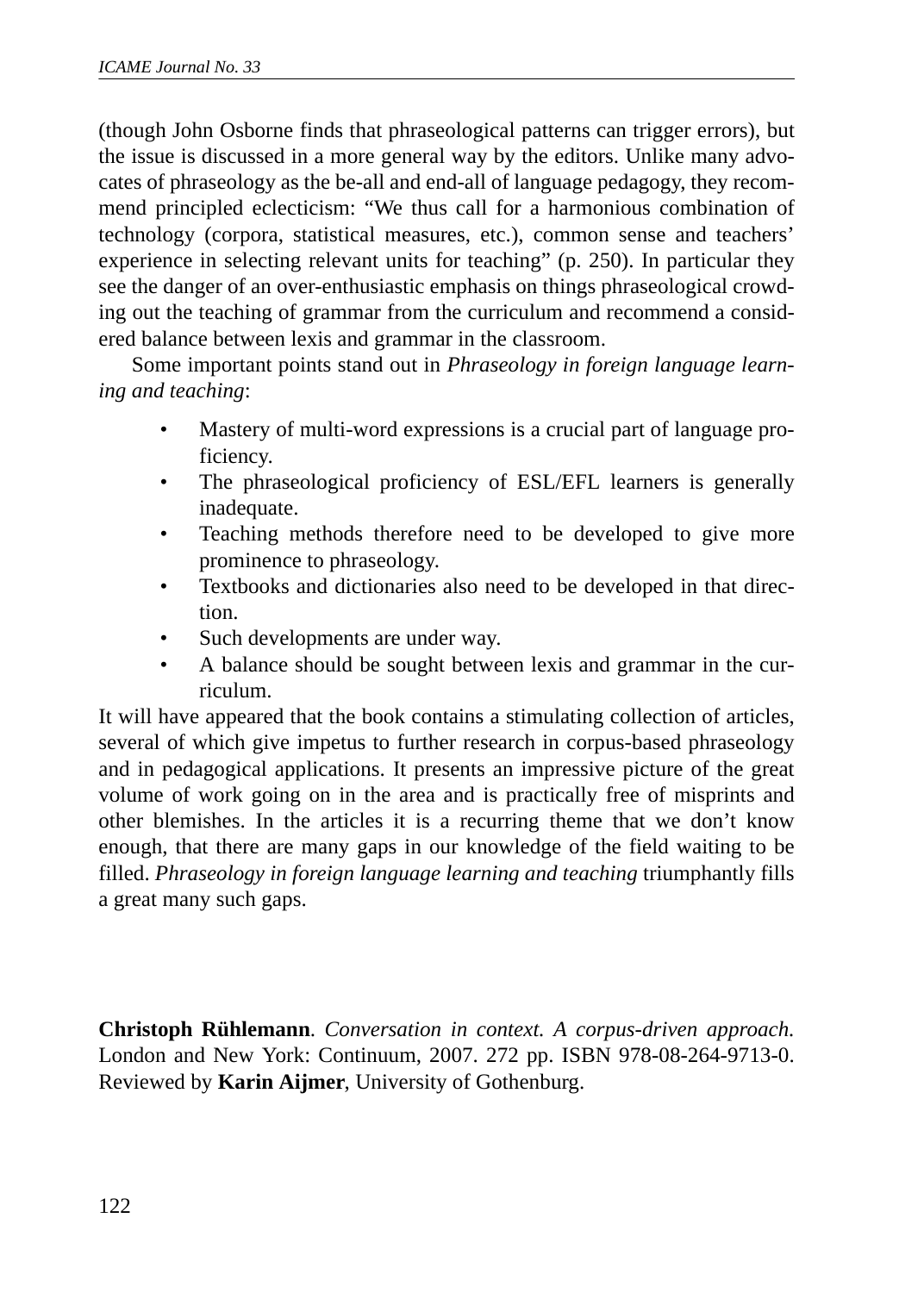Grammar has traditionally dealt with written language only, although lip service has sometimes been given to spoken language when there are differences. As a result the grammar of conversation has been poorly described. In the 'core grammar' approach represented for example in Quirk *et al*.'s *Comprehensive grammar of the English language* (1985) the focus is on the commonalities of different varieties of English and describing this common core by grammatical rules. The situation is now changing. In the corpus-based *Longman grammar of spoken and written English* (Biber *et al*. 1999) and the more recent *Cambridge grammar of English* (Carter and McCarthy 2006) the uniqueness of conversational data is prominent. Rühlemann's study owes a great deal to the Nottingham corpus team around Ron Carter and Mike McCarthy and to the authors of the *Longman grammar*. The approach is strictly functional. Conversational grammar is separate from written grammar and is described on the basis of the constraints imposed by the interaction itself and the way spoken language is processed.

Quoting Rühlemann (p. 1), "In spite of the present surge of interest in spoken language sparked off by the availability of spoken corpora no comprehensive account of conversational grammar has however been formulated to date.". His aim is "to contribute to the linguistic discussion of British conversation by exploring the conversational subcorpus of the BNC" (p. 1). The aim includes:

- to provide an overview of characteristic features of British conversation
- to explore some neglected features of British conversation
- to explore social differentiation in the use of some selected features
- to show how conversational language is adapted to needs arising from specific types of constraints on speakers in conversational situations (the adaptedness hypothesis).

The volume consists of nine chapters and an introduction by Mike McCarthy. The first two chapters provide the theoretical background for the case studies in Chapters 4–8. Chapter 9 is a summary and conclusion.

Chapter 1 introduces an approach to the grammatical description, which is dependent on register and situation. Neither speech nor writing are monolithic concepts but there is a wide range of overlapping registers, each with their own grammatical and lexical characteristics. Following the Hallidayan framework, the variation between registers is associated with the variation in the types of context and situation. Another characteristic of registers is that they are marked by a set of linguistic features which can vary depending on the situation. The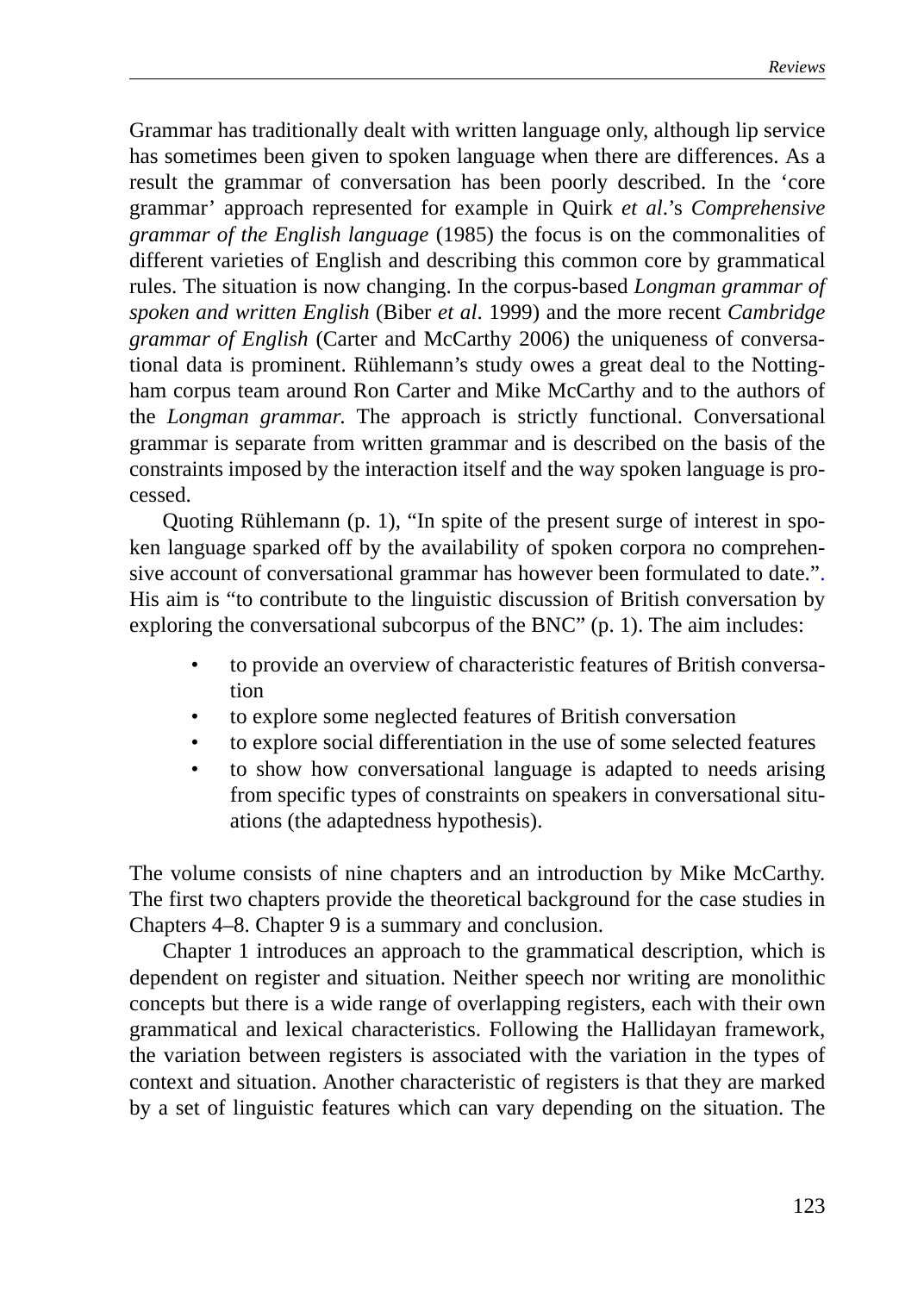main thrust of the study is thus "to define the factors that constitute the situation type that gives rise to conversation and to construct a situational framework based on which the distinctive linguistic features of conversation can be adequately understood" (p. 8). Conversation is regarded as the archetype of spoken language; it is "a feature of everyday life used virtually by everybody both productively and receptively" (p. 8). It is also the point of departure for more specialized varieties such as spoken media interactions. Moreover, conversation is fuzzily delimited from adjacent registers, and it typically integrates 'subregisters' such as telephone conversation, narratives, language in action. Central to the study is the use of corpora which enable a focus on variation and language varieties (a variety grammar). The corpus perspective is also visible in the close attention to lexis and its association with grammar (a lexical grammar).

Chapter 2 describes data and methods. Rühlemann has mainly used the (demographically sampled part of) the large BNC-corpus. This makes it possible to make generalizations about conversational phenomena on the basis of a number of coded factors in the corpus (including sociolinguistic factors such as the age, sex, region and social class of the speakers). The corpus-specific methods include the study of 'association patterns' (collocations) and discourse factors (factors involving the larger context). The empirical case studies were chosen because they illustrate the 'adaptedness hypothesis' (i.e. how lexis and grammar are modified or constrained by situational factors or the interpersonal goals of conversation). The author provides a list of features *not* studied in the present work with reference to previous work. However, there is little discussion of how and why the current topics and conversational features were chosen.

Chapter 3 lists the factors making up the conversational situation type. There are five factors governing conversation: shared context (speakers are face-toface), co-construction (e.g. turn-taking and role rotation), real-time processing, discourse management and relation management. The shared context includes prosody, kinesics (gaze, gestures, facial expressions) and vocal features (laughter, sighing). However, many shared non-verbal phenomena are difficult to discuss on the basis of the available spoken corpora (such as the BNC). Work aiming at the compilation of multimodal corpora may provide an opening for an analysis of conversation integrating verbal and non-verbal communication. Discourse management (a factor less basic than the others since it arises from coconstruction and real-time processing) has to do with the need to create discourse coherence and is manifested in the use of discourse markers. Relation management is another complex factor, since it includes politeness, emotive communication, and involvement. Involvement and emotive communication could perhaps have been considered as a separate factor. Conversational features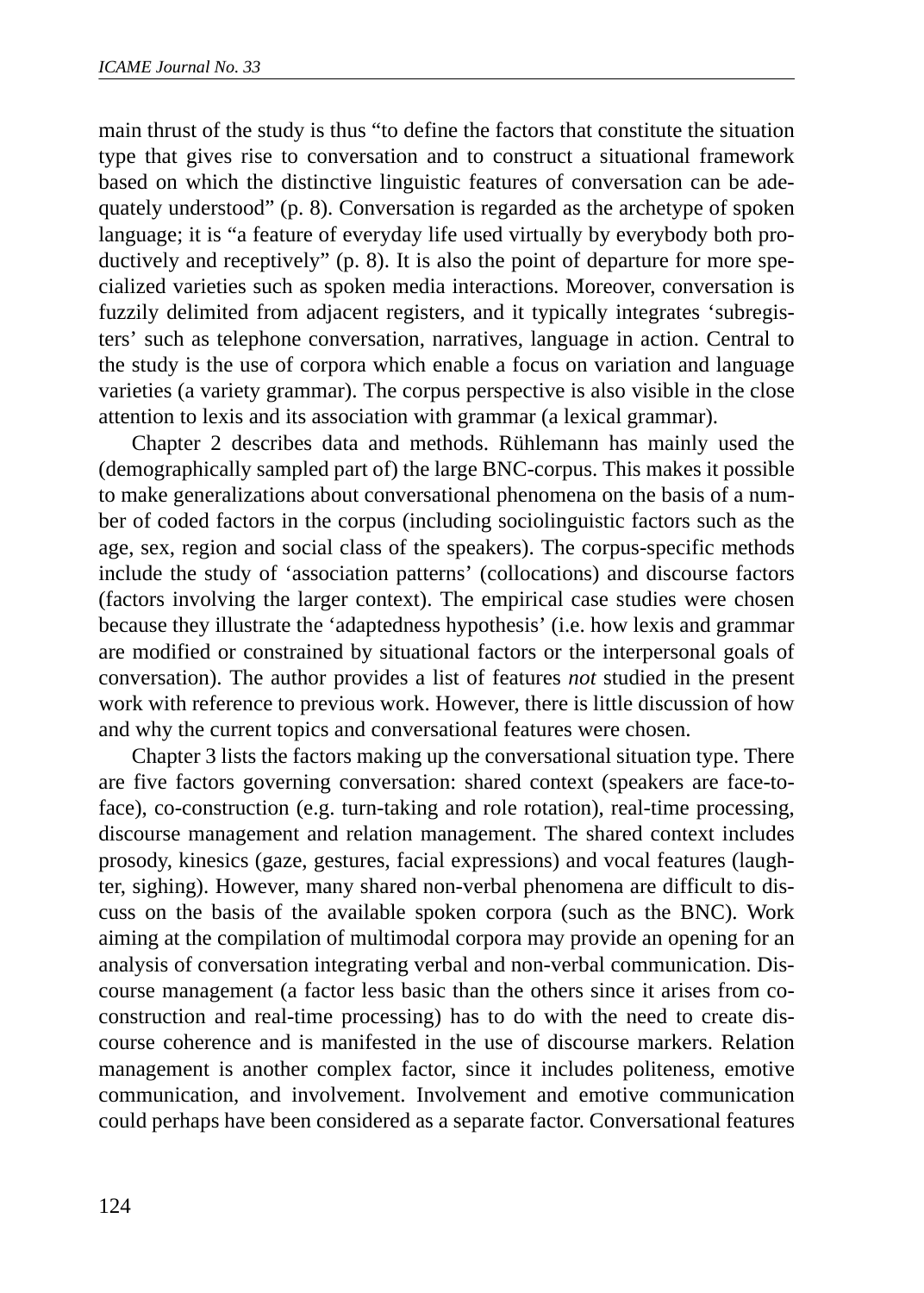or patterns are not the result of abstract grammatical rules, but they can be explained as adaptations to the constraints set by these factors. Several constraints can be present simultaneously. It is therefore not self-evident where a particular linguistic phenomenon should be dealt with. Laughter (treated in Chapter 4 as an example of adaptation to the shared context) is shown to have both a discourse management and a relation management function. The situational factors are well motivated both theoretically and empirically (which does not mean that they are necessarily exhaustive). Other linguists may propose different factors (and either fewer or more factors). The factors are not unique to or distinctive of conversation but salient in the description of conversation as shown by the comparison with other registers such as lectures. There is no discussion of the question whether the same factors can be used to study other registers of spoken communication.

Chapters 4 to 8 demonstrate how a variety of linguistic features can be related to one or more of the situational factors. Chapter 4 (adaptation to the shared context) explores the role of deixis in conversation, in particular the high frequency of personal pronouns (*I, you*) in the conversational context. Several reasons can be given for this, for example that *I* and *you* are integrated parts of discourse markers (*I see, you know),* and that they are frequent because they occur in direct speech presentation. Context can also manifest itself in non-verbal features such as laughter. Both 'between-speech laughter' (BSL) and 'within-speech laughter' (WSL) (using a laughing tone) are frequent in the BNC and perform discourse-management functions there. The types of laughter were also found to be differently distributed with regard to the sociolinguistic variables sex, age and class.

The co-construction phenomena discussed in Chapter 5 include question tags (inviting co-construction), backchannels (listening to speakers) and 'ways of co-constructing utterances syntactically'. An example of 'sharing syntax' is the use of sentence relatives to expand the same speaker's or the previous speaker's utterance. The two types of sentence relatives are shown to fulfil different roles in terms of co-construction and relation management and occur with distinct association patterns (collocations).

Chapter 6 is a necessarily incomplete description of some discourse markers against the background of their function to "indicate what course upcoming discourse is intended to take in relation to prior discourse" (p. 116). The term discourse marker is poorly defined and has been used or misused about many different pragmatic phenomena (see e.g. the discussion on terminology in the contributions to the anthology edited by Kerstin Fischer 2006). According to Rühlemann, discourse markers are realisations of discourse deixis and used to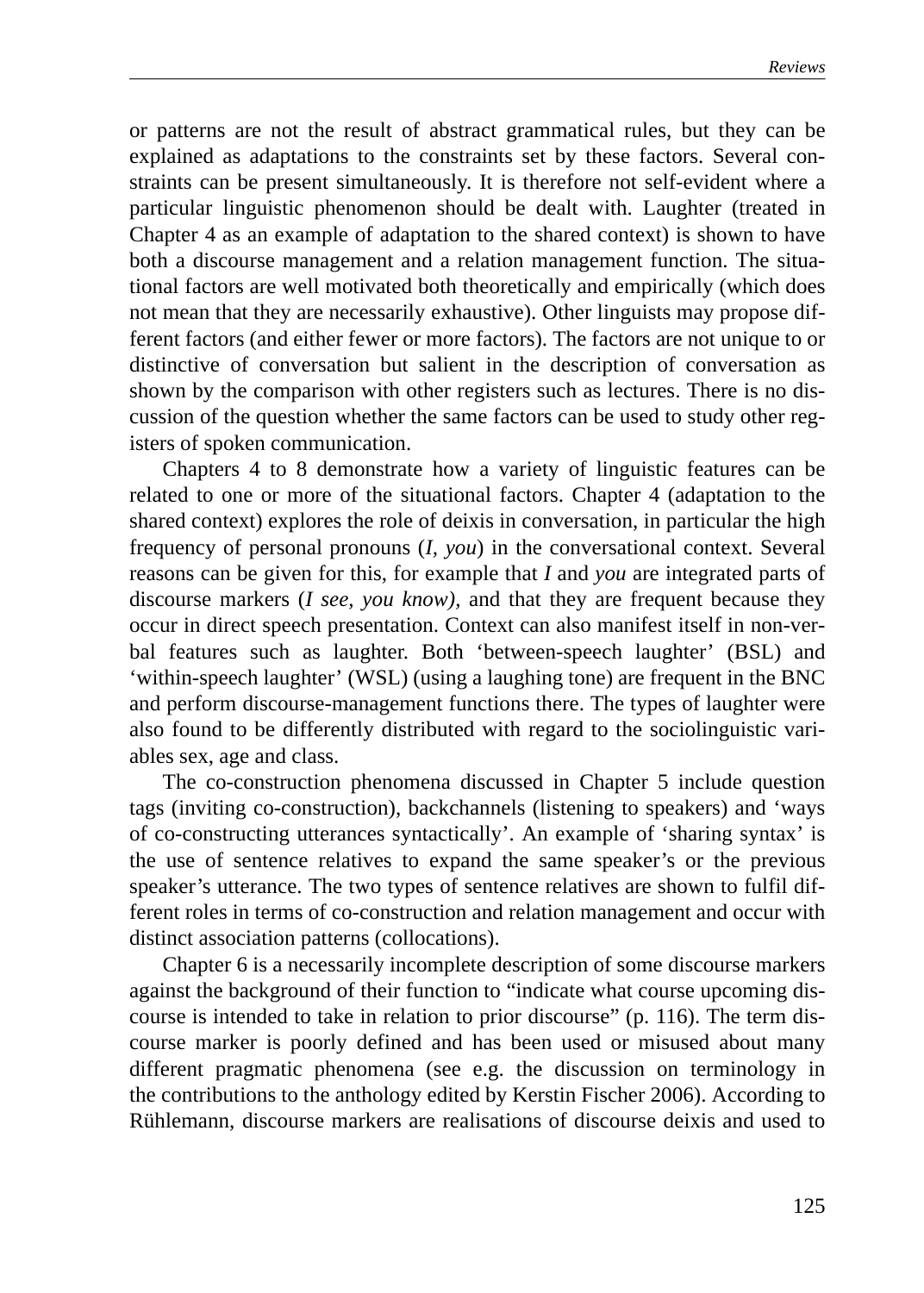establish discourse coherence by signposting how utterances or discourses are related to each other. Rühlemann argues convincingly that phrases such as *I/He/ She/said/says* can be regarded as discourse markers since they "perform vital discourse-deictic functions by indexing that upcoming discourse needs to be interpreted … as a presentation of anterior speech, thought or emotion" (p. 117). *Like* is picked out for closer investigation in the BNC because it has been shown to have a high frequency in speech compared with writing, which suggests that it is an 'emergent' discourse marker. However, *like* is notoriously multifunctional as a discourse marker. It does not only have loose or approximative meaning but is a co-constructive device keeping the conversation flowing 'in a reciprocal manner'. The marker has also acquired a quotative function ('presented discourse function' in the author's terminology). The quotative *like* appears in two different contexts: actual speech and to signal a potentially recurring episode in narratives. The new discourse marker functions are also shown to be interesting in a sociological and grammaticalization perspective.

Chapter 7 discusses a fairly neglected topic in conversational studies, namely the study of pauses and other disfluency phenomena which can be subsumed under the pragmatic concept of speech management. Speech management phenomena are reflections of the processing taking place in the planning (managing online pressures prospectively) and of failures to execute the messages reflected in restarts and repair (managing online phenomena retrospectively). Pauses are filled or unfilled. Filled pauses are *er* and *erm.* Speech management phenomena should not be interpreted too narrowly. Also discourse markers such as *well, I don't know, I mean* function as signals about the planning and production of sentences. The chapter also discusses phonetic and grammatical reduction. The grammatical phenomena include substitution, omission (ellipsis) and generalisation. Generalization is said to be at work in the use of the discourse marker *I says* (the third person is generalized to first person).

 The concluding chapter 9 discusses some themes in more depth and raises questions for future research. To begin with, the sociolinguistic analysis has shown that many conversational features are differentiated socially. The features investigated from this perspective were for instance more used by females than by males, which suggests that the grammar of British conversation is a 'female grammar'. However, other features such as social class probably need to be looked at more. Secondly, deixis (along with the adaptedness hypothesis) can explain a number of phenomena in conversational grammar. Deixis in spoken language is a flexible notion which can be used in many different ways. Speakers use deixis to 'slip out of their own view-point' and assume someone else's point of view (what Brown and Levinson 1987 refer to as point-of-view opera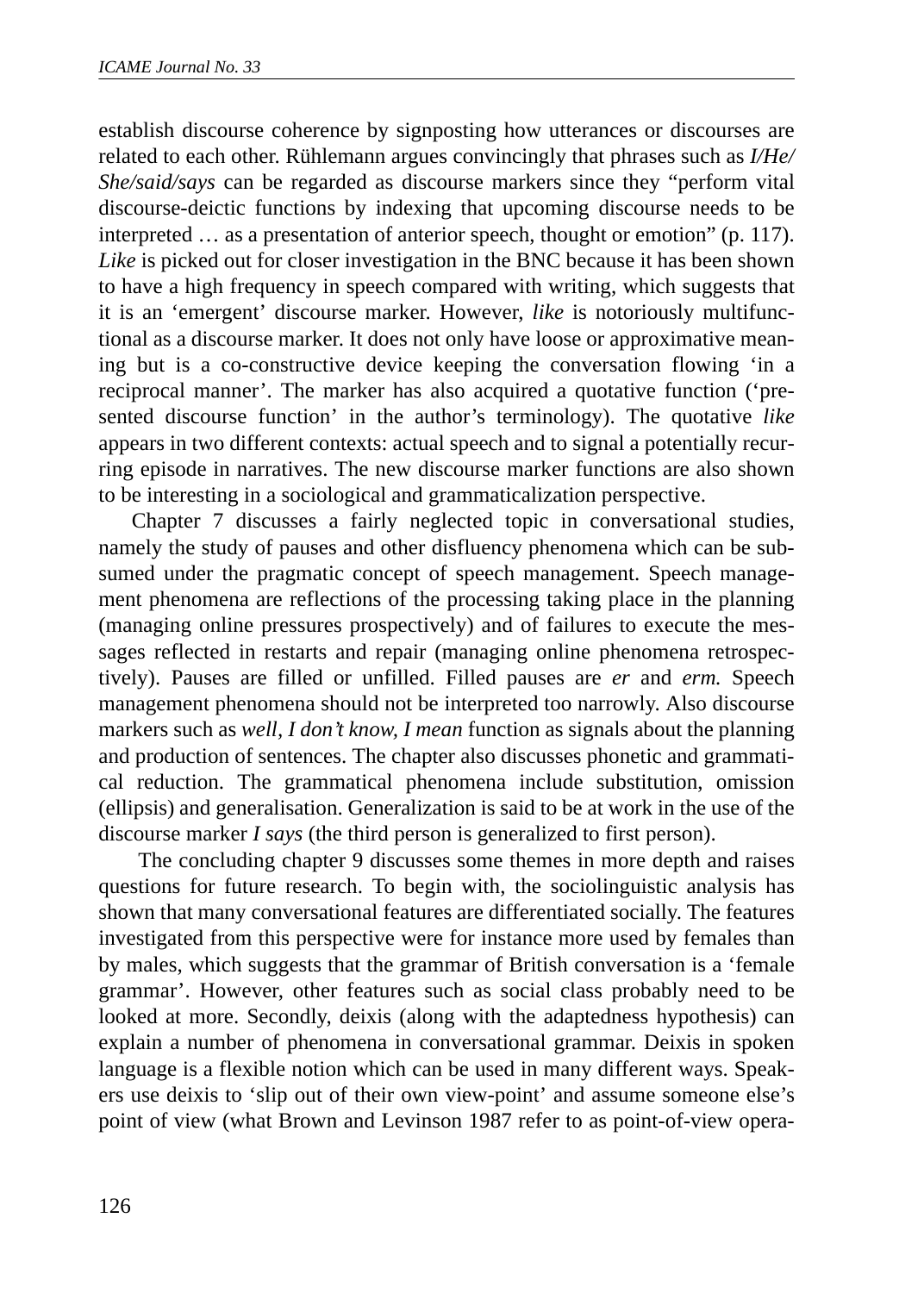tions or point-of-view 'flips') . A number of phenomena in conversation can be explained in this perspective (and probably many more than are discussed in this study). The frequency of direct speech presentation and the use of the historical present are examples of point-of-view switches or 'deictic centre oscillation' resulting in greater involvement or vividness (cf. Brown and Levinson's positive politeness). Thirdly, conversational grammar also provides a challenge for language teaching. Although spoken language has become a major new field of research, the findings are only slowly trickling into language teaching. Written grammar (the grammar of the standard language) is still the norm. Many features of spoken language are stigmatized and there is a thin line between what is accepted as conversational and non-standard grammar. The variation between 'standard grammar' and conversational grammar also raises a number of questions about grammaticality and the model or norms in EFL teaching.

To sum up, *Conversation in context* is not only another book about British conversation. Rühlemann provides a coherent theoretical framework for analysing grammatical or discoursal phenomena in conversation as shown by the variety of case studies. The empirical case studies do not only fit and strengthen the model but they represent a new way of looking at grammar and offer a new and deeper understanding of many grammatical phenomena. It remains to be seen what other features (if any) are needed to account for spoken or conversational grammar and to test these factors on the basis of more data. The book can be recommended to anyone interested in pragmatics (and sociopragmatics), discourse analysis and corpora. The book is well-written with useful and frequent to-the-point summaries. It opens up new vistas for research on grammar in conversation and other registers and is likely to have an impact on many areas in applied linguistics.

#### *References*

- Biber, Douglas, Stig Johansson, Geoffrey Leech, Susan Conrad and Edward Finegan. 1999. *The Longman grammar of spoken and written English.* Harlow: Pearson Education.
- Brown, Penelope and Stephen C. Levinson. 1987. *Politeness. Some universals in language use.* Cambridge: Cambridge University Press.
- Carter, Ron and Mike McCarthy. 2006. *The Cambridge grammar of English*. Cambridge: Cambridge University Press.
- Fischer, Kerstin (ed.). 2006. *Approaches to discourse particles*. Amsterdam: Elsevier.